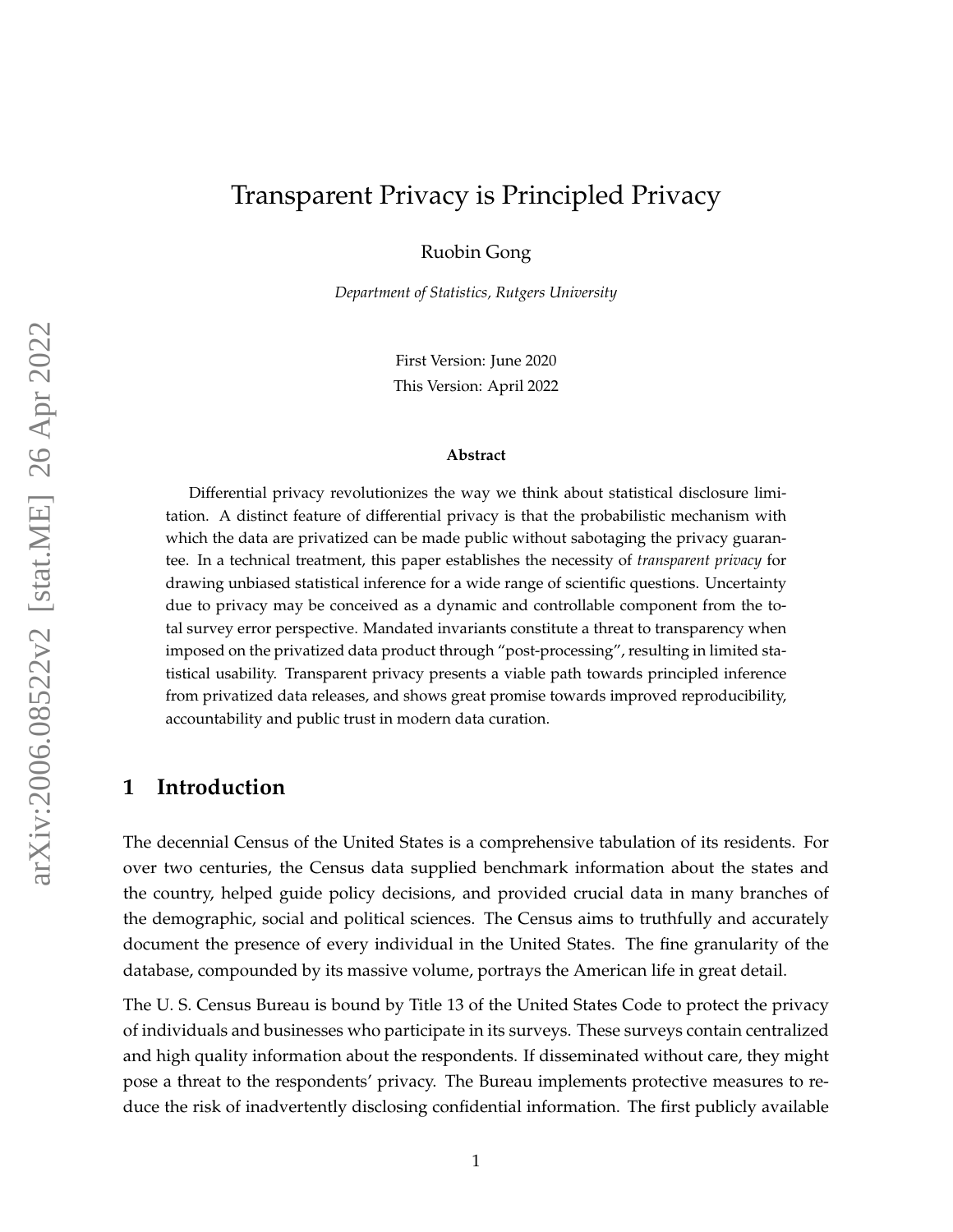documentation of these methods dates back to 1970 [\(McKenna,](#page-23-0) [2018\)](#page-23-0). Until the 2010 Census, statistical disclosure limitation (SDL) mechanisms deployed by the Census Bureau relied to a large extent on table suppression and data swapping, occasionally supplemented by imputation and partially synthetic data. These techniques restricted the verbatim release of confidential information through the data products. However, they do not offer an exposition of privacy protection as a goal in itself. What aspect of the data does an SDL mechanism regard as confidential? What does the mechanism aim to achieve? And how do we know whether it is actually working? For a long time, the answers to these questions were not definitive. We now understand that many traditional SDL techniques are not just ambiguous in definition, but defective in effect, for they can be invalidated by carefully designed attacks that leverage modern computational advancements and auxiliary sources of open access information (see e.g. [Sweeney,](#page-24-0) [2002;](#page-24-0) [Dinur and Nissim,](#page-21-0) [2003\)](#page-21-0). With the aid of publicly available data, the Census Bureau attempted a "re-identification" attack on its own published 2010 Census tabulations, and was successful in faithfully reconstructing as much as 17% of the U.S. population, or 52 million people at the level of individuals [\(Abowd,](#page-20-0) [2019;](#page-20-0) [Hawes,](#page-22-0) [2020\)](#page-22-0). These failures are a resounding rejection of the continued employment of current SDL methods. It is clear that we need alternative, and more reliable, privacy tools for the 2020 Census and beyond.

In pursuit of a modern paradigm for disclosure limitation, the Census Bureau endorsed differential privacy as the criterion to protect the public release of the 2020 Decennial Census data products. The Bureau openly engaged data users and sought for constructive feedback when devising the new Disclosure Avoidance System (DAS). They launched a series of demonstration data product and codebase releases [\(US Census Bureau,](#page-24-1) [2020a\)](#page-24-1), and presented its design processes at numerous academic and professional society meetings, including the Joint Statistical Meeting, the 2020 NASEM Committee on National Statistics (CNSTAT) Workshop, and the 2019 Harvard Data Science Institute Conference in which I participated as a discussant. The reactions to this change from the academic data user communities are a passionate mix. Some cheered for the innovation, while others worried about the practical impact on the usability of differentially privatized releases. In keeping up with the inquiries and criticisms, the Census Bureau assembled and published data quality metrics that were assessed repeatedly as the design of the 2020 DAS iterated [\(US Census Bureau,](#page-24-2) [2020b\)](#page-24-2). Through the process, the Bureau exhibited an unprecedented level of transparency and openness in conveying the design and the production of the novel disclosure control mechanism, publicizing the description of the TopDown algorithm [\(Abowd et al.,](#page-20-1) [2022\)](#page-20-1) and the GitHub code base [\(2020 Census DAS Devel](#page-20-2)[opment Team,](#page-20-2) [2019\)](#page-20-2). This knowledge makes a world of difference for Census data users who need to analyze the privatized data releases and to assess the validity and the quality of their work.

This paper argues that transparent privacy enables principled statistical inference from privatized data releases. If a privacy mechanism is known, it can be incorporated as an integral part of a statistical model. Any additional uncertainty that the mechanism injects into the data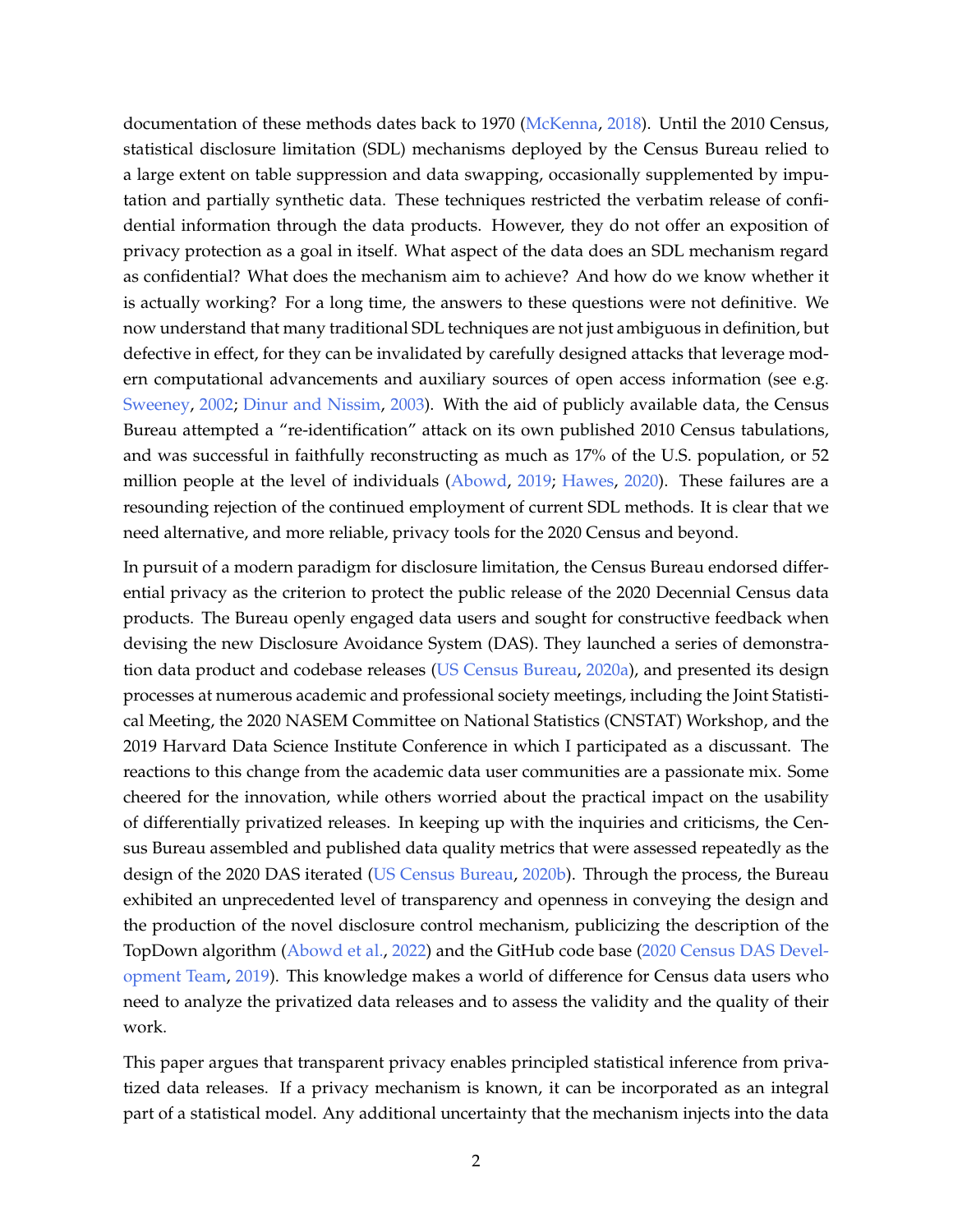can be accounted for properly. This is the most reliable way to ensure the correctness of the inferential claims produced from privatized data releases, when a calculated loss of statistical efficiency is present. For this reason, the publication of the probabilistic design of the privacy mechanism is crucial maintaining a high usability of the privatized data product.

## <span id="page-2-2"></span>**2 Differential privacy enables transparency**

Part of what contributed to the failure of the traditional disclosure limitation methods is that their justification appeals to intuition and to obscurity, rather than explicit rules. If the released data are masked, coarsened, or perturbed from the confidential data, it seems natural to conclude that they are less informative, and consequently more "private." Traditional disclosure limitation mechanisms are obscure, in the sense that their design details are rarely released. For swapping-based methods, not only are the swap rates omitted, the attributes that have been swapped are often not disclosed [\(Oganian and Karr,](#page-23-1) [2006\)](#page-23-1). As a consequence, an ordinary data user would not have the necessary information to replicate the mechanism, nor to assess their performance in protecting privacy. The effectiveness of obscure privacy mechanisms is difficult to quantify.

For data analysts who utilize data releases under traditional SDL to perform statistical tasks, the opaqueness of the privacy mechanism poses an additional threat to the validity of the resulting inference. A privacy mechanism, be it suppressive, perturbative or otherwise, works by processing raw data and modifying their values to something that may be different from what have been observed. In doing so, the mechanism injects additional uncertainty in the released data, weakening the amount of statistical information contained in them. Uncertainty per se is not a problem; if anything, the discipline of statistics devotes itself to the study of uncertainty quantification. However, in order to properly attribute uncertainty where it is due, some minimal knowledge about its generative mechanism must be known. If the design of the privacy mechanism is kept opaque, our knowledge would be insufficient for producing reliable uncertainty estimates. The analyst might have no choice but to ignore the privacy mechanism imposed on the data, and might arrive at erroneous statistical conclusions.

Differential privacy conceptualizes privacy as the probabilistic knowledge to distinguish the identity of one individual respondent in the dataset. The privacy guarantee is stated with respect to a random mechanism that imposes the privacy protection. Definition [1](#page-2-0) presents the classic and most widely endorsed notion called *e-differential privacy*:

<span id="page-2-0"></span>**Definition 1** ( $\epsilon$ -differential privacy; [Dwork et al.](#page-21-1) [\(2006\)](#page-21-1)). *A mechanism*  $\tilde{S}: \mathbb{X}^n \to \mathbb{R}^p$  satisfies  $e$ -differential privacy, if for every pair of databases  $\mathcal{D}$  ,  $\mathcal{D}'\in\mathbb{X}^n$  such that  $\mathcal D$  and  $\mathcal D'$  differ by one record, and every measurable set of outputs  $A \in \mathscr{B}\left(\mathbb{R}^p\right)$ , we have

<span id="page-2-1"></span>
$$
P\left(\tilde{S}\left(\mathcal{D}\right)\in A\right)\leq e^{\epsilon}P\left(\tilde{S}\left(\mathcal{D}'\right)\in A\right).
$$
\n(2.1)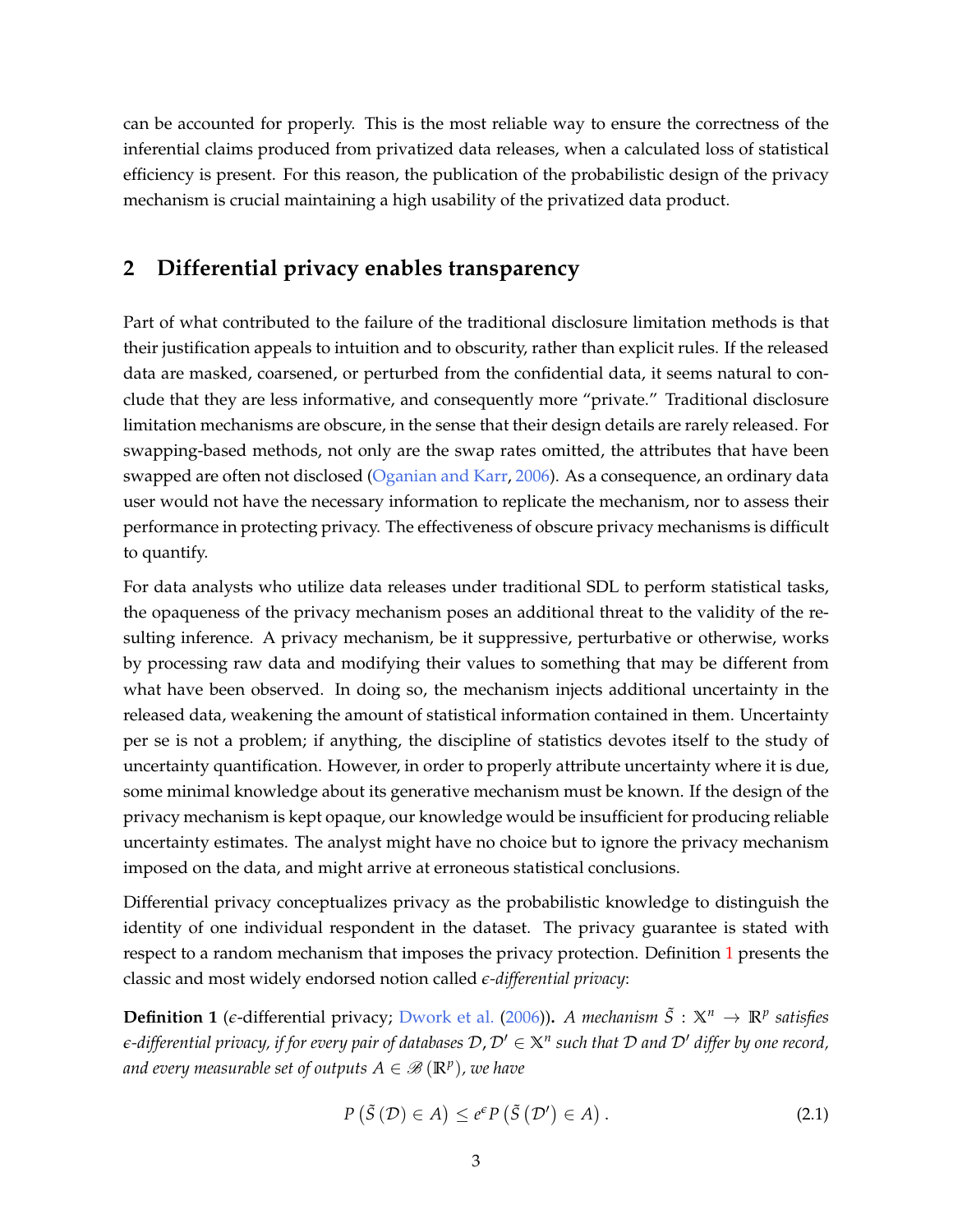The positive quantity *e*, called the *privacy loss budget* (PLB), enables the tuning, evaluation, and comparison of different mechanisms all according to a standardized scale. In [\(2.1\)](#page-2-1), the probability *P* is taken with respect to the mechanism  $\tilde{S}$ , not with respect to the data  $\mathcal{D}$ .

As a formal approach to privacy, statistical disclosure limitation mechanisms compliant with differential privacy put forth two major advantages over their former counterparts. The first is *provability*, a mathematical formulation against which guarantees of privacy can be definitively verified as it is conceptualized. Definition [1](#page-2-0) puts forth a concrete standard about whether, and by how much, any proposed mechanism can be deemed differentially private, as the probabilistic property of the mechanism is entirely encapsulated by *P*. As an example, we now understand that the classic randomized response mechanism [\(Warner,](#page-25-0) [1965\)](#page-25-0), proposed decades before differential privacy, is in fact differentially private. Under randomized response, every respondent responds truthfully to a binary question with probability *p*, and with a random answer otherwise. That the random response mechanism is *e*-differentially private follows if *e* is chosen such that  $p = e^{\epsilon}/(1+e^{\epsilon})$  (see e.g. [Dwork and Roth,](#page-21-2) [2014\)](#page-21-2). With provability, anyone can design new mechanisms with privacy guarantees under an explicit rule, as well as to verify whether a publicized privacy mechanism lives up to its guarantee.

The second major advantage of differential privacy, which this paper underscores, is *transparency*. Differential privacy allows for the full, public specification of the privacy mechanism without sabotaging the privacy guarantee. The data curator has the freedom to disseminate the design of the mechanism, allowing the data users to utilize it and to critique it, without compromising the effectiveness of the privacy protection. The concept of transparency that concerns this paper will be made precise in Section [4.](#page-9-0) As a example, below is one of the earliest proposed mechanisms that satisfies differential privacy:

<span id="page-3-1"></span>**Definition 2** (Laplace mechanism; [Dwork et al.](#page-21-1) [\(2006\)](#page-21-1))**.** *Given a confidential database* D ∈ **X***<sup>n</sup> , a*  $d$ eterministic query function  $S:\mathbb{X}^n\to \mathbb{R}^p$  and its global sensitivity  $\Delta\left(S\right)$ , the  $\epsilon$ -differentially private *Laplace mechanism is*

$$
\tilde{S}(\mathcal{D})=S(\mathcal{D})+\big(U_1,\ldots,U_p\big)\,,
$$

*where U<sup>i</sup> 's are real-valued i.i.d. random variables with* **E**(*Ui*) = 0 *and probability density function*

<span id="page-3-0"></span>
$$
f\left(u\right) \propto e^{-\frac{\epsilon |u|}{\Delta(S)}}.\tag{2.2}
$$

The omitted proportionality constant in [\(2.2\)](#page-3-0) is equal to  $\epsilon/2\Delta(S)$ , ensuring that the density *f* integrates to one. The global sensitivity  $\Delta(S)$  measures the maximal extent to which the deterministic query function changes in response to the perturbation of one record in the database. For counting queries operating on binary databases, such as population counts,  $\Delta(S) = 1$ . To note is that in Definition [2,](#page-3-1) both the deterministic query *S* and the probability distribution of the noise terms *U<sup>i</sup>* 's are fully known. Anyone can implement the privacy algorithm on a database of the same form as D.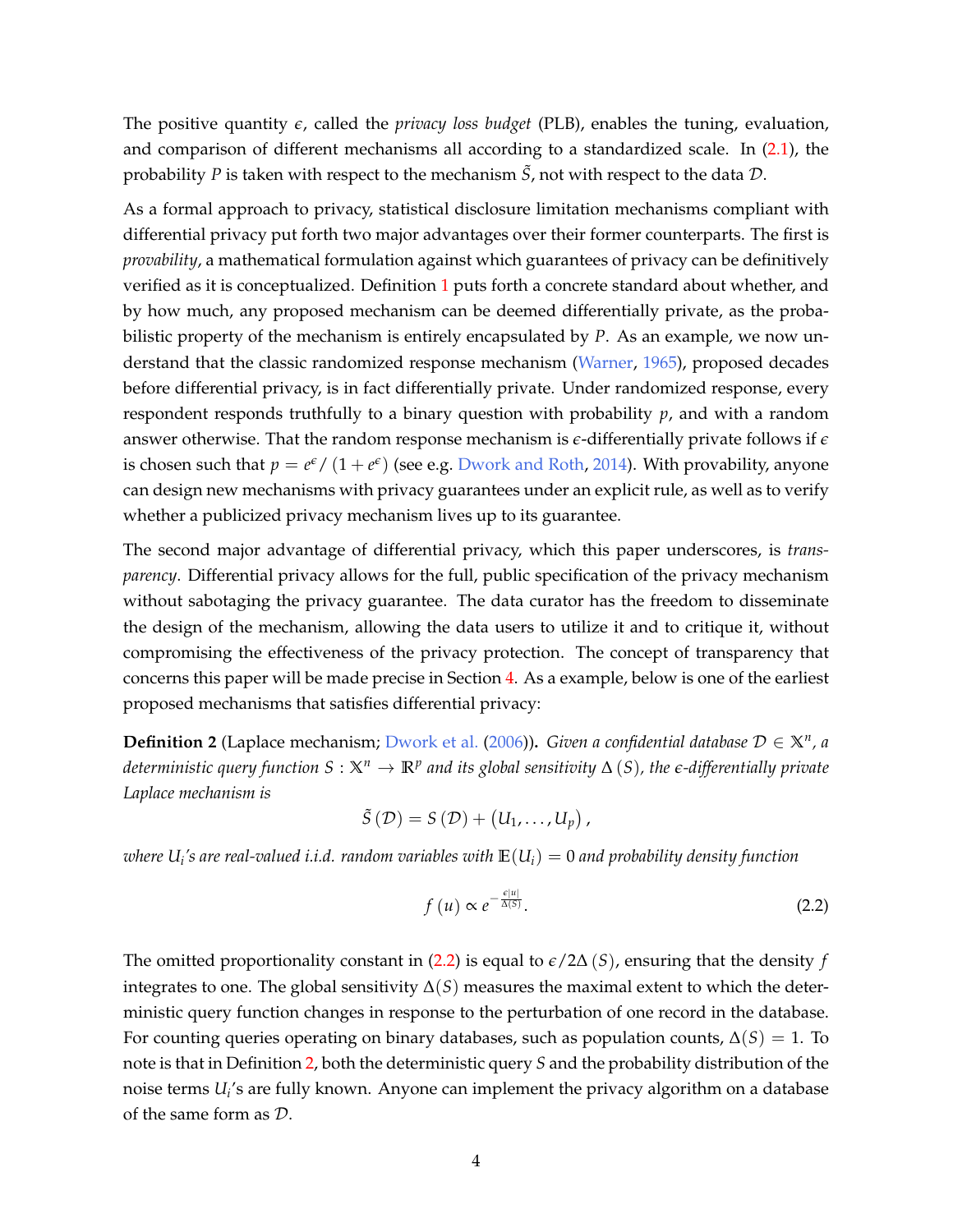We note that differentially private mechanisms *compose* their privacy losses nicely. At a basic level, two separately released differentially private data products, incurring PLBs of  $\epsilon_1$  and  $\epsilon_2$ respectively, incur no more than a total PLB of  $(\epsilon_1 + \epsilon_2)$  when combined [\(Dwork and Roth,](#page-21-2) [2014,](#page-21-2) Theorem 3.14). Superior composition, reflecting a more efficient use of PLBs, can be achieved with the clever design of privacy mechanisms. The composition property provides assurance to the data curator that when releasing multiple data products over time, the total privacy loss can be controlled and budgeted ahead of time.

The preliminary versions of the 2020 Census DAS utilizes the integer counterpart to the Laplace mechanism, called the double Geometric mechanism [\(Ghosh et al.,](#page-21-3) [2012;](#page-21-3) [Fioretto and Van Hen](#page-21-4)[tenryck,](#page-21-4) [2019\)](#page-21-4). The mechanism possesses the same additive form as the Laplace mechanism, but instead of real-valued noise  $U_i$ 's, it uses integer-valued ones whose probability mass func-tion is identical in expression to [\(2.2\)](#page-3-0), with the proportionality constant equal to  $(1-e^{-\epsilon})/(1+e^{-\epsilon})$ . The production implementation of the DAS, used for the P.L. 94-171 public release [\(U.S. Cen](#page-24-3)[sus Bureau,](#page-24-3) [2021a\)](#page-24-3) and the 2021-06-08 vintage demonstration files (see [Van Riper et al.,](#page-25-1) [2020\)](#page-25-1), appeals to a variant privacy definition called the *zero-concentrated differential privacy* (zCDP; [Dwork and Rothblum,](#page-21-5)  $2016$  $2016$  $2016$ <sup>1</sup>, which employs additive noise with Gaussian distributions according to a detailed PLB schedule [\(U.S. Census Bureau,](#page-24-4) [2021c\)](#page-24-4). While all mechanisms discussed above employ additive errors, differential privacy mechanisms in general need not be additive. Non-additive examples include the exponential mechanism [\(McSherry and Talwar,](#page-23-2) [2007\)](#page-23-2) and objective perturbation [\(Kifer et al.,](#page-22-1) [2012\)](#page-22-1), commonly used in the private computation of complex queries. In what follows, we elaborate on the importance of transparent privacy from the statistical point of view.

# <span id="page-4-0"></span>**3 What can go wrong with obscure privacy**

Data privatization constitutes a phase in data processing, which succeeds data collection and precedes data release. When conducting statistical analysis on processed data, misleading answers await if the analyst ignores the phases of data processing and the consequences they impose.

We use an example of simple linear regression to illustrate how obscure privacy can be misleading. Regression models occupy a central role in many statistical analysis routines, for they can be thought of as a first-order approximation to any functional relationship between two or more quantities. Let  $(x_i, y_i)$  be a pair of quantities measured across a collection of geographic regions indexed by  $i = 1, \ldots, n$ . Examples of  $x_i$  and  $y_i$  may be counts of population of certain demographic characteristics within each census block of a state, households of certain types,

<sup>1</sup>Zero-concentrated differential privacy controls not the ratio, but the maximal *divergence*, between the probability distributions of the random query on neighboring databases. It delivers a more efficient PLB composition property compared to the basic one stated in the previous paragraph.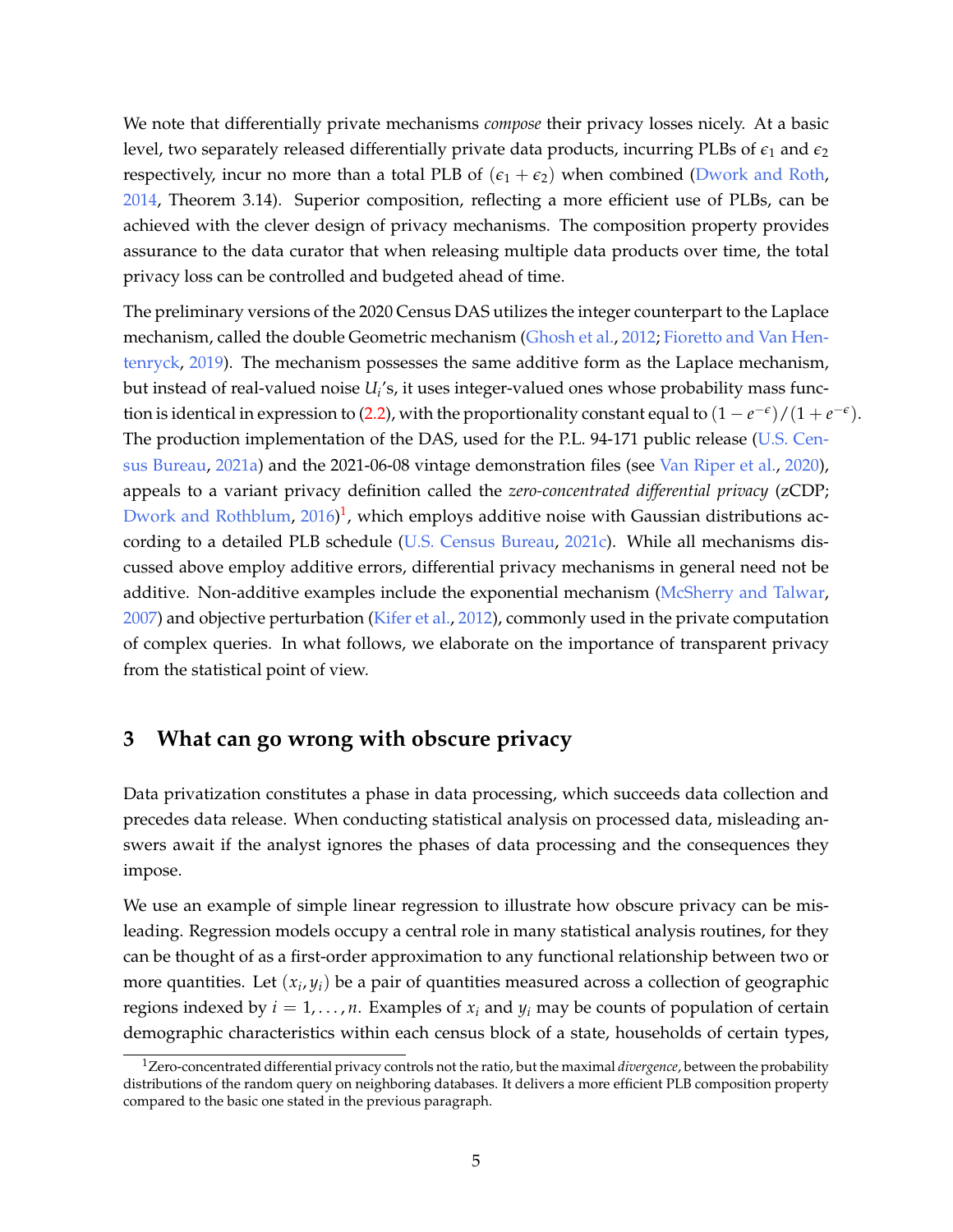economic characteristics of the region (businesses, revenue, and taxation), and so on. Suppose the familiar simple regression model is applied:

<span id="page-5-2"></span>
$$
y_i = \beta_0 + \beta_1 x_i + e_i, \tag{3.1}
$$

where the  $e_i$ 's are independently and identically distributed idiosyncratic errors with mean zero and variance  $\sigma^2$ . Usual estimation techniques for  $\beta_0$  and  $\beta_1$ , such as ordinary least squares or maximum likelihood, produce unbiased point estimators. For the slope,  $\hat{\beta}_1 = \sum_{i=1}^n (x_i - \bar{x}) (y_i - \bar{y})/$  $\sum_{i=1}^{n} (x_i - \bar{x}) (x_i - \bar{x})$  where  $\mathbb{E} (\hat{\beta}_1) = \beta_1$ , and for the intercept,  $\hat{\beta}_0 = \bar{y} - \hat{\beta}_1 \bar{x}$  where  $\mathbb{E} (\hat{\beta}_0) =$  $\beta_0$ , where expectations are taken with respect to variabilities in the error terms. Both estimators also enjoy consistency when the regressor  $x_i$ 's are random, i.e.  $\hat\beta_1\to\beta_1$  and  $\hat\beta_0\to\beta_0$ , indicating convergence in probability as the sample size *n* approaches infinity. The consistency of  $(\hat\beta_0,\hat\beta_1)$  is reasonably robust even if the linear model exhibit mild departures from standard assumptions, such as when the errors are moderately heteroskedastic.

Since  $x_i$  and  $y_i$  contain information about persons and businesses that may be deemed confidential, suppose they are privatized before release using standard additive differential privacy mechanisms. Their privatized versions  $(\tilde{x}_i, \tilde{y}_i)$  are respectively

<span id="page-5-0"></span>
$$
\tilde{x}_i = x_i + u_i, \qquad \tilde{y}_i = y_i + v_i. \tag{3.2}
$$

The  $u_i$ 's and  $v_i$ 's can be chosen according to the Laplace mechanism or the double Geometric mechanism following Definition [2,](#page-3-1) with suitable scale parameters such that  $(\tilde{x}_i, \tilde{y}_i)$  are compliant with *e*-differential privacy and accounting for multivariate composition. We denote the variances of  $u_i$  and  $v_i$  as  $\sigma_u^2$  $\sigma_u^2$  and  $\sigma_v^2$  respectively.<sup>2</sup> As the privacy budget allocated to either statistic decreases, the privacy error variance increases and more privacy is achieved, and vice versa.

Suppose the analyst is supplied the privatized statistics  $(\tilde{x}_i, \tilde{y}_i)$ , but is not told how they are generated based on the confidential statistics  $(x_i, y_i)$ . That is,  $(3.2)$  is entirely unknown to her. In this situation, there is no obvious way for her to proceed, other than to ignore the privacy mechanism and run the regression analysis by treating the privatized  $(\tilde{x}_i, \tilde{y}_i)$  as if they're the confidential values. If so, the analyst would effectively perform parameter estimation for a different, *naïve* linear model

<span id="page-5-1"></span>
$$
\tilde{y}_i = b_0 + b_1 \tilde{x}_i + \tilde{e}_i. \tag{3.3}
$$

Unfortunately, no matter which computational procedure one uses, the point estimates ob-tained from fitting [\(3.3\)](#page-5-1) are no longer unbiased nor consistent for  $\beta_0$  and  $\beta_1$  as in the original

<sup>&</sup>lt;sup>2</sup>The analysis presented in this section uses the basic composition property introduced in Section [2.](#page-2-2) The noise scales correspond to a privacy loss budget of  $\epsilon_x=\sqrt{2/\sigma_u}$  and  $\epsilon_y=\sqrt{2/\sigma_v}$  per coordinate. The statistical properties discussed here hinge on the choice of the noise family and the scale parameters  $\sigma_u^2$  and  $\sigma_v^2$  only. Superior composition (hence lower total PLB) may be achieved with better privacy mechanism design, although that is inconsequential to the analysis presented here.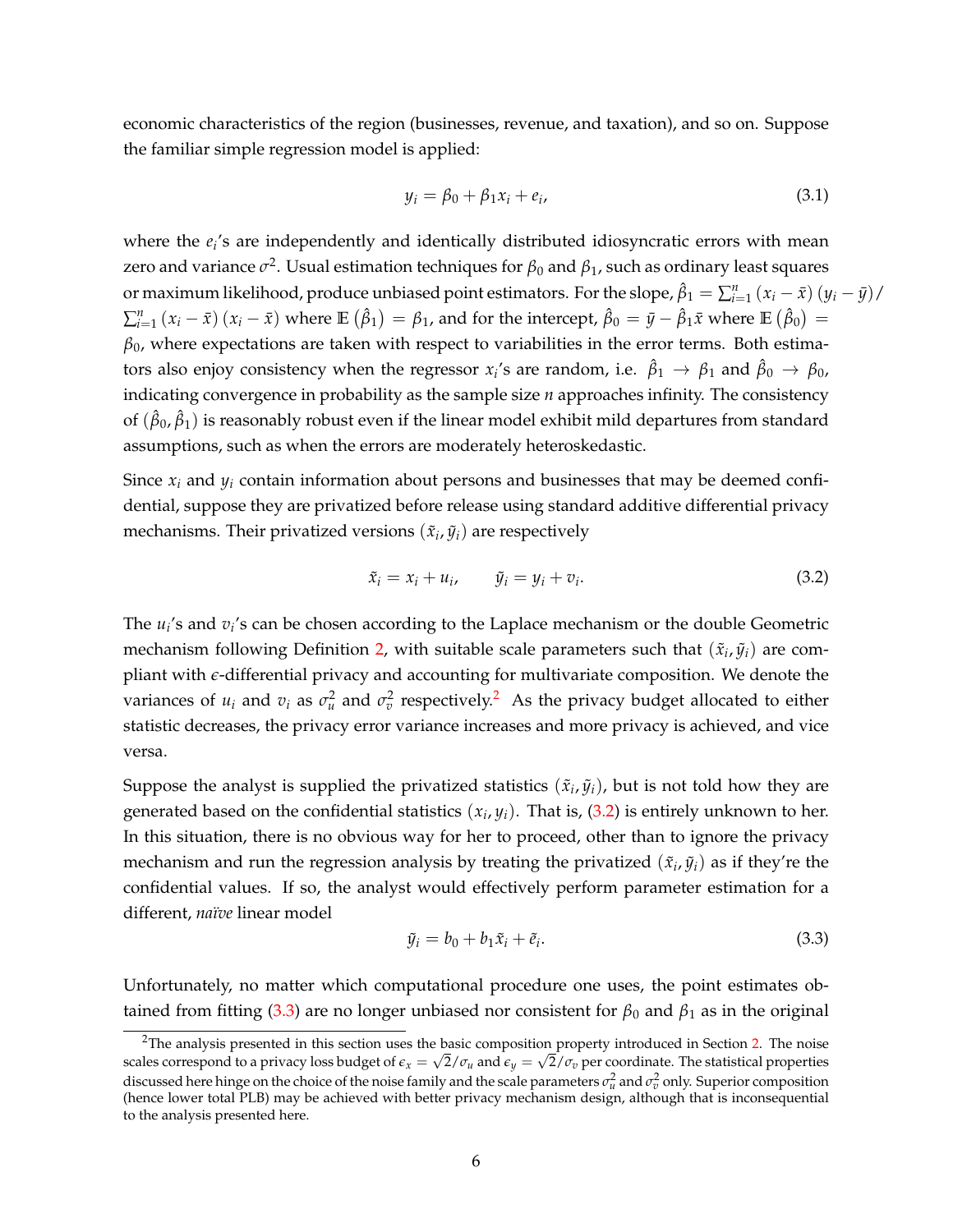model of [\(3.1\)](#page-5-2). Both naïve estimators, call them  $\hat{b}_0$  and  $\hat{b}_1$  are complex functions that convolute the confidential data, idiosyncratic errors, and privacy errors. When the regressor *x<sup>i</sup>* 's are random realizations from an underlying infinite population, the bias inherent to the naïve estimators does not diminish even if the sample size approaches infinity. More precisely, we have that the naïve slope estimator

$$
\hat{b}_1 \to \frac{\mathbb{V}(x)}{\mathbb{V}(x) + \sigma_u^2} \beta_1,\tag{3.4}
$$

and the naïve intercept estimator

$$
\hat{b}_0 \rightarrow \beta_0 + \left(1 - \frac{\mathbb{V}(x)}{\mathbb{V}(x) + \sigma_u^2}\right) \mathbb{E}(x) \beta_1,
$$

where  $E(x)$  and  $V(x)$  are the population-level mean and variance of x for which the observed sample is representative. The ratio  $\mathbb{V}(x)$  /  $(\mathbb{V}(x) + \sigma_u^2)$  displays the extent of inconsistency of  $\hat{b}_1$  as a function of the population variance and the privacy error variance of *x*. We see that if the independent variable is not already centralized,  $\hat{b}_0$  exhibits a bias whose magnitude is influenced by both the average magnitude of *x*, as well as the amount of privacy protection for *x*. In addition, the residual variance from the naïve linear model [\(3.3\)](#page-5-1) is also inflated, with

<span id="page-6-0"></span>
$$
\mathbb{V}\left(\tilde{y} \mid \tilde{x}\right) = \sigma^2 + \beta_1^2 \sigma_u^2 + \sigma_v^2,\tag{3.5}
$$

which is strictly larger than  $\sigma^2$ , the usual residual variance from the correct linear model [\(3.1\)](#page-5-2). If the independent variable *x<sup>i</sup>* 's are treated as fixed instead, an exact finite-sample characterization of the naïve estimators  $\hat{b}_0$  and  $\hat{b}_1$  are difficult to obtain. [A](#page-26-0)ppendix A presents the distribution limits for the slope estimator as a function of the scales of the privacy errors and the regression errors, in which Figure [3](#page-27-0) showcases the exact deterioration of coverage probabilities as the privacy errors increase.

We use a small sample simulation study  $(n = 10)$  to illustrate the pitfall with obscure privacy. Assume that the confidential data follows the generative process of  $(3.1)$ , with  $x_i \sim Pois(10)$ i.i.d.,  $\sigma = 5$ , and the true parameter values  $(\beta_0, \beta_1) = (-5, 4)$ . The privatized data  $(\tilde{x}_i, \tilde{y}_i)$  are subsequently generated according to the additive privacy mechanism of [\(3.2\)](#page-5-0), where  $u_i$ ,  $v_i \sim$ Laplace  $(\epsilon^{-1})$  $(\epsilon^{-1})$  $(\epsilon^{-1})$ , with a PLB of  $\epsilon=$  0.25. The three panels of Figure 1 depict different statistical inference – both right and wrong types – that correspond to three scenarios in this example. When no privacy protection is enforced, a 95% confidence ellipse for  $(\beta_0, \beta_1)$  from the simple linear regression should cover the true parameter values (represented by the orange square) at approximately the nominal coverage rate, a high probability of 95%. The left panel displays one such confidence ellipse in blue. When privacy protection is in place, directly fitting the linear regression model on  $(\tilde{x}, \tilde{y})$  may result in misleading inference, as can be seen from the naïve 95% confidence ellipses (gray) in the middle panel, all derived from privatized versions of the same confidential dataset, repeatedly miss their mark as they rarely cover the true value. We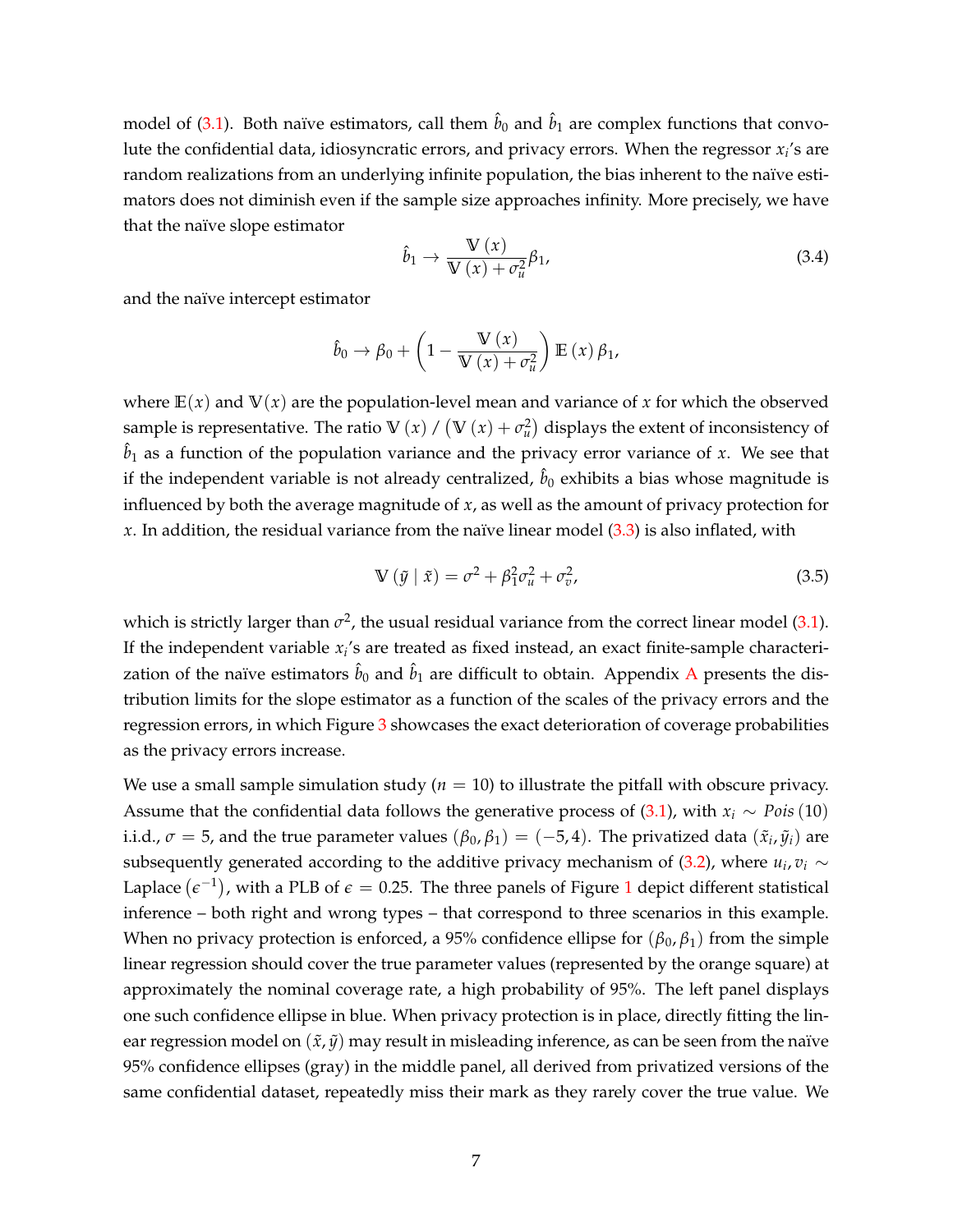<span id="page-7-0"></span>

Figure 1: 95% joint confidence regions for  $(\beta_0, \beta_1)$  from linear regression [\(3.1\)](#page-5-2). Left: original data  $(x, y)$  simulated according to [\(3.1\)](#page-5-2). Middle: naïve linear regression [\(3.3\)](#page-5-1) on  $n = 10$ pairs of simulated privatized data  $(\tilde{x}, \tilde{y})$  from the Laplace mechanism [\(3.2\)](#page-5-0) with PLB  $\epsilon = 0.25$ . Right: the correct model following [\(4.2\)](#page-10-0) implemented using Monte Carlo EM on the same sets of private data. Concentration ellipses are large-sample approximate 95% confidence regions based on estimated Fisher information at the MLE. Orange squares represent the ground truth  $(\beta_0, \beta_1) = (-5, 4).$ 

witness the biasing behavior precisely as established: the slope  $\beta_1$  is underestimated, displaying a systematic shrinking towards zero, whereas the true value of  $\beta_0$  is overestimated, with  $\beta_1 > 0$  and  $\mathbb{E}(x) = 10 > 0$ . In contrast, the green ellipses in the right panel, each representing an approximate 95% confidence region, are based on the correct analysis on privatized data accounting for the privacy mechanism (to be discussed in Section [4\)](#page-9-0). They better recover the location of the true parameters, and display larger associated inferential uncertainty.

The troubling consequence of ignoring the privacy mechanism is not new to statisticians. The naïve regression analysis of privatized data generalizes a well-known scenario in the measurement error literature, called the *classic* measurement error model. The notable biasing effect on the naïve estimator  $\hat{b}_1$  created by the additive noise [\(3.2\)](#page-5-0) in the independent variable *x* is termed *attenuation*. The bias causes a "double whammy" [\(Carroll et al.,](#page-21-6) [2006\)](#page-21-6) on the quality of the resulting inference, because one is misled in terms of both the location of the true parameter, and the extent of uncertainty associated with the estimators, as seen from the erroneous coverage probability within its asymptotic sampling distributional limits. In linear models, additive measurement error in the dependent variable *y* is generally considered less damaging. If unbiased and independent additive errors are present in the dependent variable only, the model fit remains unbiased [\(Carroll et al.,](#page-21-6) [2006,](#page-21-6) Chapter 15), hence such errors are often ignored or treated as a component to the idiosyncratic regression errors (see e.g. [Blackwell et al.,](#page-20-3) [2017a\)](#page-20-3). However, they would still increase the variability of the fitted model and decrease the statistical power in detecting an otherwise significant effect. Consequently, they may still negatively affect the quality of any naïve model fitting on privatized data, both by changing the effective nominal coverage rate of the large sample distribution limits (see [A](#page-26-0)ppendix  $\overline{A}$  for details), and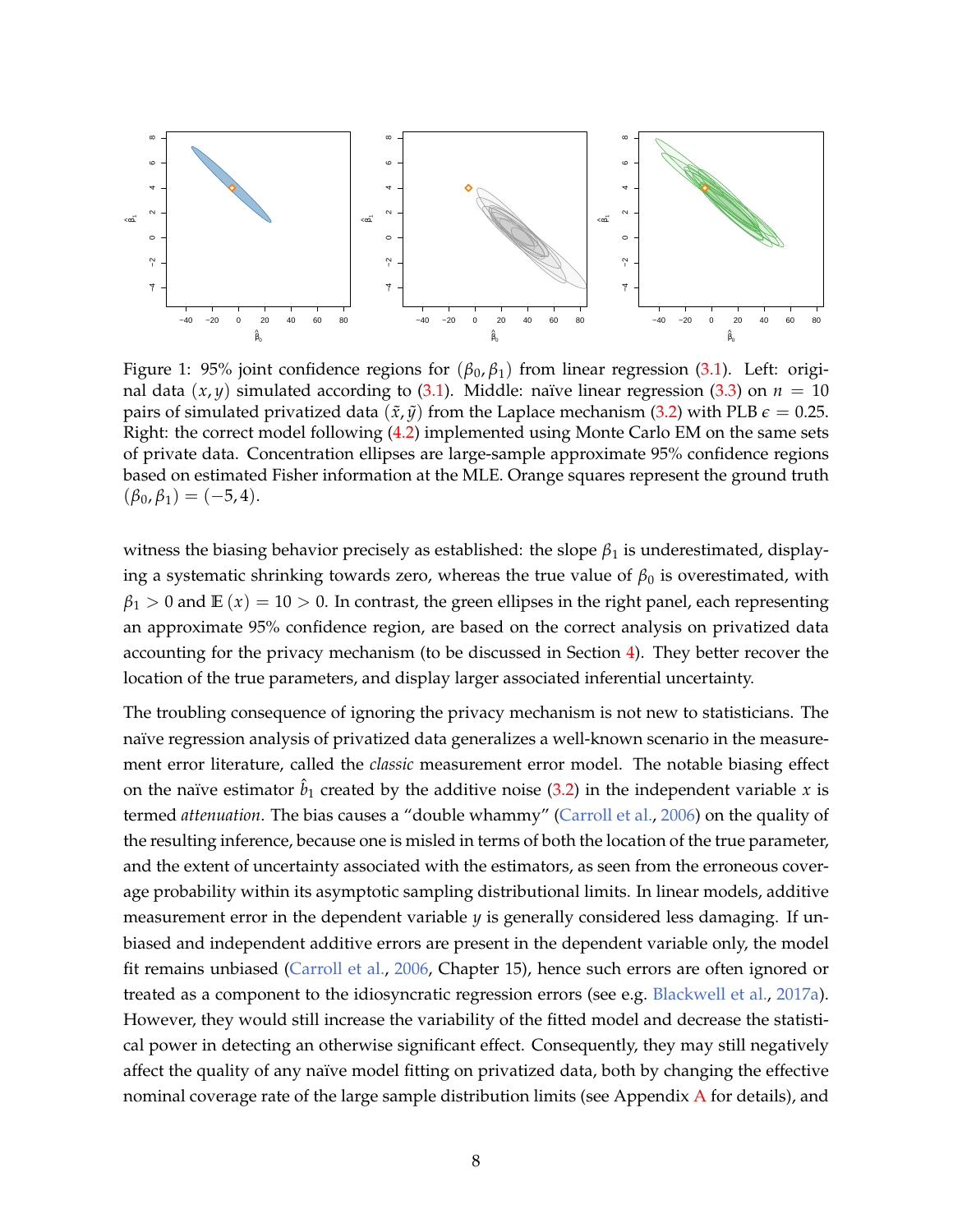by increasing uncertainty of the fitted model according to [\(3.5\)](#page-6-0).

From the additive mechanism in Definition [2,](#page-3-1) we see that the noise term  $u_i$  is a symmetric, zero-mean random variable. This means that the privacy mechanism is *unbiased*: it has the exact same chance to inflate or deflate the reported statistic in either direction by the same magnitude. How is it possible that an unbiased privatization algorithm, coupled with an unbiased statistical procedure (the simple linear regression), results in biased estimates? The issue is that while the privatized data  $\tilde{S}$  is unbiased for the confidential data  $S$ , if the estimator we use is a *nonlinear* function of *S*, it may no longer retain unbiasedness if *S* were perturbed. In  $\mathop{\rm our}$  case here, the regression coefficient  $\hat{\beta}_1$  has the form of a ratio estimator, and same goes for  $\hat\beta_0$  which depends on  $\hat\beta_1$  as a building block. In general, the validity of ratio estimators are particularly susceptible to minor instabilities in its denominator. Replacing confidential statistics with their unbiased privatized releases may not be an innocent move, if the downstream analysis calls for nonlinear estimators that cannot preserve unbiasedness.

In the universe of statistical analysis, nonlinear estimators are the rule, not the exception. Many descriptive and summary statistics involve nonlinear operations such as squaring or dividing – think variances, proportions, and other complex indices<sup>[3](#page-0-0)</sup> – which don't fare well with additive noise. Ratio estimators, or estimators that involve random quantities in their denominators, can suffer from high variability if the randomness is high. Therefore, many important use cases of the Census releases, as well as the assessment of the impact due to privacy, could benefit from additional uncertainty quantification. As an example, [Asquith et al.](#page-20-4) [\(2022\)](#page-20-4) evaluate a preliminary version of the 2020 Census DAS using a set of segregation metrics as the benchmark statistics and compare its effect when applied to the 1940 full-count Census microdata. One of the evaluation metrics is the *index of dissimilarity* per county [\(Iceland et al.,](#page-22-2) [2002\)](#page-22-2):

<span id="page-8-0"></span>
$$
d = \frac{1}{2} \sum_{i=1}^{n} \left| \frac{w_i}{w_{\text{cty}}} - \frac{b_i}{b_{\text{cty}}} \right|,
$$
\n(3.6)

where *w<sup>i</sup>* and *b<sup>i</sup>* are respectively the white and the African American populations of tract *i* of the county, and  $w_{\text{cty}}$  and  $b_{\text{cty}}$  those of the entire county. All of these quantities are subject to privacy protection, and one run of the DAS creates a version of  $\{\tilde w_i,\tilde b_i,\tilde w_{\rm cty},\tilde b_{\rm cty}\}$ , each infused with Laplace-like noise.

If we were to repeatedly create privatized demonstration datasets from the DAS, and calculate the dissimilarity index each time by naïvely replacing all quantities in  $(3.6)$  with their privatized counterparts, we will witness variability in the value *d*. Since *d* is a ratio estimator, its value may exhibit a large departure from the confidential true value, particularly when the denominator is small, such as when a county has a small population, or is predominantly white or nonwhite. Since every DAS output is uniquely realized by a single draw from its probabilistic

 $3$ For example the Herfindahl-Hirschman index, which is often used as a measure of population diversity or market competitiveness.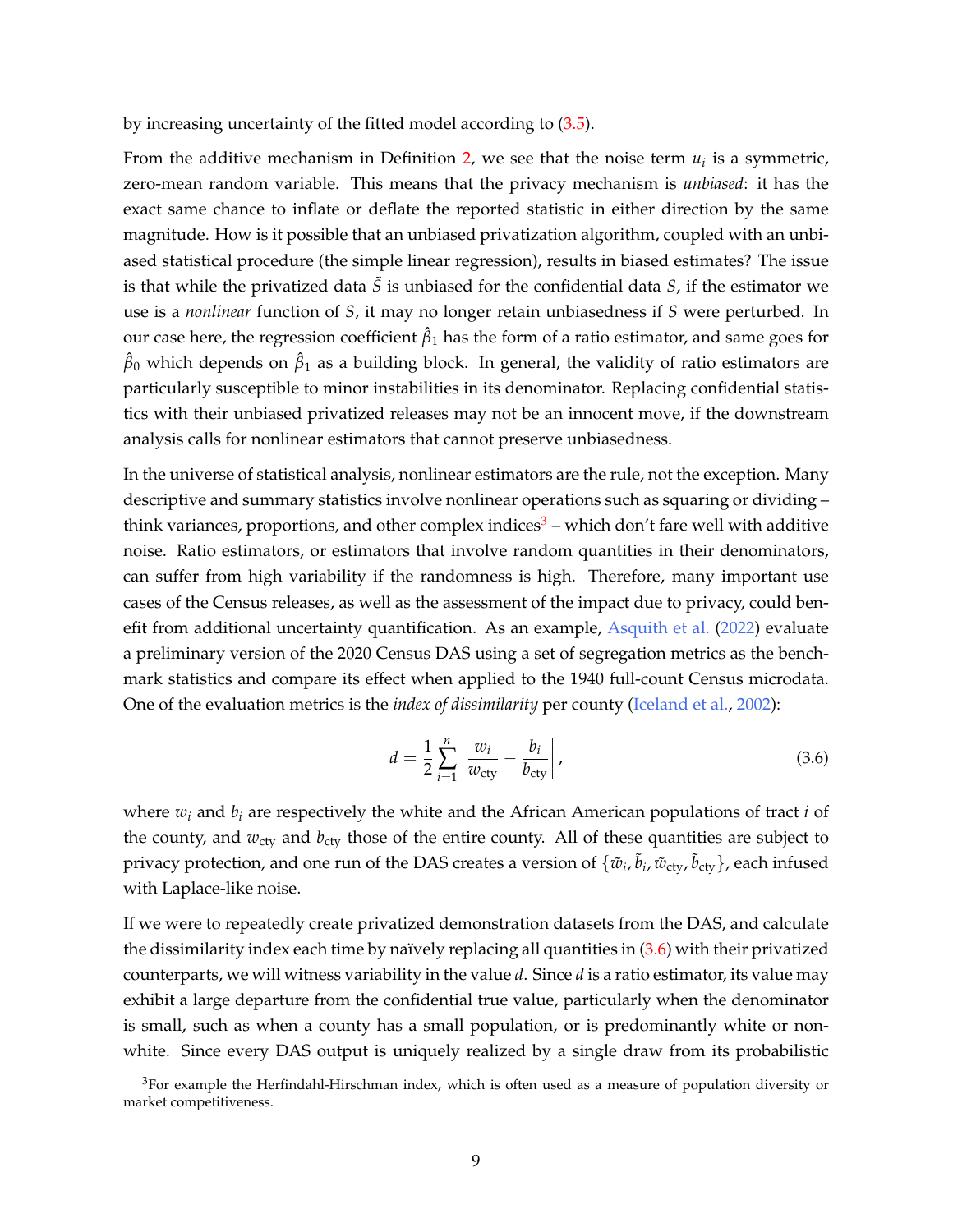privacy mechanism, the value *d* calculated based on a particular run of the DAS will exhibit a difference from its confidential (or true) value.<sup>[4](#page-0-0)</sup> The difference will be unknown, but can be described by the known properties of the privacy mechanism. It is important to recognize the probabilistic nature of the statistics calculated from privatized data, and interpret them alongside appropriate uncertainty quantification, which itself is a reflection of data quality.

Privacy adds an extra layer of uncertainty to the generative process of the published data, just as any data processing procedures such as cleaning, smoothing, or missing data imputation. We risk obtaining misguided inference whenever blindly fitting a favorite confidential data model on privatized data without acknowledging the privatization process, for the same reason we would be misguided by not accounting for the effect of data processing. To better understand the inferential implication of privacy and obtain utility-oriented assessments, privacy shall be viewed as a controllable source of total survey error, an approach that is again made feasible by the transparency of the privatization procedure. We return to this subject in Section [5.](#page-14-0)

# <span id="page-9-0"></span>**4 Principled analysis with transparent privacy**

The misleading analysis presented in Section  $3$  is not the fault of differential privacy, nor of linear regression or other means of statistical modeling. Rather, obscure privacy mechanisms prevent us from performing the right analysis. Any statistical model, however adequate in describing the probabilistic regularities in the confidential data, will generally be inadequate when naïvely applied to the privatized data. To correctly account for the privacy mechanism, statistical models designed for confidential data need to be *augmented* to include the additional layer of uncertainty due to privacy. In our example, the simple linear model of [\(3.1\)](#page-5-2) is the true generative model for the confidential statistics (*x*, *y*). Together with the privacy mechanism in [\(3.2\)](#page-5-0), the implied true generative model for the privatized statistics  $(\tilde{x}, \tilde{y})$  can be written as

<span id="page-9-1"></span>
$$
\tilde{y}_i = \beta_0 + \beta_1 \left( \tilde{x}_i + u_i \right) + v_i + e_i, \tag{4.1}
$$

where  $u_i$ ,  $v_i$  are additive privacy errors and  $e_i$  the idiosyncratic regression error. Thus, with the original linear model  $(3.1)$  being the correct model for  $(x, y)$ , it follows that the augmented model [\(4.1\)](#page-9-1) is the correct model for describing the stochastic relationship between  $(\tilde{x}, \tilde{y})$ . On the other hand, unless all *u<sup>i</sup>* 's and *v<sup>i</sup>* 's are exactly zero, i.e. no privacy protection is effectively performed for both  $x$  and  $y$ , the naïve model in  $(3.3)$  is erroneous and incommensurable with the augmented model in [\(4.1\)](#page-9-1).

If a statistical model is of high quality, or more precisely *self-efficient* [\(Meng,](#page-23-3) [1994;](#page-23-3) [Xie and Meng,](#page-25-2)

<sup>&</sup>lt;sup>4</sup>Note that the DAS also performs *post-processing* in addition to noise infusion. The post-processing step may introduce additional sources of error to the assessed value of *d*. Unfortunately, the effect of post-processing may be difficult to describe analytically. Section [6](#page-17-0) returns to post-processing and its impact.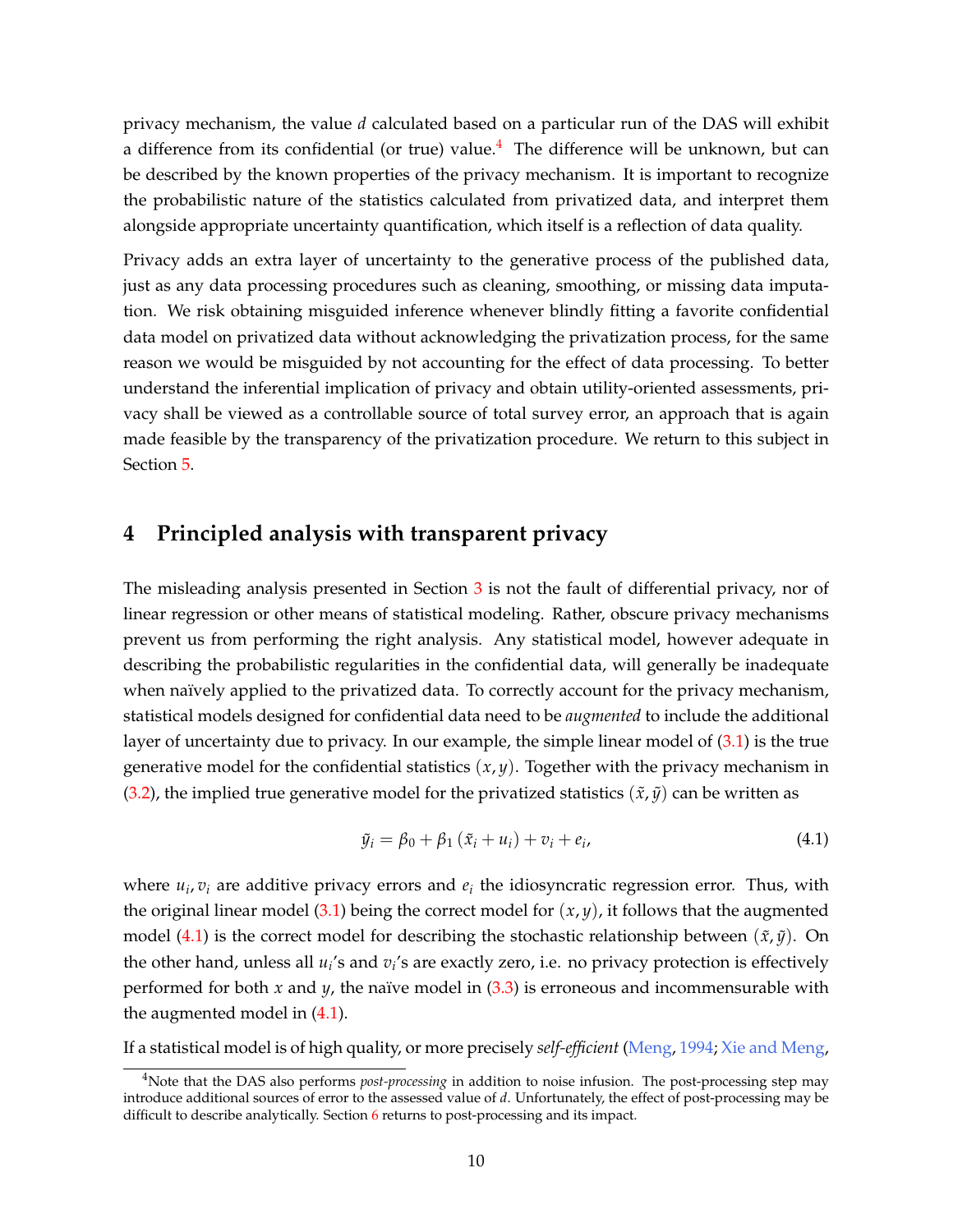[2017\)](#page-25-2), its inference based on the privatized data should typically bear more uncertainty compared to that based on the confidential data. The increase in uncertainty is attributable to the privatization mechanism. Therefore, uncertainty quantification is of particular importance when it comes to analyzing privatized data. But drawing statistically valid inference from privatized data is not as simple as increasing the nominal coverage probability of confidence or credible regions from the old analysis. As we have seen, fitting the naïve linear model on differentially privatized data creates a "double whammy" due to both a biased estimator and incorrectly quantified estimation uncertainty. The right analysis hinges on incorporating the probabilistic privacy mechanism into the model itself. This ensures that we capture uncertainty stemming from any potential systematic bias displayed by the estimator due to noise injection, as well as a sheer loss of precision due to diminished informativeness of the data.

For data users who currently employ analysis protocols designed without private data in mind, this suggests that modification needs to made to their favorite tools. That sounds like an incredibly daunting task. However on a conceptual level, what needs to be done is quite simple. We present a general recipe for the vast class of statistical methods with either a likelihood or a Bayesian justification.

Let *β* denote the estimand of interest. For randomization-based inference, which is common to the literatures of survey and experimental design, this estimand may be expressed as a function of the confidential database:  $β = β(Ω)$ . In model-based inference,  $β$  may be the finiteor infinite-dimensional parameter that governs the distribution of  $D$ . Let  $\mathcal L$  be the original likelihood for *β* based on *s*, representing the currently employed, or ideal, statistical model for analyzing data that is not subject to privacy protection. Let  $p_{\xi}$  ( $\tilde{s}$  | *s*) be the conditional probability distribution of the privatized data  $\tilde{s}$  given  $s$ , as induced by the privacy mechanism. The subscript *ξ* encompasses all tuning parameters of the mechanism, as well as any auxiliary information that the data curator uses during the privatization process. For example, *p<sup>ξ</sup>* may stand for the class of swapping methods, in which case *ξ* encodes the swap rates and the list of the variables being swapped. If *p<sup>ξ</sup>* is induced by the Laplace mechanism, then *ξ* stands for the class of product Laplace densities centered at *s*, and *ξ* its scale parameter which, if set to ∆(*S*)/*e*, qualifies *p<sup>ξ</sup>* as an *e*-differentially private mechanism.

**Definition 3** (Transparent privacy)**.** *A privacy mechanism is said to be* transparent *if p<sup>ξ</sup>* (· | ·)*, the conditional probability distribution it induces given the confidential data, is known to the user of the privatized data, including both the functional form of p<sup>ξ</sup> and the specific value of ξ employed.*

With a transparent privacy mechanism, we can write down the true likelihood function for *β* based on the observed  $\tilde{s}$ :

<span id="page-10-0"></span>
$$
\mathcal{L}_{\xi}\left(\beta;\tilde{s}\right)=\int p_{\xi}\left(\tilde{s}\mid s\right)\mathcal{L}\left(\beta;s\right)ds,\tag{4.2}
$$

with the notation L*<sup>ξ</sup>* highlighting the fact that it is a weighted version of the original likelihood  $\mathcal L$  according to the privacy mechanism  $p_{\xi}$ . The integral expression of [\(4.2\)](#page-10-0) is reminiscent of the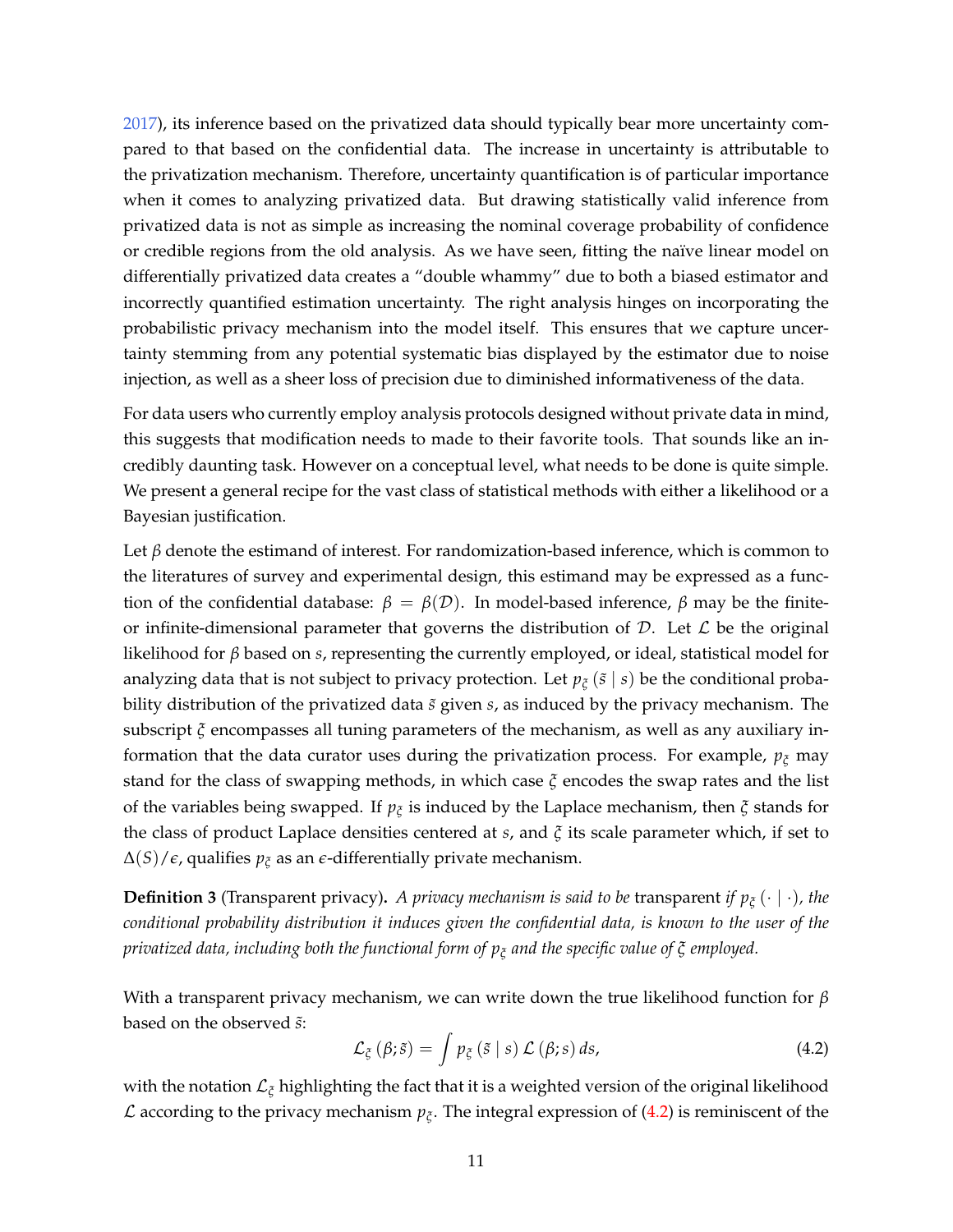missing data formulation for parameter estimation [\(Little and Rubin,](#page-23-4) [2014\)](#page-23-4). The observed data is the privatized data *s*˜, and the missing data is the confidential data *s*, with the two of them associated by the probabilistic privacy mechanism *p<sup>ξ</sup>* analogous to the missingness mechanism. All information that can be objectively learned about the parameter of interest *β* has to be based on the observed data alone, averaging out the uncertainties in the missing data. In the regression example, the actual observed likelihood is precisely the joint probability distribution of  $(\tilde{x}_i, \tilde{y}_i)$  according to the implied true model [\(4.1\)](#page-9-1), governed by the parameters  $\beta_0$  and  $\beta_1$ , with sampling variability derived from that of the idiosyncratic errors  $e_i$  as well as privacy errors *u<sup>i</sup>* and *v<sup>i</sup>* . All modes of statistical inference congruent with the original data likelihood  $\mathcal{L}$ , including frequentist procedures that can be embedded into  $\mathcal{L}$  as well as Bayesian models based on  $\mathcal{L}$ , would have adequately accounted for the privacy mechanism by respecting [\(4.2\)](#page-10-0). If the analyst is furthermore Bayesian and employs a prior  $\pi_0$  for  $\beta$ , her posterior distribution now becomes

<span id="page-11-1"></span>
$$
\pi_{\xi}(\beta \mid \tilde{s}) = c_{\xi}\pi_0(\beta) \mathcal{L}_{\xi}(\beta; \tilde{s}), \qquad (4.3)
$$

where the proportionality constant *c<sup>ξ</sup>* , free of the parameter *β*, ensures that the posterior integrates to one.

Equation [\(4.2\)](#page-10-0) highlights why transparent privacy allows data users to achieve inferential validity for their question of interest. To compute the true likelihood for *β*, one must know not only the original statistical model  $\mathcal{L}$ , but also the privacy mechanism  $p_{\xi}$ . From the data user's perspective, there is no way to carry through the correct calculation according to [\(4.2\)](#page-10-0) if the privacy mechanism *p<sup>ξ</sup>* or its parameter *ξ* is hidden. We formalize the crucial importance of transparent privacy in ensuring inferential validity below.

<span id="page-11-2"></span>**Theorem 1** (Necessity of transparent privacy). Let  $\beta \in \mathbb{R}^d$  be a continuous parameter and h ( $\beta$ ) a *bounded Borel-measureable function for which inference is sought. The observed data s is privatized with* ˜ *the mechanism p<sup>ξ</sup>* (· | *s*)*, and the analyst supposes the mechanism to be q* (· | *s*)*. Then for all likelihood specifications* L *with base measure ν, observed data s and choice of h, the analyst recovers the correct* ˜ *posterior expectation for h* (*β*)*, i.e.*

<span id="page-11-0"></span>
$$
E_{q} (h (\beta) | \tilde{s}) = E_{\tilde{\zeta}} (h (\beta) | \tilde{s}) \qquad (4.4)
$$

*if only if*  $p_{\xi}(\cdot | s) = q(\cdot | s)$  *for v*-almost all *s*.

*Proof.* The "if" part of the theorem is trivial. For the "only if" part, note that [\(4.4\)](#page-11-0) is the same as the requirement of weak equivalence between the true posterior  $\pi_{\xi}(\beta | \tilde{s})$  in [\(4.3\)](#page-11-1) and the analyst's supposed posterior

$$
\pi_{q}(\beta \mid \tilde{s}) := c_{q}\pi_{0}(\beta) \int q(\tilde{s} \mid s) \mathcal{L}(\beta; s) ds,
$$

where the proportionality constant  $c_q$ , free of  $\beta$ , ensures that the density  $\pi_q$  integrates to one.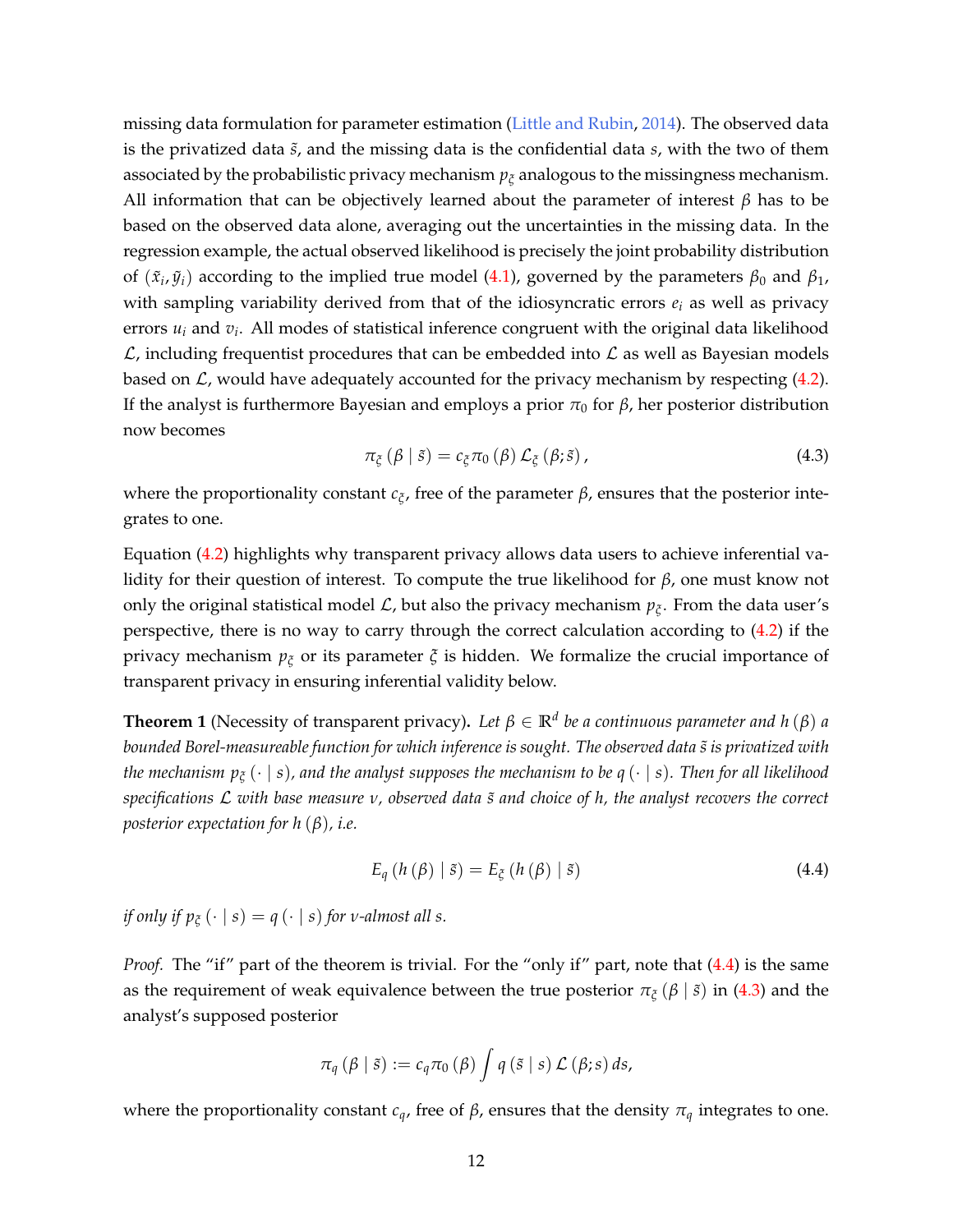This in turn requires for any given  $\tilde{s}$  and the constant  $c = c_{\xi}/c_q > 0$ ,

$$
E\left(q\left(\tilde{s} \mid s\right) - c p_{\tilde{\zeta}}\left(\tilde{s} \mid s\right) \mid \beta\right) = 0
$$

for  $\beta \in \mathbb{R}^d$  almost everywhere, where the expectation above is taken with respect to the likelihood  $\mathcal L.$  Since  $\mathcal L$  is chosen by the analyst but  $p_\xi$  is not, this implies that she must also choose  $q$  so that  $q(\tilde{s} | s) - cp_{\tilde{c}}(\tilde{s} | s) = 0$  for all *s* except on a set of measure zero relative to *ν*. Furthermore, since  $\int q(a | s) da = \int p_{\xi}(a | s) da = 1$  for every *s*, we must have  $c = 1$ , thus  $p_{\xi}(\cdot | s) = q(\cdot | s)$ as desired.  $\Box$ 

What Theorem [1](#page-11-2) says is that, if we conceive the statistical validity of an analysis as its ability to yield the same expected answer as that implied by the correct model (that is, by properly accounting for the privatization mechanism) for a wide range of questions (as reflected by the free choice of *h*), then the only way to ensure statistical validity is to grant the analyst full probabilistic knowledge about the actual privatization mechanism. As discussed in Section [1,](#page-0-1) prior to differential privacy, knowing *p<sup>ξ</sup>* or *ξ* had mostly been an untenable luxury, as traditional disclosure limitation methods such as suppression, de-identification and swapping rely fundamentally on procedural secrecy. The arrival of transparent privacy makes principled and statistically valid inference with privatized data possible.

Scholars in the SDL literature advocate for transparent privacy for more than one good reason. With a rearrangement of terms, the posterior in [\(4.3\)](#page-11-1) can also be written as (details in Appendix [B\)](#page-30-0)

<span id="page-12-0"></span>
$$
\pi_{\xi}(\beta \mid \tilde{s}) = \int \pi(\beta \mid s) \, \pi_{\xi}(s \mid \tilde{s}) \, ds,\tag{4.5}
$$

where  $\pi(\beta | s)$  is the posterior model for the confidential *s*, and  $\pi_{\xi}(s | \tilde{s})$  the posterior predictive distribution of the confidential *s* based on the privatized  $\tilde{s}$ , again with its dependence on the privacy mechanism *p<sup>ξ</sup>* highlighted in the subscript. This representation of the posterior resembles the theory of multiple imputation [\(Rubin,](#page-23-5) [1996\)](#page-23-5), which lies at the theoretical foundation of the synthetic data approach to SDL [\(Rubin,](#page-23-6) [1993;](#page-23-6) [Raghunathan et al.,](#page-23-7) [2003\)](#page-23-7). What [\(4.5\)](#page-12-0) illustrates is an alternative viewpoint on private data analysis. The correct Bayesian analysis can be constructed as a mixture of naïve analyses based on the agent's best knowledge of the confidential data, where this best knowledge is instructed by the privatized data, the prior, as well as the transparent privatization procedure. Under this view, the transparency of the privacy mechanism again becomes a crucial ingredient to the *congeniality* [\(Meng,](#page-23-3) [1994;](#page-23-3) [Xie](#page-25-2) [and Meng,](#page-25-2) [2017\)](#page-25-2) between the imputer's model and the analyst's model, ensuring the quality of inference the analyst can obtain. [Karr and Reiter](#page-22-3) [\(2014\)](#page-22-3) call the Bayesian formulation [\(4.5\)](#page-12-0) the "SDL of the future", emphasizing the insurmountable computational challenge the analyst would otherwise need to face without knowing the term  $\pi$ <sup>*ζ*</sup> (*s* | *s*̃). With transparency of  $p$ *ζ* at hand, the future is in sight.

Transparent privacy mechanisms merit another important quality, namely *parameter distinctive-*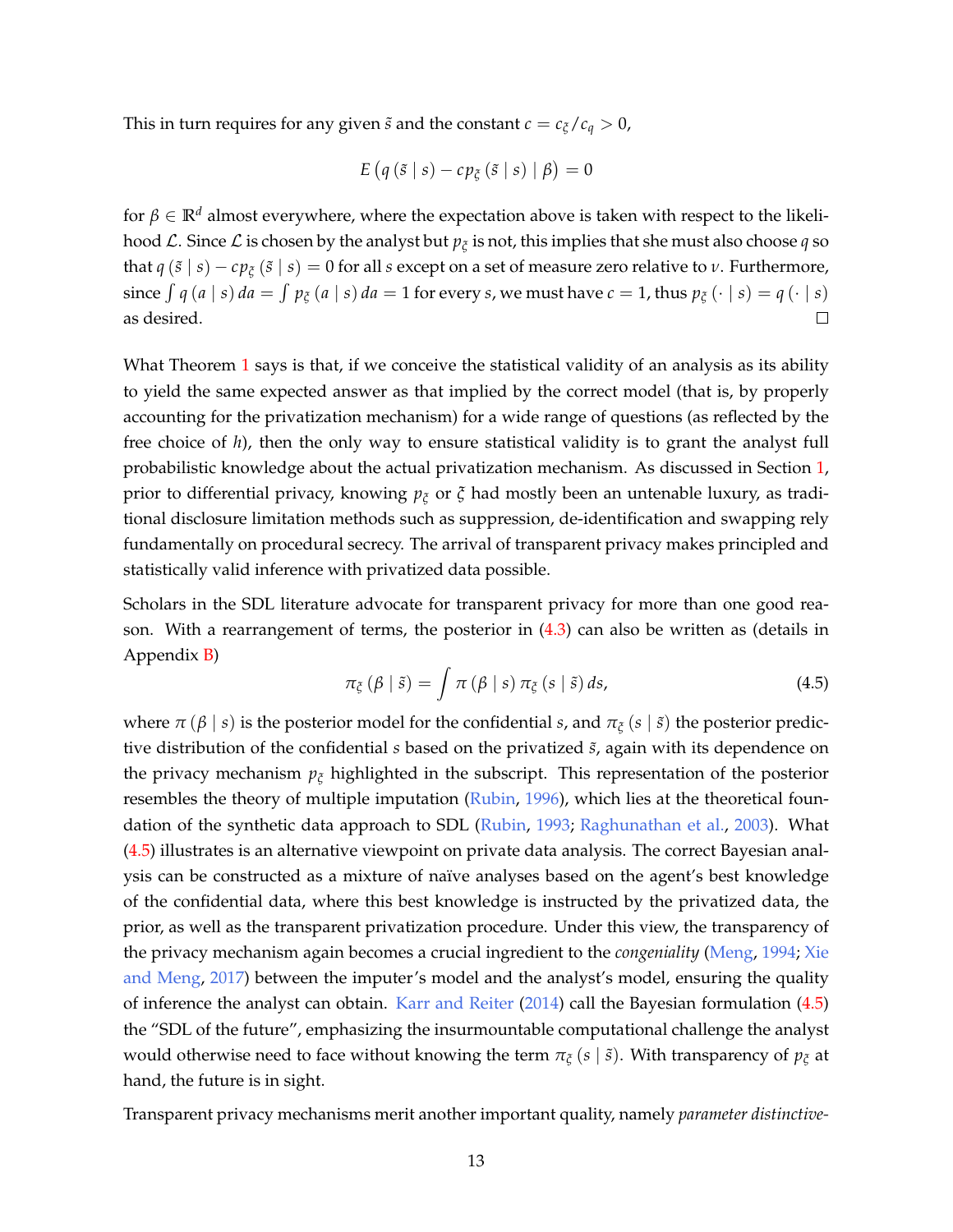*ness*, or *a-priori* parameter independence, from both the generative model of the true confidential data as well as any descriptive model the analyst wishes to impose on it. Parameter distinctiveness always holds since the entire privacy mechanism, all within control of the curator, is fully announced hence has no hidden dependence on the unknown inferential parameter *β* through means beyond the confidential data *s*. In the missing data literature, parameter distinctiveness is a prerequisite of the missing data mechanism to give way for simplifying assumptions, such as missing completely at random (MCAR) and missing at random (MAR; [Rubin,](#page-23-8) [1976\)](#page-23-8), allowing for the missingness model to sever any dependence on the unobserved data.<sup>[5](#page-0-0)</sup> In the privacy context, parameter distinctiveness ensures that the privacy mechanism does not interact with any modeling decision imposed on the confidential data. It is the reason why the true observed likelihood  $\mathcal{L}_\zeta$  in [\(4.2\)](#page-10-0) involves merely two terms,  $p_\zeta$  and  $\mathcal{L}$ , whose product constitutes the implied joint model for the complete data  $(s, \tilde{s})$  for every choice of  $\mathcal{L}$ . This may result in potentially vast simplification in many cases of downstream analysis. The practical benefit of parameter distinctiveness of the privacy mechanism is predicated on its transparency, for unless a mechanism is *known* [\(Abowd and Schmutte,](#page-20-5) [2016\)](#page-20-5), none of its properties can be verified nor put into action with confidence.

While conceptually simple, carrying through the correct calculation can be computationally demanding. The integral in [\(4.2\)](#page-10-0) may easily become intractable if the statistical model is complex, if the confidential data is high-dimensional (as is the case with the Census tabulations), or if a combination of both holds true. The challenge is amplified by the fact that the two components of the integral are generally not in conjugate forms. While the privacy mechanism  $p_{\xi}$  is determined by the data curator, the statistical model  $\mathcal L$  is chosen by the data analyst, and the two parties typically do not consult each other in making their respective choices. Even for the simplest models, such as the running linear regression example, we cannot expect [\(4.2\)](#page-10-0) to possess an analytical expression.

To answer to the demand for statistically valid inference procedures based on privatized data, [Gong](#page-22-4) [\(2019\)](#page-22-4) discusses two sets of computational frameworks to handle independently and arbitrarily specified privacy mechanisms and statistical models. For exact likelihood inference, the integration in [\(4.2\)](#page-10-0) can be performed using Monte Carlo Expectation Maximization (MCEM), designed for the presence of latent variables or partially missing data and equipped with a general-purpose importance sampling strategy at its core. Exact Bayesian inference according to [\(4.3\)](#page-11-1) can be achieved with, somewhat surprisingly, an approximate Bayesian computation (ABC) algorithm. The tuning parameters of the ABC algorithm usually control the level of approximation in exchange for Monte Carlo efficiency, or computational feasibility in complex models. In the case of privacy, the tuning parameters are set to reflect the privacy mechanism, in such a way that the algorithm outputs exact draws from the desired Bayesian posterior for any proper prior specification. I have explained this phenomenon with a catchy

<sup>&</sup>lt;sup>5</sup>In particular, under MCAR the missingness model may only depend on observed covariates. Under MAR it may also depend on observed outcome variables.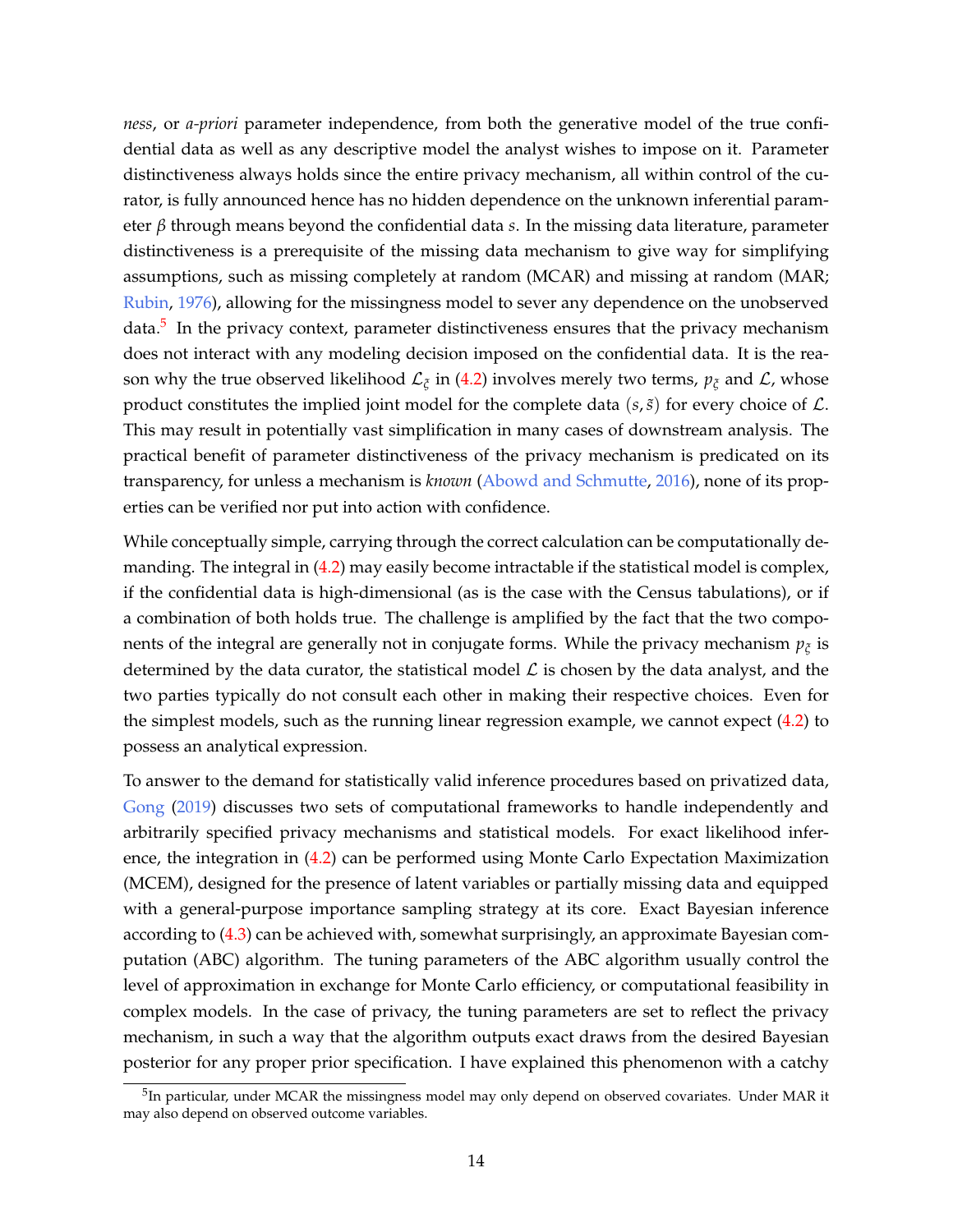phrase: approximate computation on exact data is exact computation on approximate data. Private data is approximate data, and its inexact nature can be leveraged to our benefit, if the privatization procedure becomes correctly aligned with the necessary approximation that brings computational feasibility.

To continue the illustration with our running example, the MCEM algorithm is implemented to draw maximum likelihood inference for the *β*'s using privatized data. The right panel of Figure [1](#page-7-0) depicts 95% approximate confidence regions (green) for the regression coefficients based on simulated privatized datasets  $(\tilde{x}, \tilde{y})$  of size  $n = 10$ . The confidence ellipses are derived using a normal approximation to the likelihood at the maximum likelihood estimate, with covariance equal to the inverse observed Fisher information. Details of the algorithm can be found in Appendix [C.](#page-30-1) We see that the actual inferential uncertainty for both  $\beta_0$  and  $\beta_1$  are inflated compared to inference on confidential data as in the left panel, but in contrast to the naïve analysis in the middle panel, most of these green ellipses cover the ground truth despite a loss of precision. The inference they represent adequately reflects the amount of uncertainty present in the privatized data.

#### <span id="page-14-0"></span>**5 Privacy as a transparent source of total survey error**

In introductory probability and survey sampling classrooms, the concept of a census is frequently invoked as a pedagogical reference, often with the U. S. Decennial Census as a prototype. The teacher would contrast statistical inference from a probabilistic sampling scheme with directly observing a quantity from the census, regarding the latter as the gold standard, if not the ground truth. This narrative may have left many quantitative researchers with the impression that the Census is always comprehensive and accurate. The reality, however, invariably departs from this ideal. The Census is a survey, and is subject to many kinds of errors and uncertainties as do all surveys. As do coverage bias, non-response, erroneous and edited inputs, statistical disclosure limitation introduces a source of uncertainty into the survey, albeit unique in nature.

To assess the quality of the end data product, and to improve it to the extent possible, we construe privacy as one of the several interrelated contributors to total survey error (TSE; [Groves,](#page-22-5) [2005\)](#page-22-5). Errors due to privacy make up a source of non-sampling survey error [\(Biemer,](#page-20-6) [2010\)](#page-20-6). Additive mechanisms create privacy errors that bear a structural resemblance with measurement errors [\(Reiter,](#page-23-9) [2019\)](#page-23-9). What makes privacy errors easier to deal with than other sources of survey error, at least theoretically, is that their generative process is verifiable and manipulable. Under central models of differential privacy, the process is within the control of the curator, and under local models (i.e. the responses are privatized as they leave the respondent) it is defined by explicit protocols. Transparency brings several notable advantages to the game. Privacy errors are known to enjoy desirable properties such as simple and tractable probabil-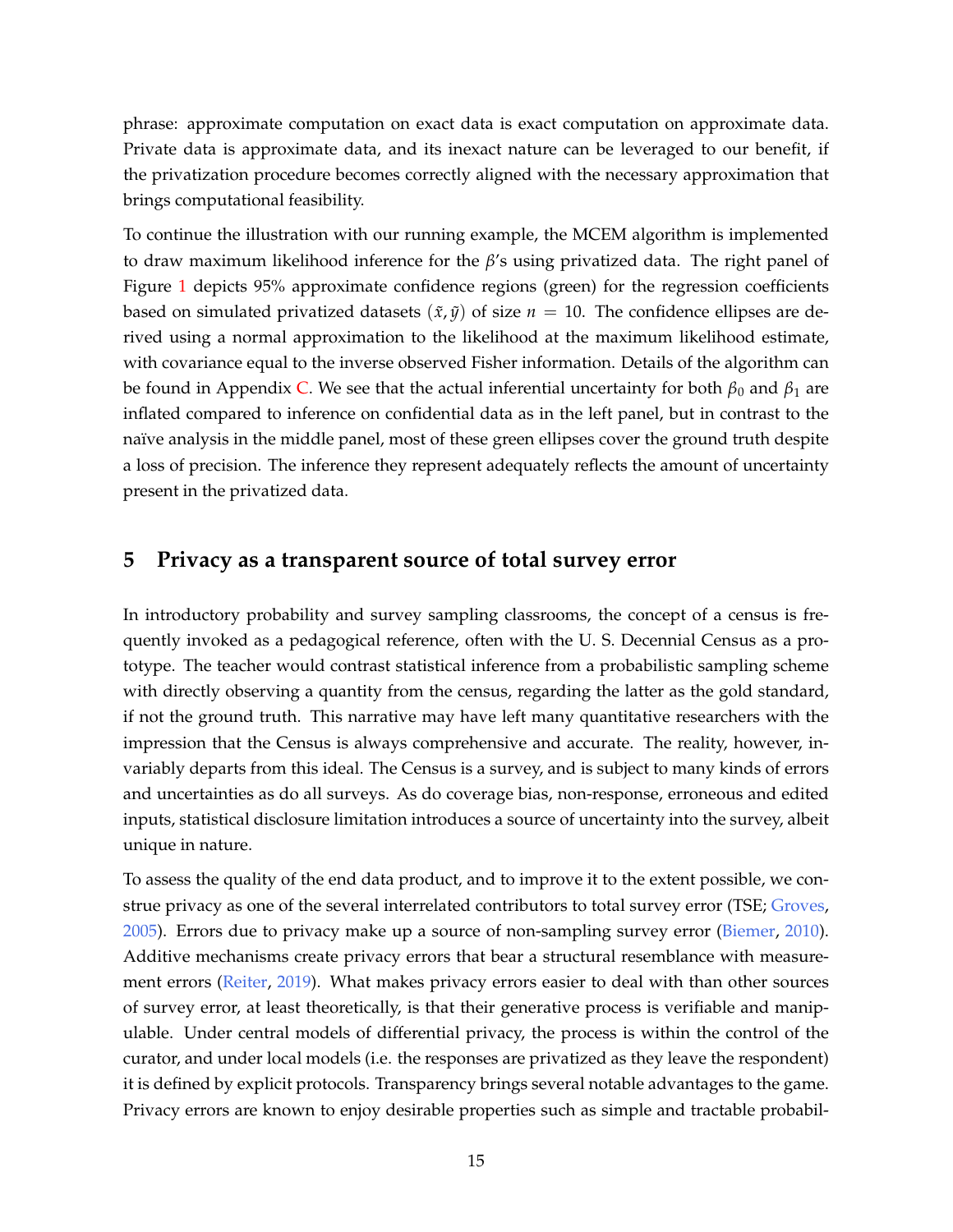<span id="page-15-0"></span>

Figure 2: 95% joint confidence regions for (*β*0, *β*1) derived from the same set of linear regression analyses on privatized data as depicted in Figure [1,](#page-7-0) but with  $\epsilon = 1$ , a four-fold PLB increase. While the correct, MCEM-based analysis (right) remains valid, the accuracy of the naïve analysis (left) is greatly improved (compared to the middle panel of Figure [1\)](#page-7-0), at the expense of a weaker privacy guarantee from the data.

ity distributions, statistical independence among the error terms, as well as between the errors and the underlying confidential data (i.e. parameter distinctiveness). These properties may be assumptions for measurement errors, but they are known to hold true for privacy errors. In the classic measurement error setting, the error variance needs to be estimated. In contrast, the theoretical variance of all the additive privacy mechanisms are known and public. The structural similarity between privacy errors and measurement errors allow for the straightforward adaptation of existing tools for measurement error modeling, including regression calibration and simulation extrapolation which perform well for a wide class of generalized linear models. Other approaches that aim to remedy the effect of both missing data and measurement errors can be modified to include privacy errors [\(Kim et al.,](#page-22-6) [2014,](#page-22-6) [2015;](#page-22-7) [Blackwell et al.,](#page-20-3) [2017a,](#page-20-3)[b\)](#page-20-7). Most recently, steps are being taken to develop methods for direct bias correction in the regression context [\(Evans and King,](#page-21-7) [aper\)](#page-21-7).

We emphasize that the transparency of the privacy mechanism is crucial to the understanding, quantification, and control of its impact on the quality of the resulting data product from a total survey of error approach. As noted in [Karr](#page-22-8) [\(2017\)](#page-22-8), traditional disclosure limitation methods often passively interact with other data processing and error reduction procedures commonly applied to surveys, and the effect of such interaction is often subtle. Due to the artificial nature of all privacy mechanisms, any interaction between the privacy errors can be explicitly investigated and quantified, either theoretically or via simulation, strengthening the quality of the end data product by taking out the guess work. It is particularly convenient that the mathematical formulation of differential privacy employs the concept of a privacy loss budget, which acts as a fine-grained tuning parameter for the performance of the procedure. The framework is suited for integration with the *total budget* concept and the error decomposition approach to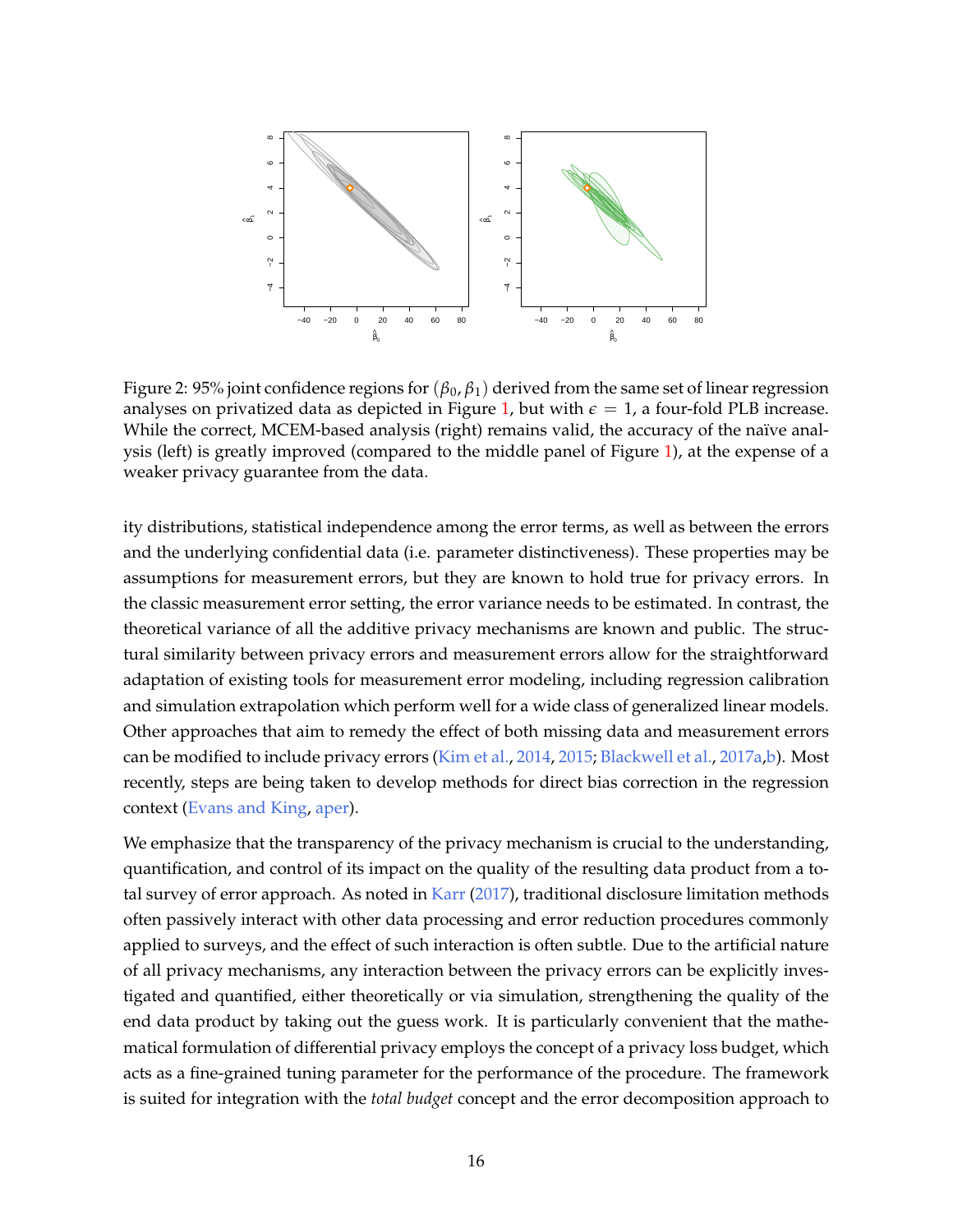understanding the effect of individual error constituents. The price we pay for privacy can be regarded as a trade-off with the total utility, defined through concrete quality metrics on the resulting data product – for example, the minimal mean squared error achievable by an optimal survey design, or the accuracy on the output of certain routine data analysis protocols.

An increase in the PLB will in general improve the quality of the data product. But the impact on data quality exerted by a particular choice of PLB should be understood within the specific context of application. When the important use cases and accuracy targets are identified, transparency allows for the setting of privacy parameters to meet these targets via theoretical or simulated explorations, as early as during the design phase of the survey. As an illustration, Figure [2](#page-15-0) repeats the same regression analysis as in Figure [1,](#page-7-0) but with  $\epsilon = 1$ , a PLB that is four times larger. While the correct, MCEM-based analysis remains valid, the naïve analysis has greatly improved its performance, as seen from the confidence ellipses in the left panel with comparable coverage compared to the right panel (correct analysis with  $\epsilon = 1$ ), which is better than the middle panel of Figure [1](#page-7-0) (naïve analysis with  $\epsilon = 0.25$ ). Through six iterations of the 2010 Demonstration Data Files, the Census Bureau increased the PLB from  $\epsilon = 6/4$  for persons and 2 for housing units; [U.S. Census Bureau,](#page-24-5) [2019\)](#page-24-5) to  $\epsilon = 19.71$  (17.14 for persons and 2.47 for housing units; [U.S. Census Bureau,](#page-24-4) [2021c\)](#page-24-4) for the production setting of the PL-94-171 files. Since the PLB is a probabilistic bound on the log scale, the three-to-four fold increase substantially weakened the privacy guarantee. However, it allowed the Bureau to improve and meet the various accuracy targets identified by the data user communities [\(U.S. Census](#page-24-6) [Bureau,](#page-24-6) [2021b\)](#page-24-6).

When privatization is a transparent procedure, it does not merely add to the total error of an otherwise confidential survey. We have reasons to hope that it may help reduce the error via means of human psychology. A primary cause of inaccuracy in the Census is nonresponse and imperfect coverage, in part having to do with insufficient public trust, both in the privacy protection of disseminated data products and in the Census Bureau's ability to maintain confidentiality of sensitive information [\(Singer et al.,](#page-23-10) [1993;](#page-23-10) [Sullivan,](#page-24-7) [2020;](#page-24-7) [boyd and Sarathy,](#page-21-8) [2022\)](#page-21-8). Individual data contributors value their privacy. Through their data sharing (or rather, un-sharing) decisions, they exhibit a clear preference for privacy which has both been theoretically studied [\(Nissim et al.,](#page-23-11) [2012;](#page-23-11) [Ghosh and Roth,](#page-21-9) [2015\)](#page-21-9) and empirically measured [\(Acquisti](#page-20-8) [et al.,](#page-20-8) [2013\)](#page-20-8). To the privacy-conscious data contributor, transparent privacy offers the certainty of knowing that our information is protected in an explicit and provable way that is vetted by communities of interested data users. Even a small progress towards instilling confidence in the respondents and encouraging participation can greatly enhance the quality of the survey, reducing the potentially immense cost that systematic nonresponse bias may impose on subsequent social and policy decisions.

The algorithmic construction of differential privacy and the theoretical explorations of total survey error creates a promising intersection. We hope to see synergistic methodological developments to serve the dual purpose of efficient privacy protection and survey quality op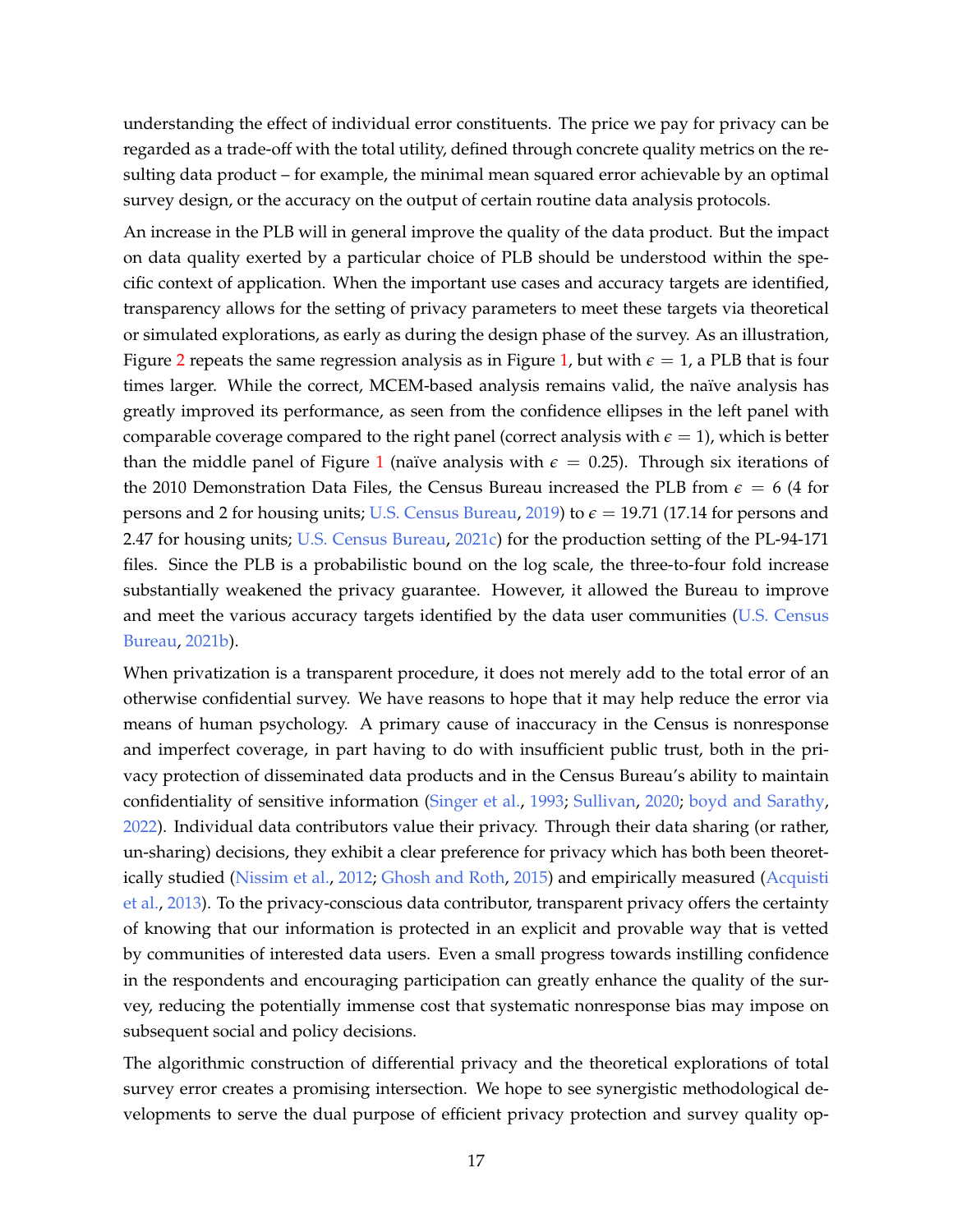timization. I will briefly discuss one such direction. Discussing *TSE-aware SDL*, [Karr](#page-22-8) [\(2017\)](#page-22-8) advocates that when additive privacy mechanisms are employed, the optimal choice of privacy error covariance should accord to the measurement error covariance. The resulting data release demonstrates superior utility in terms of closeness to the confidential data distribution in the sense of minimal Kullbeck-Leibler divergence. This proposal, when accepted into the differential privacy framework, requires generalizing the vanilla algorithms to produce correlated noise while preserving the privacy guarantee. Differential privacy researchers have looked in this direction and offered tools adaptable to this purpose. For example, [Nikolov et al.](#page-23-12) [\(2013\)](#page-23-12) propose a correlated Gaussian mechanism for linear queries, and demonstrate that it is an optimal mechanism among  $(\epsilon, \delta)$ -differentially private mechanisms in terms of minimizing the mean squared error of the data product. A privacy mechanism structurally designed to express the theory of survey error minimization paves the way for optimized usability of the end data product.

# <span id="page-17-0"></span>**6 The quest for full transparency: are we there yet?**

The collection of economic and social data is a widely practiced tradition in many civilizations, which traces back hundreds if not thousands of years. It was not until the latter part of the 20th century, however, that the need to defend individuals' confidentiality became recognized as a worthy scholarly pursuit [\(Oberski and Kreuter,](#page-23-13) [2020\)](#page-23-13). Despite privacy being a youthful subject, we have come a long way in a mere couple of decades to advance the art and the science of privacy protection. The progress was driven by a series of embarrassments (some mentioned in Section [1\)](#page-0-1), an awareness shared by major data curators including official statistics agencies, corporations and research institutions, and most importantly the hard work of computer scientists and statisticians who keep inventing new techniques to replace the old. Transparent privacy is a significant milestone in this progress, a gift bestowed upon us by the continued advancement in privacy research. However, a perpetually curious researcher still must ask the ungrateful question: is this transparency all we can ask for?

Just as some gifts are more practical than others, some versions of transparent privacy are more usable than others. An example of transparent privacy that can be difficult to work with occurs after the *post-processing* of noise-infused queries. Post-processing may be needed, when the need for privacy is met simultaneously with the mandated release of certain *invariant* information. Invariants are a set of exact statistics calculated based on the confidential microdata [\(Ashmead et al.,](#page-20-9) [2019\)](#page-20-9). The invariants are mandated, in the sense that all versions of the privatized data that the curator can possibly release must accord to these values. Invariants represent use cases for which a precise enumeration is crucial. For example the total population of each state, which serves as the basis for the allocation of house seats, is a Census invariant by the U.S. Constitution.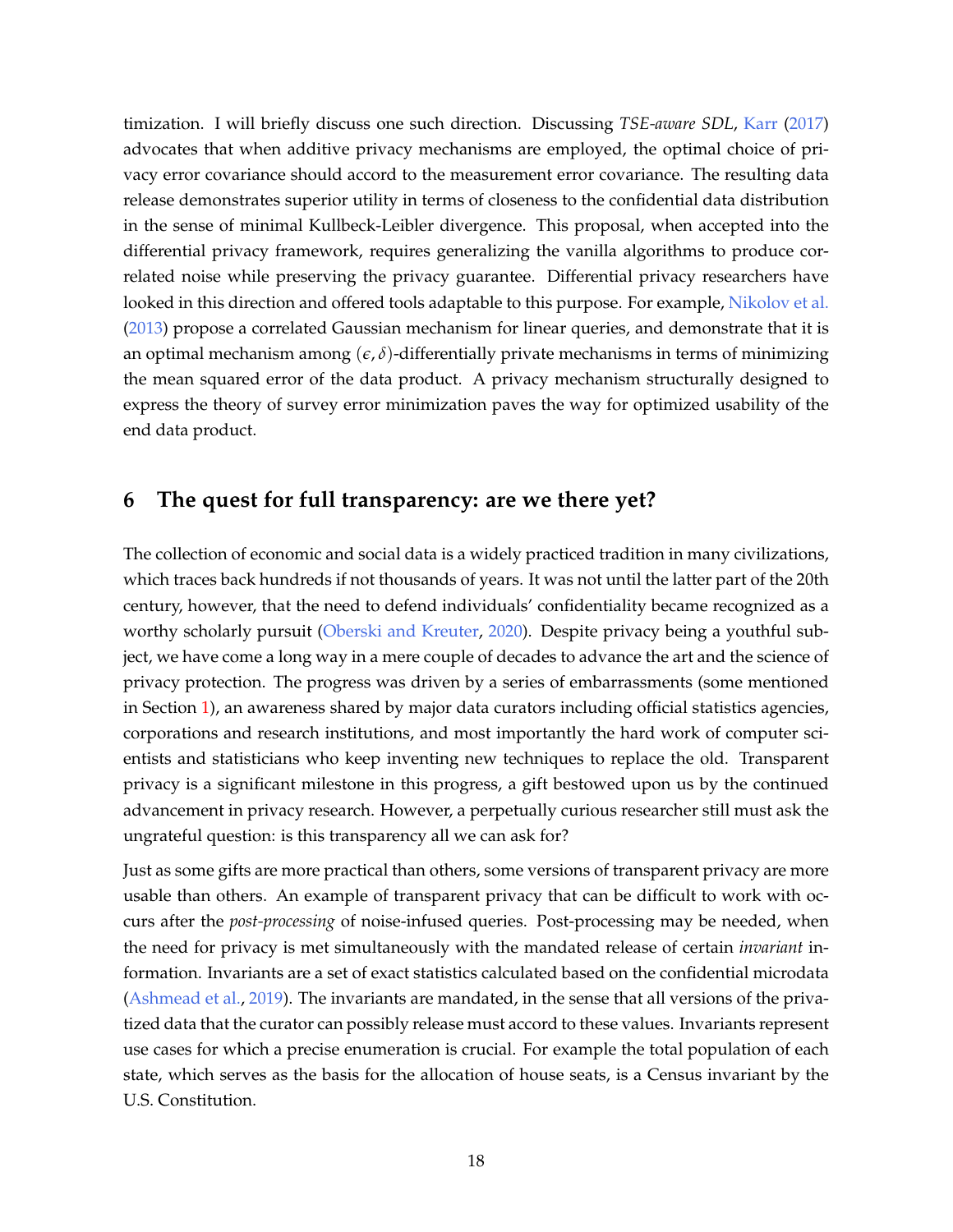What information constitutes invariant is ultimately a policy decision. But invariants don't mingle with differential privacy in a straightforward manner. Indeed, if a query function has random noise added to it, there is no guarantee that it still satisfies a set of constraints as does the noiseless version, such as an equality between their respective sums. The task of ensuring privatized Census data releases to be invariant-respecting is performed by the TopDown algorithm [\(Abowd et al.,](#page-20-1) [2022\)](#page-20-1). The algorithm employs optimization-based post-processing, with nonnegative  $L_2$  optimization and  $L_1$  optimization, to ensure that the output tabulations consist of only nonnegative integers while satisfying all constraints posed by the invariants. It has been recognized that these post-processing steps can create unexpected anomalies in the released tabulations, namely systematic positive biases for smaller counts and negative biases for larger counts, at a magnitude that tends to overwhelm the amount of inaccuracy due to privacy alone [\(Devine et al.,](#page-21-10) [2020;](#page-21-10) [Zhu et al.,](#page-25-3) [2021\)](#page-25-3).

Due to the sheer size of the optimization problem, the statistical properties of post-processing do not succumb easily to theoretical explorations. However, the observed adverse effects of post-processing should not strike as unanticipated. Projective optimizations, be they *L*<sup>2</sup> or *L*1, are essentially regression adjustments on a collection of data points. The departures that the resulting values exhibit in the direction opposite to the original values is a manifestation of the Galtonian phenomenon of *regression towards the mean* [\(Stigler,](#page-23-14) [2016\)](#page-23-14). Furthermore, whenever an unbiased and unbounded estimator is *a-posteriori* confined to a subdomain (the nonnegative integers), the unbiasedness property it once enjoys may no longer hold [\(Berger,](#page-20-10) [1990\)](#page-20-10).

Note that the optimization algorithm that imposes invariants can still be *procedurally* transparent. The design of the TopDown algorithm is documented in the Census Bureau's publication [\(Abowd et al.,](#page-20-1) [2022\)](#page-20-1), accompanied by a suite of demonstration products and the GitHub codebase [\(2020 Census DAS Development Team,](#page-20-2) [2019\)](#page-20-2). However, mere procedural transparency may not be good enough. In summary of the NASEM-CNSTAT workshop dedicated to the assessment of the 2020 Census DAS, [Hotz and Salvo](#page-22-9) [\(2022\)](#page-22-9) note that post-processing of privatized data can be particularly difficult to model statistically. This is because the optimization imposes an extremely complex, indeed data-dependent, function to the confidential data [\(Gong](#page-22-10) [and Meng,](#page-22-10) [2020\)](#page-22-10). As a result, the distributional description of the algorithm's output is difficult to characterize. If the statistical properties of the end data releases cannot be simply described or replicated on an ordinary personal computer, it sets back the transparency brought forth by the differentially private noise-infusion mechanism, and hinders a typical end user's ability to carry out the principled analysis as this article outlines.

Nevertheless, procedural transparency is a promising step towards full transparency that can support principled statistical inference. Through the design phase of the 2020 DAS for the PL 94-171 redistricting data, the Census Bureau released a total of six rounds of demonstration data files in the form of privacy-protect microdata files (PPMFs). The PPMFs enabled community assessments on the DAS performance, including its accuracy targets, and to provide feedback to the Census Bureau for future improvement. These demonstration data are a crucial source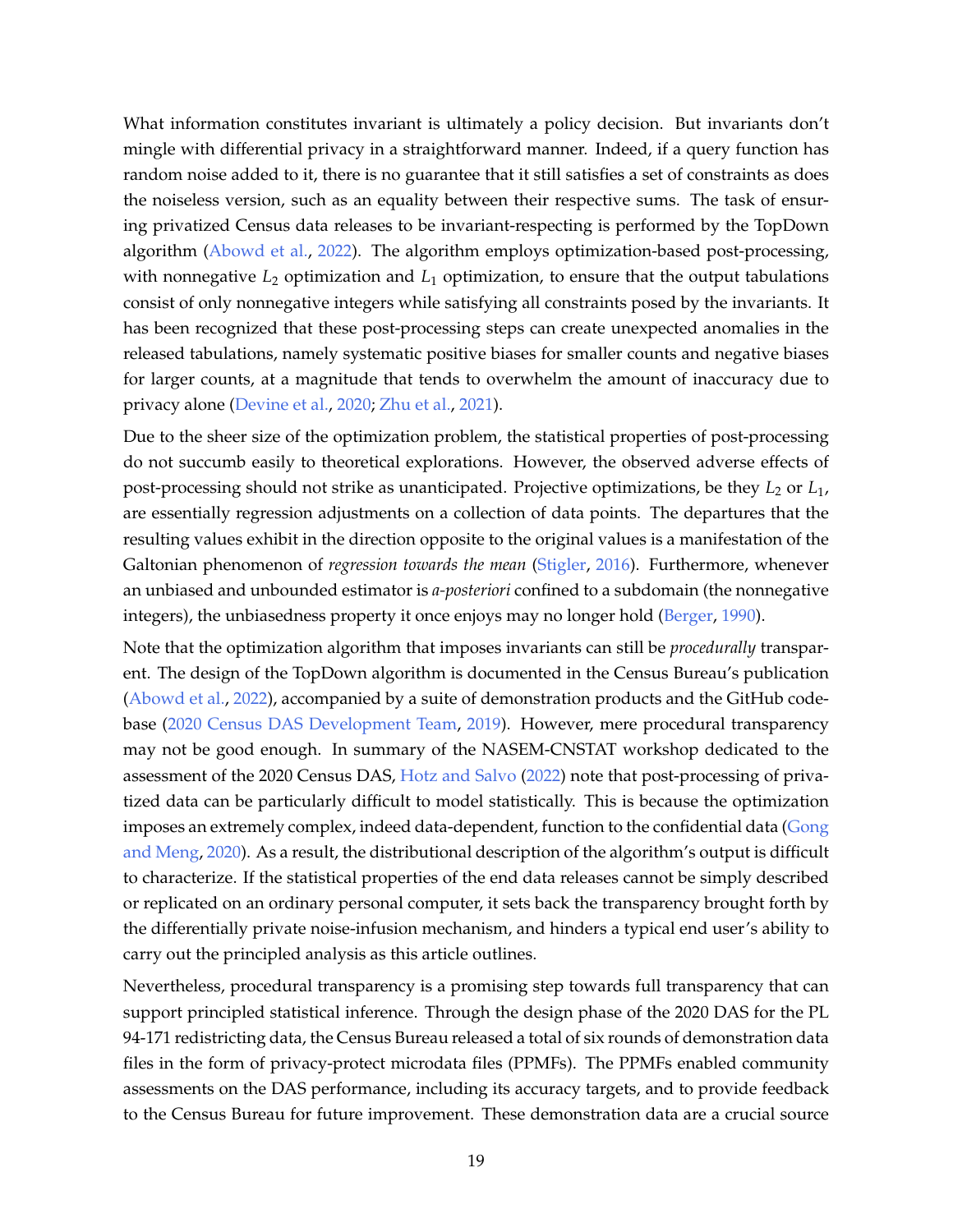of information for the data user communities, and have supported research on the impact of differential privacy as well as post-processing in topics such as small area population [\(Swanson](#page-24-8) [et al.,](#page-24-8) [2021;](#page-24-8) [Swanson and Cossman,](#page-24-9) [2021\)](#page-24-9), tribal nations [\(NCAI,](#page-23-15) [2021\)](#page-23-15), redistricting and voting rights measures [\(Cohen et al.,](#page-21-11) [2021;](#page-21-11) [Kenny et al.,](#page-22-11) [2021\)](#page-22-11).

On August 12, 2021, a group of privacy researchers signed a letter addressed to Dr. Ron Jarmin, Acting Director of the United States Census Bureau, to request the release of the noisy measurement files that accompanied the PL 94-171 redistricting data products [\(Dwork et al.,](#page-21-12) [2021\)](#page-21-12). The letter made the compelling case that the noisy measurement files present the most straightforward solution to the issues that arise due to post-processing. Since the noisy measurements are already formally private, releasing these files does not pose additional threat to the privacy guarantee that the Bureau already offers. On the other hand, they will allow researchers to quantify the biases induced by post-processing and to conduct correct uncertainty quantification. In their report *Consistency of Data Products and Formal Privacy Methods for the 2020 Census*, [JASON](#page-22-12) [\(2022\)](#page-22-12) makes the recommendation that the Bureau "should not reduce the information value of their data products solely because of fears that some stakeholders will be confused by or misuse the released data." It makes an explicit call for the release of all noisy measurements used to produce the released data products that do not unduly increase disclosure risk, and the quantification of uncertainty associated with the publicized data products. On April 28 - 29, 2022, a workshop dedicated to articulating a technical research agenda for statistical inference on the differentially private Census noisy measurement files takes place at Rutgers University, gathering experts from domains of social sciences, demography, public policy, statistics, and computer science. These efforts reflect the shared recognition among the research and the policy communities that access to the Census noisy measurement files, and its associated transparency benefits, are both crucial and feasible within the current disclosure avoidance framework that the Census Bureau employs.

The evolution of privacy science over the years reflects the growing dynamic among several branches of data science, as they collectively benefit from vastly improved computational and data storage abilities. What we're witnessing today is a paradigm shift in the science of curating official, social and personal statistics. A change of this scale is bound to exert seismic impact on the ways that quantitative evidence is used and interpreted, raising novel questions and opportunities in all disciplines that rely on these data sources. The protection of privacy is not just a legal or policy mandate, but an ethical treatment of all individuals who contribute to the collective betterment of science and society with their information. As privacy research continue to evolve, an open and cross-disciplinary conversation is the catalyst to a fitting solution. Partaking in this conversation is our opportunity to defend democracy in its modern form: underpinned by numbers, yet elevated by our respect for one another as more than just numbers.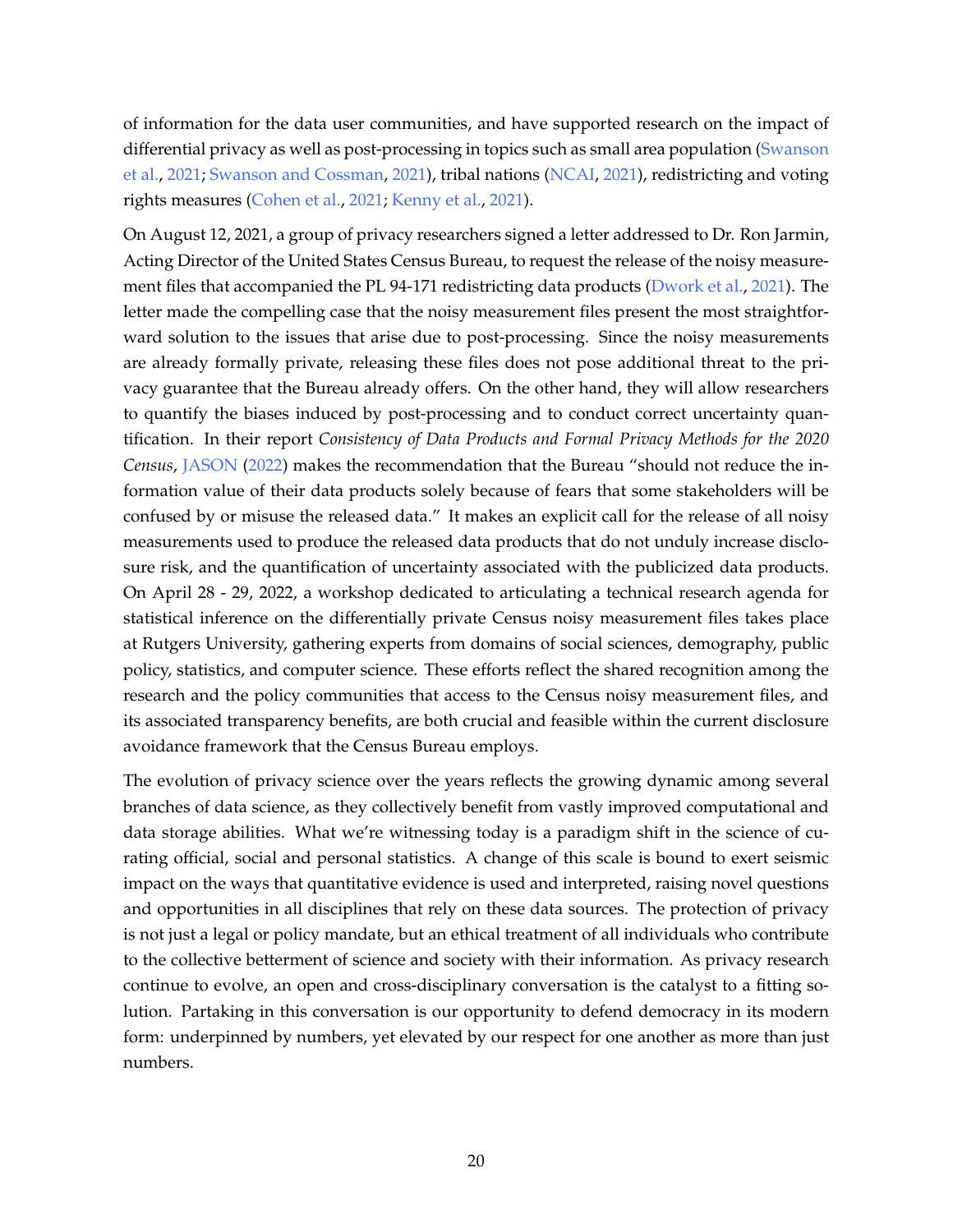# **Acknowledgement**

Ruobin Gong wishes to thank Xiao-Li Meng for helpful discussions and five anonymous reviewers for their comments. Gong's research is supported in part by the National Science Foundation (DMS-1916002).

### **References**

- <span id="page-20-2"></span>2020 Census DAS Development Team (2019). Disclosure avoidance system for the 2020 census, end-to-end release: Uscensusbureau/Census2020-Das-E2e. US Census Bureau. [https://](https://github.com/uscensusbureau/census2020-das-e2e) [github.com/uscensusbureau/census2020-das-e2e](https://github.com/uscensusbureau/census2020-das-e2e) [Accessed: 04-08-2020].
- <span id="page-20-0"></span>Abowd, J. (2019). Staring down the database reconstruction theorem. [https://www2.census.](https://www2.census.gov/programs-surveys/decennial/2020/resources/presentations-publications/2019-02-16-abowd-db-reconstruction.pdf?) [gov/programs-surveys/decennial/2020/resources/presentations-publications/](https://www2.census.gov/programs-surveys/decennial/2020/resources/presentations-publications/2019-02-16-abowd-db-reconstruction.pdf?) [2019-02-16-abowd-db-reconstruction.pdf?](https://www2.census.gov/programs-surveys/decennial/2020/resources/presentations-publications/2019-02-16-abowd-db-reconstruction.pdf?) [Accessed: 04-20-2020].
- <span id="page-20-1"></span>Abowd, J. M., Ashmead, R., Cumings-Menon, R., Garfinkel, S., Heineck, M., Heiss, C., Johns, R., Kifer, D., Leclerc, P., Machanavajjhala, A., Moran, B., Sexton, W., Spence, M., and Zhuravlev, P. (2022). The census topdown algorithm. *Harvard Data Science Review*.
- <span id="page-20-5"></span>Abowd, J. M. and Schmutte, I. M. (2016). Economic analysis and statistical disclosure limitation. *Brookings Papers on Economic Activity*, 2015(1):221–293.
- <span id="page-20-8"></span>Acquisti, A., John, L. K., and Loewenstein, G. (2013). What is privacy worth? *The Journal of Legal Studies*, 42(2):249–274.
- <span id="page-20-9"></span>Ashmead, R., Kifer, D., Leclerc, P., Machanavajjhala, A., and Sexton, W. (2019). Effective privacy after adjusting for invariants with applications to the 2020 census. Technical report.
- <span id="page-20-4"></span>Asquith, B., Hershbein, B., Kugler, T., Reed, S., Ruggles, S., Schroeder, J., Van Riper, D., and Yesiltepe, S. (2022). Assessing the impact of differential privacy on measures of population and racial residential segregation. *Harvard Data Science Review*.
- <span id="page-20-10"></span>Berger, J. O. (1990). On the inadmissibility of unbiased estimators. *STAT. PROB. LETT.*, 9(5):381– 384.
- <span id="page-20-6"></span>Biemer, P. P. (2010). Total survey error: Design, implementation, and evaluation. *Public Opinion Quarterly*, 74(5):817–848.
- <span id="page-20-3"></span>Blackwell, M., Honaker, J., and King, G. (2017a). A unified approach to measurement error and missing data: Details and extensions. *Sociological Methods & Research*, 46(3):342–369.
- <span id="page-20-7"></span>Blackwell, M., Honaker, J., and King, G. (2017b). A unified approach to measurement error and missing data: overview and applications. *Sociological Methods & Research*, 46(3):303–341.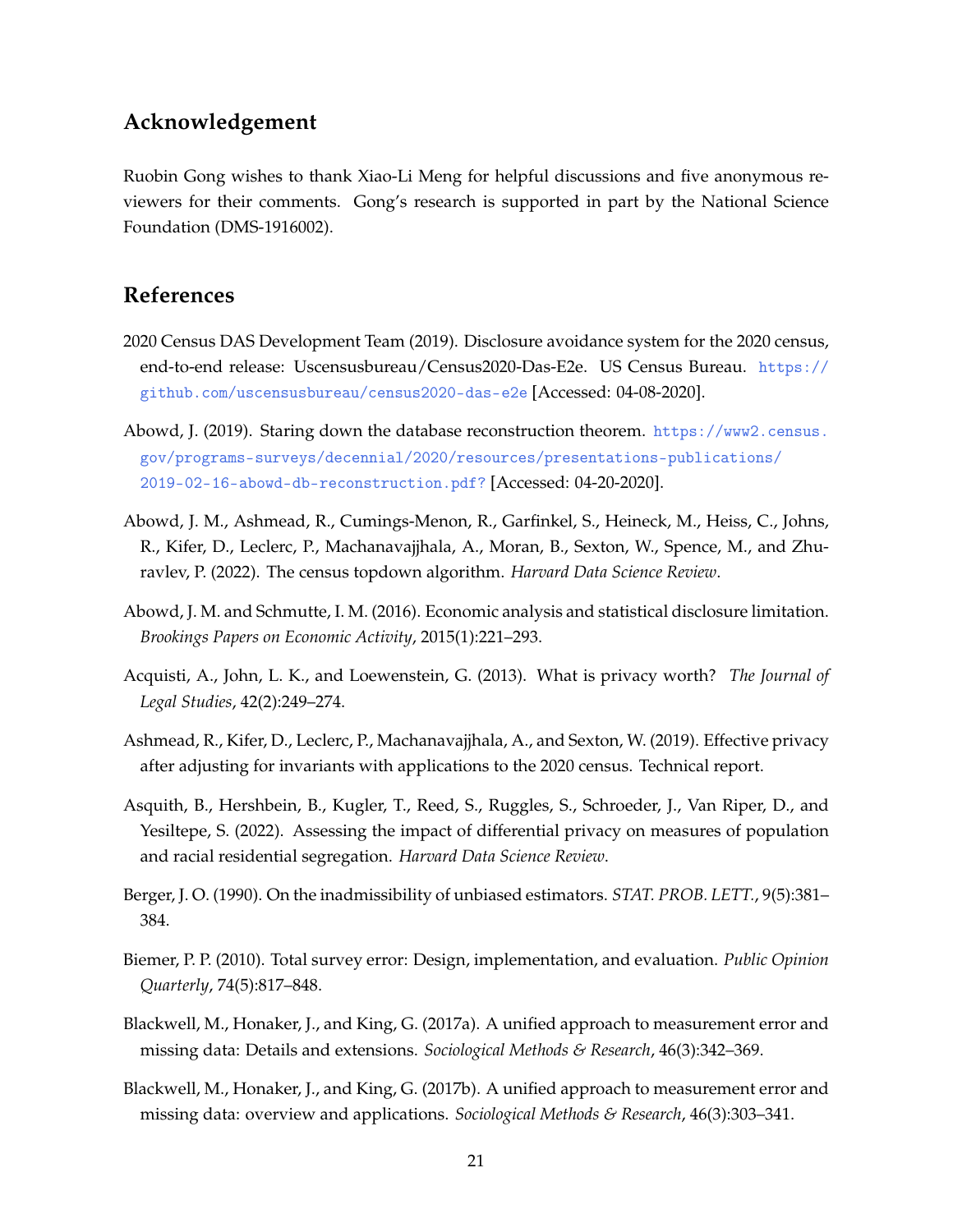- <span id="page-21-8"></span>boyd, d. and Sarathy, J. (2022). Differential perspectives: Epistemic disconnects surrounding the us census bureau's use of differential privacy. *Harvard Data Science Review*.
- <span id="page-21-6"></span>Carroll, R. J., Ruppert, D., Stefanski, L. A., and Crainiceanu, C. M. (2006). *Measurement error in nonlinear models: a modern perspective*. Chapman and Hall/CRC.
- <span id="page-21-11"></span>Cohen, A., Duchin, M., Matthews, J., and Suwal, B. (2021). Census topdown: The impacts of differential privacy on redistricting. In *2nd Symposium on Foundations of Responsible Computing (FORC 2021)*. Schloss Dagstuhl-Leibniz-Zentrum fur Informatik.
- <span id="page-21-10"></span>Devine, J., Borman, C., and Spence, M. (2020). 2020 census disclosure avoidance improvement metrics. [https://www2.census.gov/programs-surveys/decennial/](https://www2.census.gov/programs-surveys/decennial/2020/program-management/data-product-planning/disclosure-avoidance-system/2020-03-18-2020-census-da-improvement-metrics.pdf) [2020/program-management/data-product-planning/disclosure-avoidance-system/](https://www2.census.gov/programs-surveys/decennial/2020/program-management/data-product-planning/disclosure-avoidance-system/2020-03-18-2020-census-da-improvement-metrics.pdf) [2020-03-18-2020-census-da-improvement-metrics.pdf](https://www2.census.gov/programs-surveys/decennial/2020/program-management/data-product-planning/disclosure-avoidance-system/2020-03-18-2020-census-da-improvement-metrics.pdf) [Accessed: 04-08-2020].
- <span id="page-21-0"></span>Dinur, I. and Nissim, K. (2003). Revealing information while preserving privacy. In *Proceedings of the twenty-second ACM SIGMOD-SIGACT-SIGART symposium on Principles of database systems*, pages 202–210.
- <span id="page-21-12"></span>Dwork, C., King, G., Greenwood, R., et al. (2021). Request for release of "noisy measurements file" by september 30 along with redistricting data products. Letter to Dr. Ron Jarmin, Acting Director, United States Census Bureau, Aug 12, 2021.
- <span id="page-21-1"></span>Dwork, C., McSherry, F., Nissim, K., and Smith, A. (2006). Calibrating noise to sensitivity in private data analysis. In *Theory of cryptography conference*, pages 265–284. Springer.
- <span id="page-21-2"></span>Dwork, C. and Roth, A. (2014). The algorithmic foundations of differential privacy. *Foundations and Trends® in Theoretical Computer Science*, 9(3–4):211–407.
- <span id="page-21-5"></span>Dwork, C. and Rothblum, G. N. (2016). Concentrated differential privacy. *arXiv preprint arXiv:1603.01887*.
- <span id="page-21-7"></span>Evans, G. and King, G. (Working Paper). Statistically valid inferences from differentially private data releases, with application to the facebook urls dataset.
- <span id="page-21-4"></span>Fioretto, F. and Van Hentenryck, P. (2019). Differential privacy of hierarchical census data: An optimization approach. In *International Conference on Principles and Practice of Constraint Programming*, pages 639–655. Springer.
- <span id="page-21-9"></span>Ghosh, A. and Roth, A. (2015). Selling privacy at auction. *Games and Economic Behavior*, 91:334– 346.
- <span id="page-21-3"></span>Ghosh, A., Roughgarden, T., and Sundararajan, M. (2012). Universally utility-maximizing privacy mechanisms. *SIAM Journal on Computing*, 41(6):1673–1693.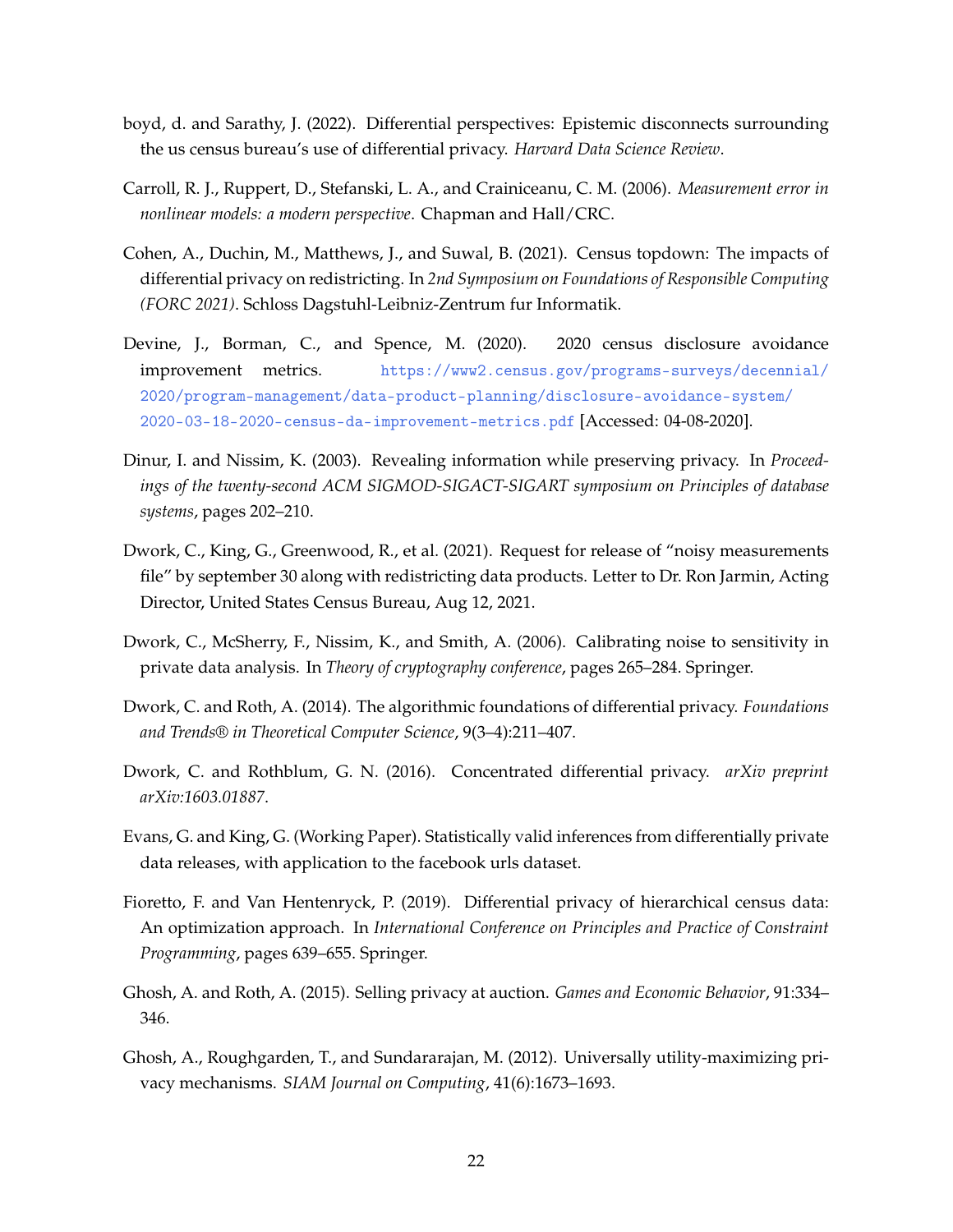- <span id="page-22-4"></span>Gong, R. (2019). Exact inference with approximate computation for differentially private data via perturbations. Technical report.
- <span id="page-22-10"></span>Gong, R. and Meng, X.-L. (2020). Congenial differential privacy under mandated disclosure. In *Proceedings of the 2020 ACM-IMS on Foundations of Data Science Conference*, FODS '20, pages 59–70.
- <span id="page-22-5"></span>Groves, R. M. (2005). *Survey errors and survey costs*, volume 581. John Wiley & Sons.
- <span id="page-22-0"></span>Hawes, M. B. (2020+). Implementing differential privacy: Seven lessons from the u.s. 2020 census. *Harvard Data Science Review (to appear)*.
- <span id="page-22-9"></span>Hotz, V. J. and Salvo, J. (2022). A chronicle of the application of differential privacy to the 2020 census. *Harvard Data Science Review*.
- <span id="page-22-2"></span>Iceland, J., Weinberg, D. H., and Steinmetz, E. (2002). Racial and ethnic residential segregation in the united states: 1980-2000. In *Census 2000 Special Reports*. US Census Bureau. [https:](https://www.census.gov/prod/2002pubs/censr-3.pdf) [//www.census.gov/prod/2002pubs/censr-3.pdf](https://www.census.gov/prod/2002pubs/censr-3.pdf) [Accessed: 04-08-2020].
- <span id="page-22-12"></span>JASON, T. M. C. (2022). Consistency of data products and formal privacy methods for the 2020 census.
- <span id="page-22-8"></span>Karr, A. F. (2017). The role of statistical disclosure limitation in total survey error. In Biemer, P. P., de Leeuw, E. D., Eckman, S., Edwards, B., Kreuter, F., Lyberg, L. E., Tucker, N. C., and West, B. T., editors, *Total Survey Error in Practice*, chapter 4, pages 71–94. John Wiley & Sons.
- <span id="page-22-3"></span>Karr, A. F. and Reiter, J. (2014). Using statistics to protect privacy. *Privacy, Big Data, and the Public Good Frameworks for Engagement. Cambridge University Press, Cambridge*.
- <span id="page-22-11"></span>Kenny, C. T., Kuriwaki, S., McCartan, C., Rosenman, E. T., Simko, T., and Imai, K. (2021). The use of differential privacy for census data and its impact on redistricting: The case of the 2020 us census. *Science advances*, 7(41):eabk3283.
- <span id="page-22-1"></span>Kifer, D., Smith, A., and Thakurta, A. (2012). Private convex empirical risk minimization and high-dimensional regression. In *Conference on Learning Theory*, pages 25–1. JMLR Workshop and Conference Proceedings.
- <span id="page-22-7"></span>Kim, H. J., Cox, L. H., Karr, A. F., Reiter, J. P., and Wang, Q. (2015). Simultaneous edit-imputation for continuous microdata. *Journal of the American Statistical Association*, 110(511):987–999.
- <span id="page-22-6"></span>Kim, H. J., Reiter, J. P., Wang, Q., Cox, L. H., and Karr, A. F. (2014). Multiple imputation of missing or faulty values under linear constraints. *Journal of Business & Economic Statistics*, 32(3):375–386.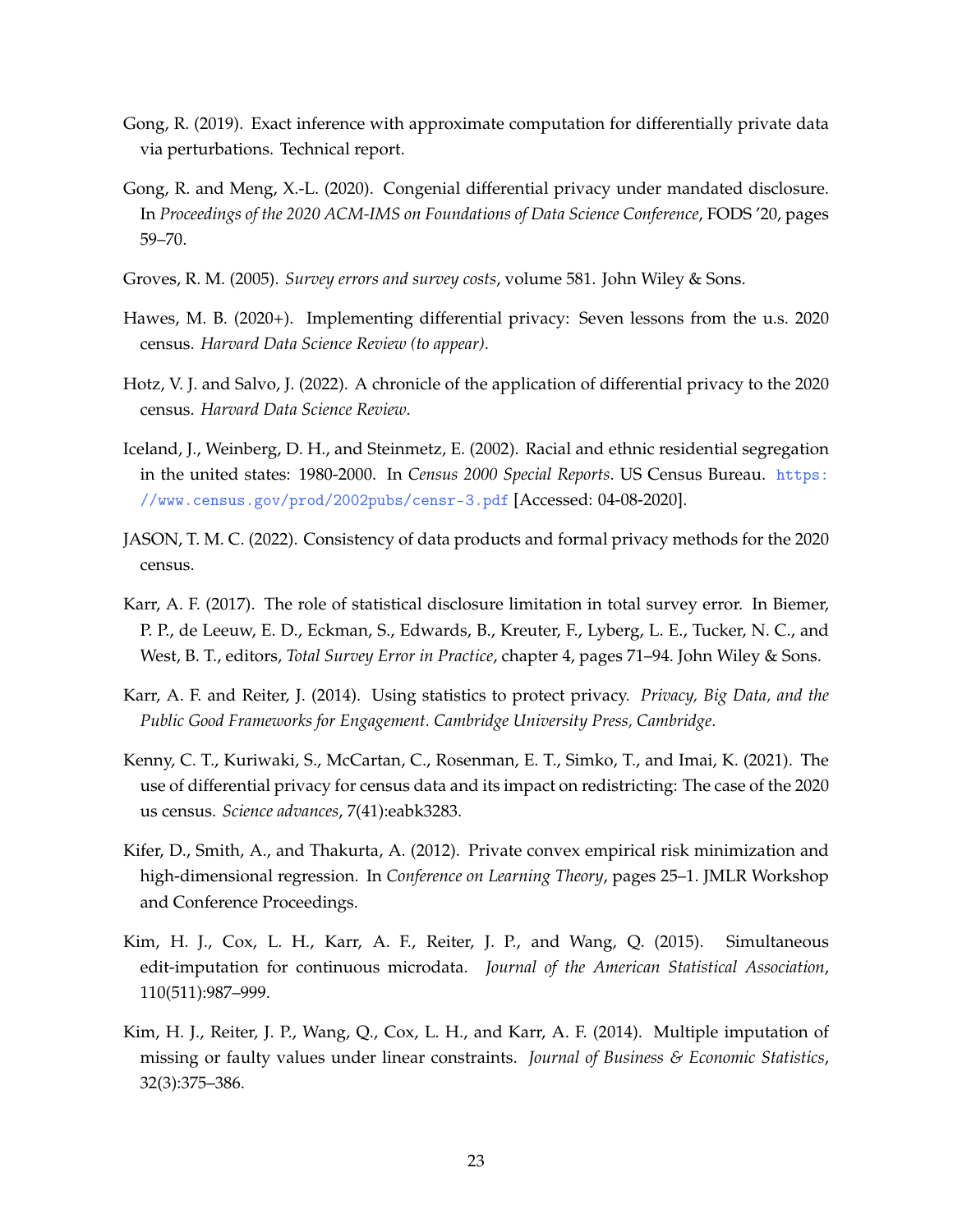- <span id="page-23-4"></span>Little, R. and Rubin, D. (2014). *Statistical Analysis with Missing Data*. Wiley Series in Probability and Statistics. Wiley.
- <span id="page-23-0"></span>McKenna, L. (2018). Disclosure avoidance techniques used for the 1970 through 2010 decennial censuses of population and housing. Technical report, U. S. Census Bureau.
- <span id="page-23-2"></span>McSherry, F. and Talwar, K. (2007). Mechanism design via differential privacy. In *Foundations of Computer Science, 2007. FOCS'07. 48th Annual IEEE Symposium on*, pages 94–103. IEEE.
- <span id="page-23-3"></span>Meng, X.-L. (1994). Multiple-imputation inferences with uncongenial sources of input. *Statistical Science*, pages 538–558.
- <span id="page-23-15"></span>NCAI (2021). 2020 census disclosure avoidance system: Potential impacts on tribal nation census data. Technical report, National Congress of American Indians.
- <span id="page-23-12"></span>Nikolov, A., Talwar, K., and Zhang, L. (2013). The geometry of differential privacy: the sparse and approximate cases. In *Proceedings of the forty-fifth annual ACM symposium on Theory of computing*, pages 351–360. ACM.
- <span id="page-23-11"></span>Nissim, K., Orlandi, C., and Smorodinsky, R. (2012). Privacy-aware mechanism design. In *Proceedings of the 13th ACM Conference on Electronic Commerce*, pages 774–789.
- <span id="page-23-13"></span>Oberski, D. L. and Kreuter, F. (2020). Differential privacy and social science: An urgent puzzle. *Harvard Data Science Review*, 2(1). https://hdsr.mitpress.mit.edu/pub/g9o4z8au.
- <span id="page-23-1"></span>Oganian, A. and Karr, A. F. (2006). Combinations of sdc methods for microdata protection. In *International Conference on Privacy in Statistical Databases*, pages 102–113. Springer.
- <span id="page-23-7"></span>Raghunathan, T. E., Reiter, J. P., and Rubin, D. B. (2003). Multiple imputation for statistical disclosure limitation. *Journal of official statistics*, 19(1):1.
- <span id="page-23-9"></span>Reiter, J. P. (2019). Differential privacy and federal data releases. *Annual review of statistics and its application*, 6:85–101.
- <span id="page-23-8"></span>Rubin, D. B. (1976). Inference and missing data. *Biometrika*, 63(3):581–592.
- <span id="page-23-6"></span>Rubin, D. B. (1993). Satisfying confidentiality constraints through the use of synthetic multiplyimputed microdata. *Journal of Official Statistics*, 9(2):461–468.
- <span id="page-23-5"></span>Rubin, D. B. (1996). Multiple imputation after 18+ years. *Journal of the American statistical Association*, 91(434):473–489.
- <span id="page-23-10"></span>Singer, E., Mathiowetz, N. A., and Couper, M. P. (1993). The impact of privacy and confidentiality concerns on survey participation the case of the 1990 us census. *Public Opinion Quarterly*, 57(4):465–482.
- <span id="page-23-14"></span>Stigler, S. M. (2016). *The seven pillars of statistical wisdom*. Harvard University Press.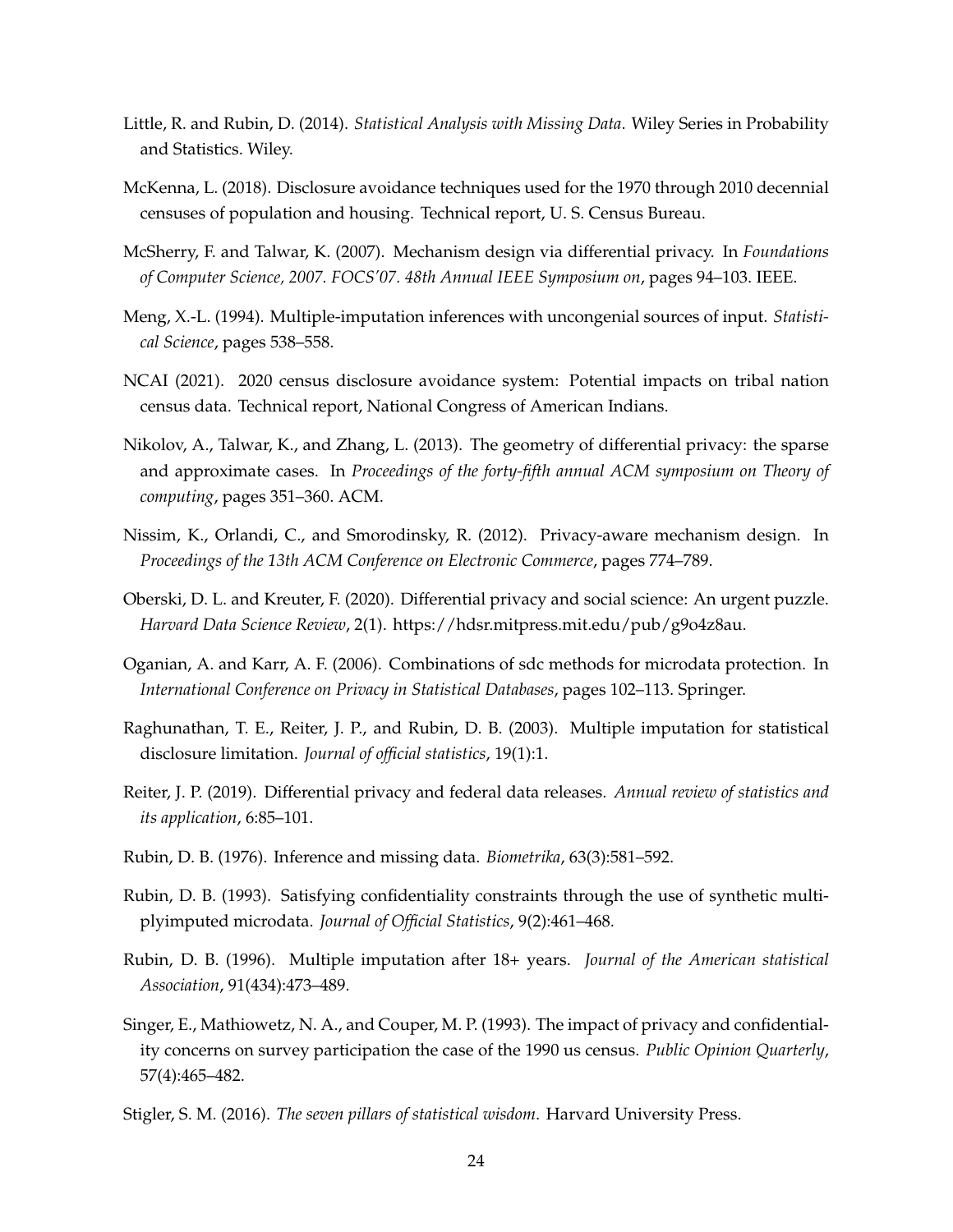- <span id="page-24-7"></span>Sullivan, T. A. (2020). Coming to our census: How social statistics underpin our democracy (and republic). *Harvard Data Science Review*, 2(1). https://hdsr.mitpress.mit.edu/pub/1g1cbvkv.
- <span id="page-24-8"></span>Swanson, D. A., Bryan, T. M., and Sewell, R. (2021). The effect of the differential privacy disclosure avoidance system proposed by the census bureau on 2020 census products: Four case studies of census blocks in alaska. [https://www.populationassociation.org/](https://www.populationassociation.org/blogs/paa-web1/2021/03/30/the-effect-of-the-differential-privacy-disclosure) [blogs/paa-web1/2021/03/30/the-effect-of-the-differential-privacy-disclosure](https://www.populationassociation.org/blogs/paa-web1/2021/03/30/the-effect-of-the-differential-privacy-disclosure) [Accessed on Feb 13, 2022].
- <span id="page-24-9"></span>Swanson, D. A. and Cossman, R. E. (2021). The effect of the differential privacy disclosure avoidance system proposed by the census bureau on 2020 census products: Four case studies of census blocks in mississippi. [https://www.ncsl.org/Portals/1/Documents/Elections/](https://www.ncsl.org/Portals/1/Documents/Elections/Four_Case_Studies_of_Census_Blocks_in_Mississippi.pdf) [Four\\_Case\\_Studies\\_of\\_Census\\_Blocks\\_in\\_Mississippi.pdf](https://www.ncsl.org/Portals/1/Documents/Elections/Four_Case_Studies_of_Census_Blocks_in_Mississippi.pdf) [Accessed on Feb 13, 2022].
- <span id="page-24-0"></span>Sweeney, L. (2002). k-anonymity: A model for protecting privacy. *International Journal of Uncertainty, Fuzziness and Knowledge-Based Systems*, 10(05):557–570.
- <span id="page-24-5"></span>U.S. Census Bureau (2019). Memorandum 2019.25: 2010 demonstration data products - design parameters and global privacy-loss budget. [https://www.census.](https://www.census.gov/programs-surveys/decennial-census/decade/2020/planning-management/plan/memo-series/2020-memo-2019_25.html) [gov/programs-surveys/decennial-census/decade/2020/planning-management/plan/](https://www.census.gov/programs-surveys/decennial-census/decade/2020/planning-management/plan/memo-series/2020-memo-2019_25.html) [memo-series/2020-memo-2019\\_25.html](https://www.census.gov/programs-surveys/decennial-census/decade/2020/planning-management/plan/memo-series/2020-memo-2019_25.html) [Accessed: 04-18-2022].
- <span id="page-24-1"></span>US Census Bureau (2020a). 2010 demonstration data products. [https://www.census.](https://www.census.gov/programs-surveys/decennial-census/2020-census/planning-management/2020-census-data-products/2010-demonstration-data-products.html) [gov/programs-surveys/decennial-census/2020-census/planning-management/](https://www.census.gov/programs-surveys/decennial-census/2020-census/planning-management/2020-census-data-products/2010-demonstration-data-products.html) [2020-census-data-products/2010-demonstration-data-products.html](https://www.census.gov/programs-surveys/decennial-census/2020-census/planning-management/2020-census-data-products/2010-demonstration-data-products.html) [Accessed: 04-08-2020].
- <span id="page-24-2"></span>US Census Bureau (2020b). 2020 disclosure avoidance system updates - 3/27/20: Draft quality measures and benchmark. [https://www.census.gov/programs-surveys/](https://www.census.gov/programs-surveys/decennial-census/2020-census/planning-management/2020-census-data-products/2020-das-updates.html) [decennial-census/2020-census/planning-management/2020-census-data-products/](https://www.census.gov/programs-surveys/decennial-census/2020-census/planning-management/2020-census-data-products/2020-das-updates.html) [2020-das-updates.html](https://www.census.gov/programs-surveys/decennial-census/2020-census/planning-management/2020-census-data-products/2020-das-updates.html) [Accessed: 04-08-2020].
- <span id="page-24-3"></span>U.S. Census Bureau (2021a). 2020 census: Redistricting file (public law 94-171) dataset (aug 12, 2021). [https://www.census.gov/data/datasets/2020/dec/](https://www.census.gov/data/datasets/2020/dec/2020-census-redistricting-summary-file-dataset.html) [2020-census-redistricting-summary-file-dataset.html](https://www.census.gov/data/datasets/2020/dec/2020-census-redistricting-summary-file-dataset.html) [Accessed: 02-15-2022].
- <span id="page-24-6"></span>U.S. Census Bureau (2021b). Census bureau sets key parameters to protect privacy in 2020 census results (june 9, 2021).
- <span id="page-24-4"></span>U.S. Census Bureau (2021c). Privacy-loss budget allocation 2021-06-08. [https://www2.census.](https://www2.census.gov/programs-surveys/decennial/2020/program-management/data-product-planning/2010-demonstration-data-products/ppmf20210608/2021-06-08-privacy-loss_budgetallocation.pdf) [gov/programs-surveys/decennial/2020/program-management/data-product-planning/](https://www2.census.gov/programs-surveys/decennial/2020/program-management/data-product-planning/2010-demonstration-data-products/ppmf20210608/2021-06-08-privacy-loss_budgetallocation.pdf) [2010-demonstration-data-products/ppmf20210608/2021-06-08-privacy-loss\\_](https://www2.census.gov/programs-surveys/decennial/2020/program-management/data-product-planning/2010-demonstration-data-products/ppmf20210608/2021-06-08-privacy-loss_budgetallocation.pdf) [budgetallocation.pdf](https://www2.census.gov/programs-surveys/decennial/2020/program-management/data-product-planning/2010-demonstration-data-products/ppmf20210608/2021-06-08-privacy-loss_budgetallocation.pdf) [Accessed: 02-15-2022].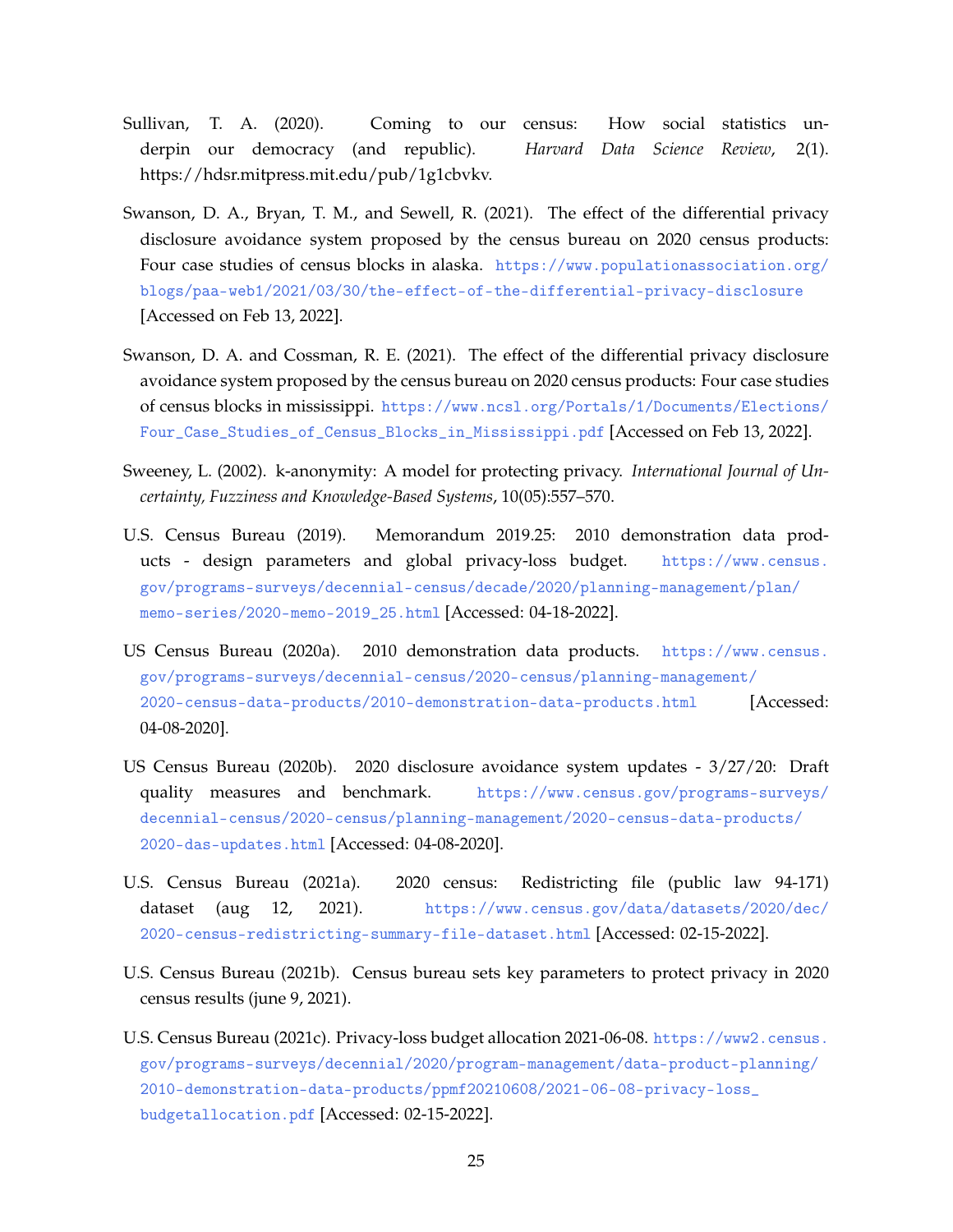- <span id="page-25-1"></span>Van Riper, D., Kugler, T., and Schroeder, J. (2020). IPUMS NHGIS privacy-protected 2010 Census demonstration data. Minneapolis, MN: IPUMS.
- <span id="page-25-0"></span>Warner, S. L. (1965). Randomized response: A survey technique for eliminating evasive answer bias. *Journal of the American Statistical Association*, 60(309):63–69.
- <span id="page-25-2"></span>Xie, X. and Meng, X.-L. (2017). Dissecting multiple imputation from a multi-phase inference perspective: what happens when god's, imputer's and analyst's models are uncongenial? *Statistica Sinica*, pages 1485–1545.
- <span id="page-25-3"></span>Zhu, K., Van Hentenryck, P., and Fioretto, F. (2021). Bias and variance of post-processing in differential privacy. In *Proceedings of the The Thirty-Fifth AAAI Conference on Artificial Intelligence (AAAI-21)*.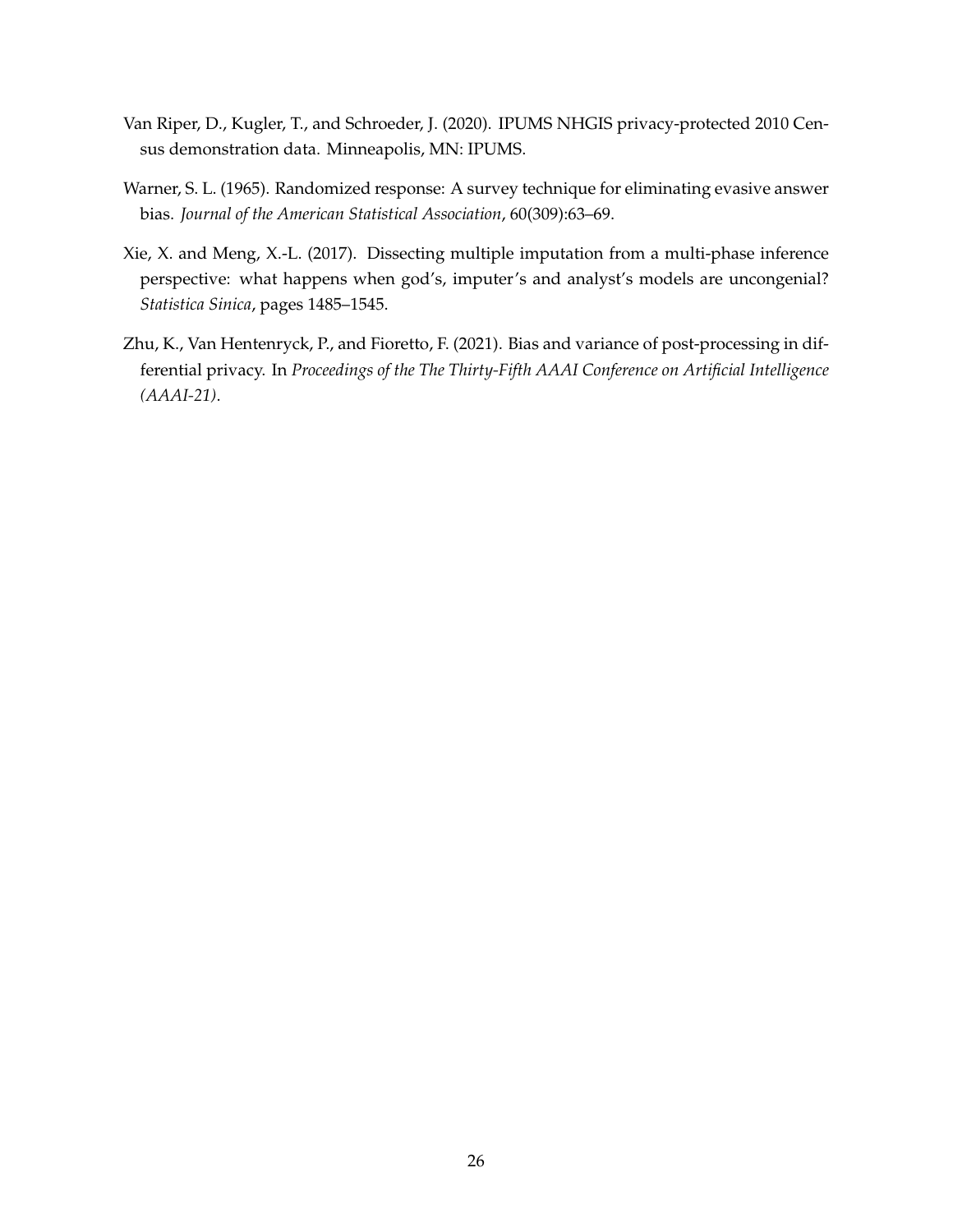# **Appendix**

# <span id="page-26-0"></span>**A Analytical form of the biasing effect in large finite samples.**

Here we state a Central Limit Theorem for the naïve slope estimator  $\hat{b}_1$ , applicable when the independent variable *x<sup>i</sup>* 's are treated as fixed and when the sample size is large.

<span id="page-26-1"></span>**Theorem 2.** Let  $v_n^x = \frac{1}{n} \sum_{i=1}^n (x_i - \bar{x})^2$  and  $k_n^x = \frac{1}{n} \sum_{i=1}^n (x_i - \bar{x})^4$  respectively denote the (unad*justed) sample variance and kurtosis of the confidential data*  $\{x_i\}_{i=1}^n$ *. Assume*  $\lim_{n\to\infty} k_n^x = k > 0$  $0$  is well-defined. Privatized data  $(\tilde{x}_i,\tilde{y}_i)$  follows the generative model in [\(3.1\)](#page-5-2) and privacy mech-anism in [\(3.2\)](#page-5-0). The naïve slope estimator for the simple linear regression of  $\tilde{y}_i$  against  $\tilde{x}_i$  is  $\hat{b}_1$   $=$  $\sum_{i=1}^n (\tilde{x}_i - \bar{\tilde{x}}) (\tilde{y}_i - \bar{\tilde{y}}) / \sum_{i=1}^n (\tilde{x}_i - \bar{\tilde{x}})^2$ . Then, as  $n \to \infty$ ,

$$
\sqrt{n}\left(\frac{\hat{b}_1 - \gamma_n \beta_1}{\sqrt{\tilde{\sigma}_n}}\right) \stackrel{d}{\to} N(0,1),\tag{A.1}
$$

*where*  $\gamma_n = v_n^{\text{x}} / \left( v_n^{\text{x}} + \sigma_u^2 \right)$  *is the biasing coefficient, and* 

$$
\tilde{\sigma}_n = \frac{\beta_1^2 \left[ \gamma_n^2 \left( k_n^x + 6 \sigma_u^2 v_n^x + 6 \sigma_u^4 \right) - 2 \gamma_n \left( k_n^x + 3 \sigma_u^2 v_n^x \right) + k_n^x + \sigma_u^2 v_n^x \right] + \left( \sigma_v^2 + \sigma^2 \right) \left( v_n^x + \sigma_u^2 \right)}{\left( v_n^x + \sigma_u^2 \right)^2}
$$

*the approximate standard error.*

The biasing coefficient  $\gamma_n$  is the finite-population counterpart to the ratio  $\mathbb{V}(x) / (\mathbb{V}(x) + \sigma_u^2)$ discussed in Section [3.](#page-4-0) As a special case when no privacy protection is performed on either *x*<sub>*i*</sub> or *y*<sub>*i*</sub>, i.e.  $\sigma_u^2 = \sigma_v^2 = 0$ , then the biasing coefficient  $\gamma_n = 1$ , and the associated variance  $\tilde{\sigma}_n = \sigma^2/v_n^x$  regardless of sample size *n*. This recovers the usual sampling result for the classic regression estimate  $\hat{\beta}_1$ . Otherwise when  $\sigma_u^2>0$ , the biasing coefficient  $\gamma_n$  is a positive fractional quantity, tending towards 0 as  $\epsilon_x$  decreases, and 1 if it increases. Therefore, the naïve estimator  $\hat{b}_1$  underestimates the strength of association between *x* and *y*, more severely so as the privacy protection for *x* becomes more stringent.

When *n* is large, the large sample sampling distribution of  $\hat{b}_1$  has  $(1 - \alpha)$ % of its mass within the lower and upper distribution limits  $(\gamma_n\beta_1 - \Phi(1-\alpha/2))$ √  $\overline{\tilde{\sigma}_n}/\overline{n}$ ,  $\gamma_n\beta_1 + \Phi(1 - \alpha/2)$ √ *σ*˜*n*/*n* , which are functions of the true  $\beta_1$ , the confidential data  $\{x_i\}_{i=1}^n$ , as well as the idiosyncratic variance  $(\sigma^2)$  and the privacy error variances  $(\sigma_u^2$  and  $\sigma_v^2$ ). The left panel of Figure [3](#page-27-0) depicts these large sample 95% distribution limits under various privacy loss budget settings for *x* and *y*, and the right panel depicts their actual coverage probability for the true parameter *β*1.

We now supply the proof of Theorem [2,](#page-26-1) which gives a large sample approximation to the distribution of the naive regression slope estimator for privatized data, which takes the form of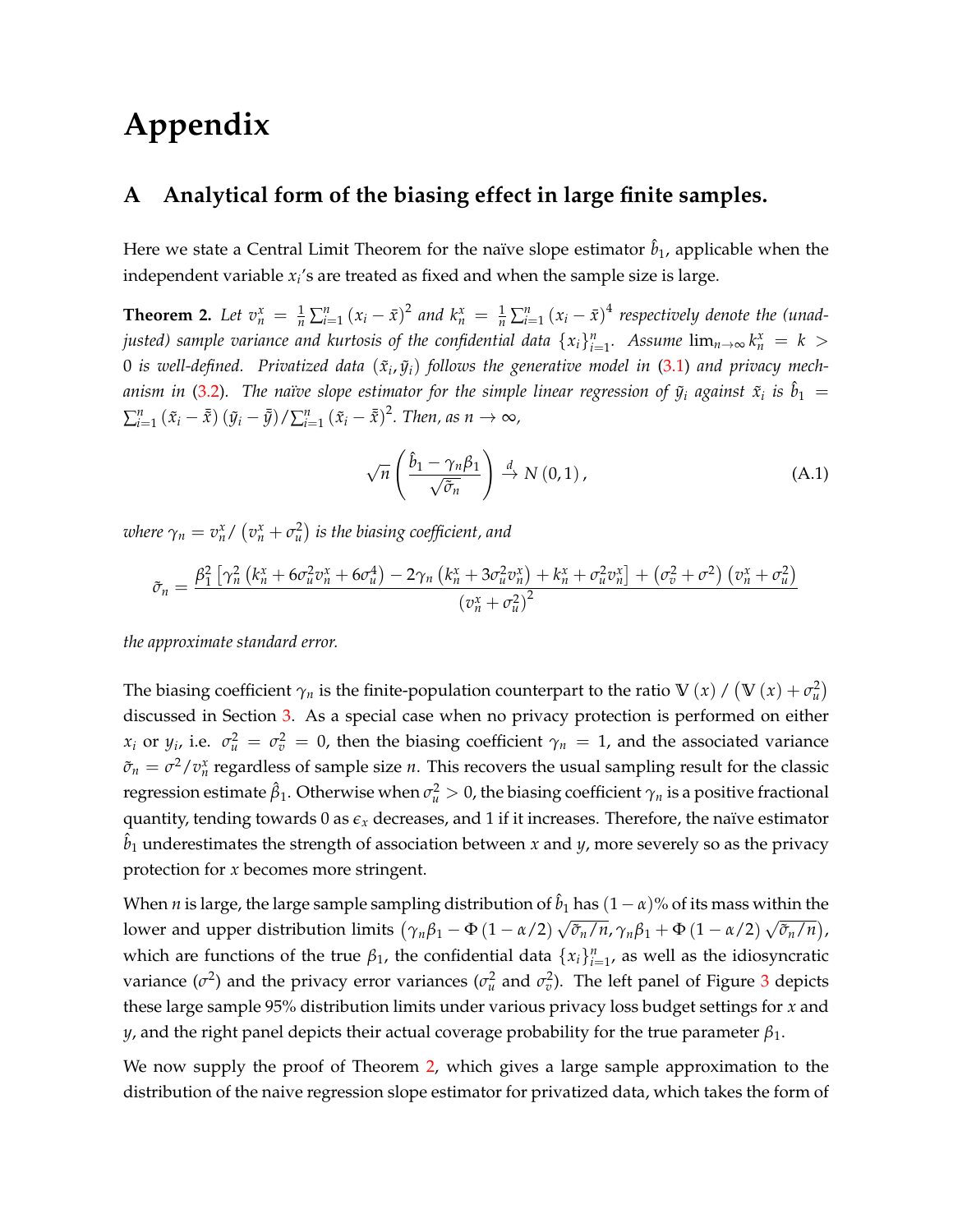<span id="page-27-0"></span>

Figure 3: Left: large sample 95% distribution limits of the naïve slope estimator  $\hat{b}_1$  as a function of  $\sigma_u$  and  $\sigma_v$  (privacy error variances of *x* and *y*, respectively). The panel labeled " $\sigma_v = 0$ " shows distribution limits (shaded gray) around the point-wise limit of the naïve estimator (black solid line), if *y* is not privacy protected but *x* is protected at increasing levels of stringency (as much as  $\sigma_u=\sqrt{2/\epsilon_x}=$  2, or  $\epsilon_x=$  0.707). The panel labeled " $\sigma_v=$  2″ shows distribution limits if  $y$  is also protected at that scale (equivalent to  $\epsilon_y = 0.707$ ). True  $\beta_1 = 0.5$  (black dashed line). Right: coverage probabilities of the large sample 95% distribution limits for the naïve slope estimator  $\hat{b}_1$ , as a function of  $\sigma_u$  and  $\sigma_v$ . With no privacy protection for either *x* or *y* ( $\sigma_u = \sigma_v = 0$ ), the 95% distribution limit coincides with that of  $\hat{\beta}_1$  from the classic regression setting, and meets its nominal coverage for all *n*. Adding privacy protection to *y* only (i.e.  $\sigma_v$  increases) inflates a correctly centered asymptotic distribution, exhibiting conservative coverage. However for fixed  $\sigma_v$ , as privacy protection for *x* increases (i.e.  $\sigma_u$  increases), the bias in  $\hat{b}_1$  dominates and drives coverage probability down to zero. Illustration uses a dataset of  $n = 500$ , with sample variance of confidential *x* about 1.023, and idiosyncratic error variance  $\sigma^2 = 1$ .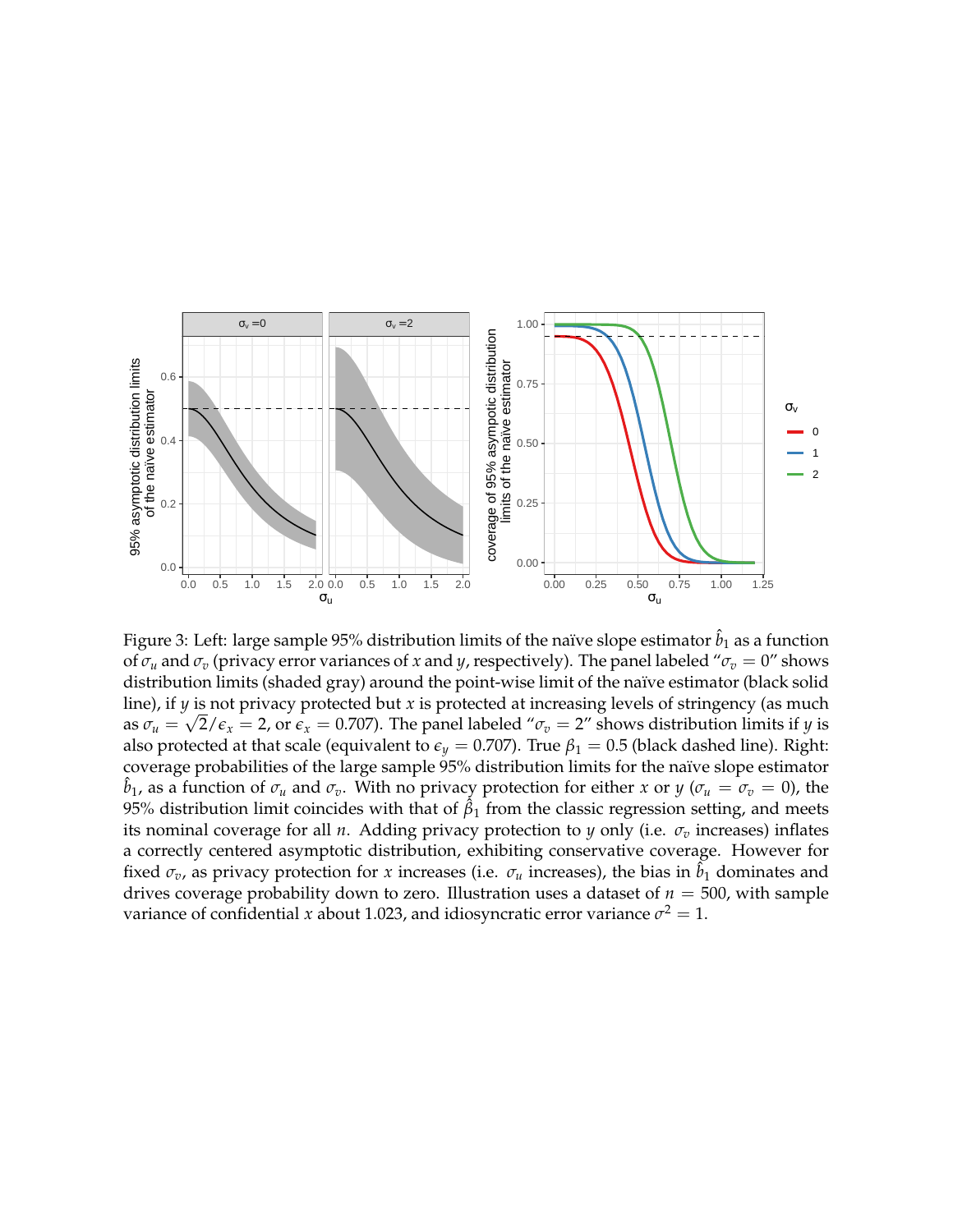$$
\hat{b}_1 = \frac{\sum_{i=1}^n (\tilde{x}_i - \bar{\tilde{x}}) (\tilde{y}_i - \bar{\tilde{y}})}{\sum_{i=1}^n (\tilde{x}_i - \bar{\tilde{x}})^2}
$$
\n
$$
= \frac{\sum_{i=1}^n ((x_i - \bar{x}) + (u_i - \bar{u})) (\beta_1 (x_i - \bar{x}) + (v_i - \bar{v}) + (e_i - \bar{e}))}{\sum_{i=1}^n ((x_i - \bar{x}) + (u_i - \bar{u}))^2}
$$

Writing  $c_i = v_i + e_i$  and  $a_i = x_i - \bar{x}$ , we have that

$$
\hat{b}_1 = \frac{\sum_{i=1}^{n} (a_i + u_i - \bar{u}) (\beta_1 a_i + c_i - \bar{c})}{\sum_{i=1}^{n} (a_i + u_i - \bar{u})^2} = \frac{\frac{1}{n} \sum_{i=1}^{n} (a_i + u_i) (\beta_1 a_i + c_i - \bar{c})}{\frac{1}{n} \sum_{i=1}^{n} (a_i + u_i)^2 - \bar{u}^2} =: \frac{A_n}{B_n}
$$

Using independence between *c<sup>i</sup>* and *u<sup>i</sup>* , denoting the sample variance and kurtosis of *x* as

$$
v_n^x := \frac{1}{n} \sum_{i=1}^n a_i^2, \qquad k_n^x := \frac{1}{n} \sum_{i=1}^n a_i^4,
$$

assuming that  $\lim_{n\to\infty} k_n^x = k > 0$  exists and is well-defined. We have that by law of large numbers,

$$
A_n - \beta_1 v_n^x \xrightarrow{p} 0, \qquad B_n - (v_n^x + \sigma_u^2) \xrightarrow{p} 0,
$$

thus

$$
\hat{b}_1 \stackrel{p}{\rightarrow} \gamma_n \beta_1
$$

where  $\gamma_n = \frac{v_n^x}{v_n^x + \sigma_u^2}$  is the biasing coefficient for the naive slope estimator  $\hat{b}_1$ . To establish the Central Limit Theorem result, let us first consider

$$
A'_{n} = \frac{1}{n} \sum_{i=1}^{n} (a_{i} + u_{i}) (\beta_{1} a_{i} + c_{i}) = A_{n} - \bar{c} \bar{u},
$$
  

$$
B'_{n} = \frac{1}{n} \sum_{i=1}^{n} (a_{i} + u_{i})^{2} = B_{n} + \bar{u}^{2}.
$$

We have that

$$
\sqrt{n} (A_n - \gamma_n \beta_1 B_n) = \sqrt{n} (A'_n - \gamma_n \beta_1 B'_n) + \sqrt{n} \bar{c} \bar{u} - \sqrt{n} \gamma_n \beta_1 \bar{u}^2,
$$

where  $\sqrt{n}\bar{c}\bar{u} \stackrel{p}{\rightarrow} 0$  and  $\sqrt{n}\gamma_n\beta_1\bar{u}^2 \stackrel{p}{\rightarrow} 0$ . The following Central Limit Theorem holds:

$$
\sqrt{n}\left(\frac{A'_{n}-\gamma_{n}\beta_{1}B'_{n}}{\sqrt{\Sigma_{n}}}\right) = \frac{1}{\sqrt{n\Sigma_{n}}}\left[\sum_{i=1}^{n}\left(a_{i}+u_{i}\right)\left(\beta_{1}a_{i}+c_{i}\right)-\gamma_{n}\beta_{1}\sum_{i=1}^{n}\left(a_{i}+u_{i}\right)^{2}\right]
$$
  

$$
\xrightarrow{d} N(0,1)
$$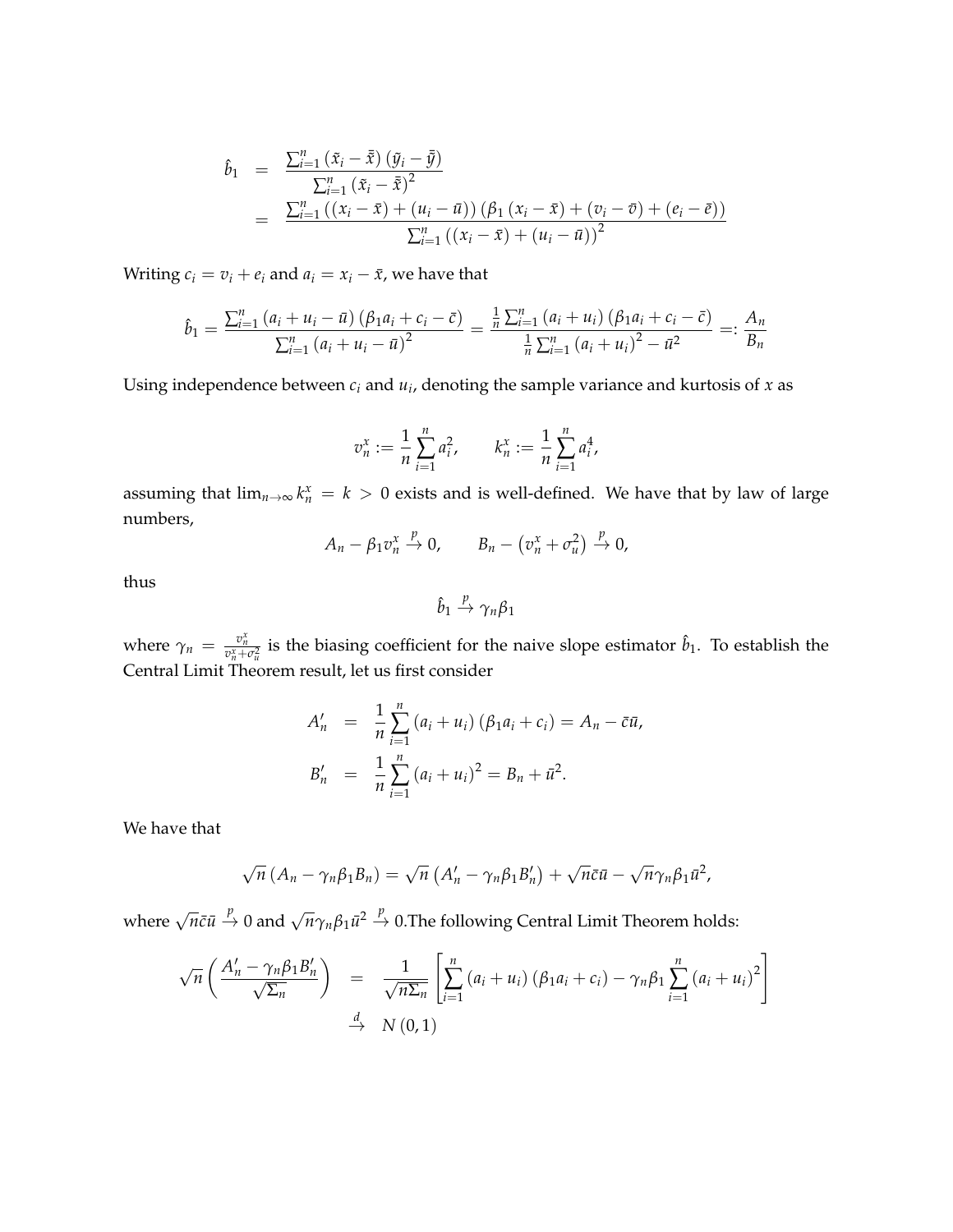where

$$
\Sigma_{n} = \frac{1}{n} \sum_{i=1}^{n} E \left( (a_{i} + u_{i}) \left( \beta_{1} a_{i} + c_{i} \right) - \gamma_{n} \beta_{1} \left( a_{i} + u_{i} \right)^{2} \right)^{2}
$$
\n
$$
= \gamma_{n}^{2} \beta_{1}^{2} \left( \frac{1}{n} \sum a_{i}^{4} + 6 \sigma_{u}^{2} \frac{1}{n} \sum a_{i}^{2} + 6 \sigma_{u}^{4} \right) - 2 \gamma_{n} \beta_{1}^{2} \left( \frac{1}{n} \sum a_{i}^{4} + 3 \sigma_{u}^{2} \frac{1}{n} \sum a_{i}^{2} \right) +
$$
\n
$$
\beta_{1}^{2} \left( \frac{1}{n} \sum a_{i}^{4} + \sigma_{u}^{2} \frac{1}{n} \sum a_{i}^{2} \right) + \left( \sigma_{v}^{2} + \sigma_{v}^{2} \right) \left( \frac{1}{n} \sum a_{i}^{2} + \sigma_{u}^{2} \right)
$$
\n
$$
= \beta_{1}^{2} \left[ \gamma_{n}^{2} \left( k_{n}^{x} + 6 \sigma_{u}^{2} \sigma_{n}^{x} + 6 \sigma_{u}^{4} \right) - 2 \gamma_{n} \left( k_{n}^{x} + 3 \sigma_{u}^{2} \sigma_{n}^{x} \right) + k_{n}^{x} + \sigma_{u}^{2} \sigma_{n}^{x} \right] + \left( \sigma_{v}^{2} + \sigma_{v}^{2} \right) \left( \sigma_{n}^{x} + \sigma_{u}^{2} \right),
$$

noting that for each *i*,

$$
E\left((a_i + u_i) (\beta_1 a_i + c_i) - \gamma_n \beta_1 (a_i + u_i)^2\right)^2
$$
  
=  $E((a_i + u_i) (\beta_1 a_i + c_i))^2 + \gamma_n^2 \beta_1^2 E(a_i + u_i)^4 - 2\gamma_n \beta_1 E(\beta_1 a_i + c_i) (a_i + u_i)^3,$   
=  $E(\beta_1 a_i + c_i)^2 E(a_i + u_i)^2 + \gamma_n^2 \beta_1^2 E(a_i + u_i)^4 - 2\gamma_n \beta_1^2 a_i E(a_i + u_i)^3$   
=  $\gamma_n^2 \beta_1^2 \left(a_i^4 + 6a_i^2 \sigma_u^2 + 6\sigma_u^4\right) - 2\gamma_n \beta_1^2 \left(a_i^4 + 3a_i^2 \sigma_u^2\right) + (\beta_1^2 a_i^2 + \sigma_v^2 + \sigma^2) (a_i^2 + \sigma_u^2),$ 

where for  $u_i$  a centralized Laplace variable,

$$
E (a_i + u_i)^2 = a_i^2 + \sigma_u^2; \qquad E (a_i + u_i)^3 = a_i^3 + 3a_i \sigma_u^2; \qquad E (a_i + u_i)^4 = a_i^4 + 6a_i^2 \sigma_u^2 + 6\sigma_u^4.
$$

Thus with  $\hat{b}_1 = A_n/B_n$ , we have that the Central Limit Theorem for the naive slope estimator is √ √ √

$$
\sqrt{n}\left(\frac{\hat{b}_1-\gamma_n\beta_1}{\sqrt{\tilde{\sigma}_n}}\right)=\frac{\sqrt{n}\left(A'_n-\gamma_n\beta_1B'_n\right)+\sqrt{n}\tilde{c}\bar{u}-\sqrt{n}\gamma_n\beta_1\bar{u}^2}{B_n\sqrt{\tilde{\sigma}_n}}\stackrel{d}{\to}N\left(0,1\right)
$$

where

$$
\tilde{\sigma}_n = \left( v_n^x + \sigma_u^2 \right)^{-2} \Sigma
$$
\n
$$
= \frac{\beta_1^2 \left[ \gamma_n^2 \left( k_n^x + 6 \sigma_u^2 v_n^x + 6 \sigma_u^4 \right) - 2 \gamma_n \left( k_n^x + 3 \sigma_u^2 v_n^x \right) + k_n^x + \sigma_u^2 v_n^x \right] + \left( \sigma_v^2 + \sigma^2 \right) \left( v_n^x + \sigma_u^2 \right)}{\left( v_n^x + \sigma_u^2 \right)^2}.
$$

As a special case when no privacy protection is performed on either *x* or *y*, i.e.  $\sigma_u = \sigma_v = 0$ , then  $\gamma_n = 1$  for all *n* and  $\tilde{\sigma}_n = \sigma^2/v_n^x$  gives the usual sampling distribution result for  $\hat{\beta}_1$ .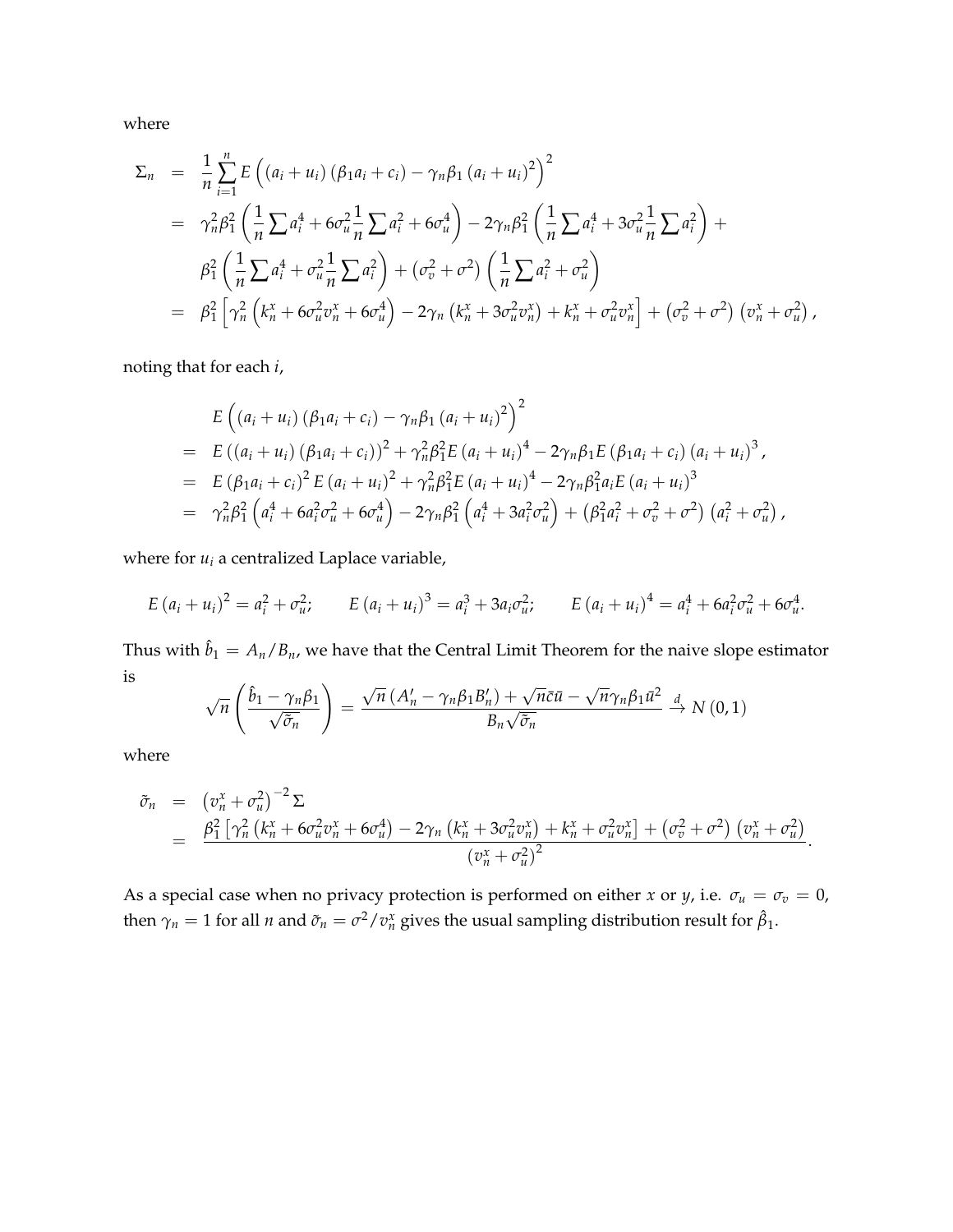# <span id="page-30-0"></span>**B Equivalence between** [\(4.3\)](#page-11-1) **and** [\(4.5\)](#page-12-0)

The true posterior distribution in [\(4.3\)](#page-11-1) is fully spelled out as

$$
\pi_{\xi}(\beta \mid \tilde{s}) = \frac{\int \pi(\beta, s, \tilde{s}) ds}{\int \int \pi(\beta, s, \tilde{s}) ds d\beta}
$$
  
= 
$$
\frac{\pi_{0}(\beta) \int p_{\xi}(\tilde{s} \mid s) \mathcal{L}(\beta; s) ds}{\int \pi_{0}(\beta) \int p_{\xi}(\tilde{s} \mid s) \mathcal{L}(\beta; s) ds d\beta}
$$
  
= 
$$
\frac{\pi_{0}(\beta) \mathcal{L}_{\xi}(\beta; \tilde{s})}{\int \pi_{0}(\beta) \mathcal{L}_{\xi}(\beta; \tilde{s}) d\beta}.
$$

Noting that

$$
\pi(\beta \mid s) = \frac{\pi_0(\beta) \mathcal{L}(\beta; s)}{\int \pi_0(\beta) \mathcal{L}(\beta; s) d\beta}
$$

and

$$
\pi_{\xi}(s \mid \tilde{s}) = \frac{\int \pi_{0}(\beta) p_{\xi}(\tilde{s} \mid s) \mathcal{L}(\beta; s) d\beta}{\int \int \pi_{0}(\beta) p_{\xi}(\tilde{s} \mid s) \mathcal{L}(\beta; s) d\beta ds}
$$

$$
= \frac{p_{\xi}(\tilde{s} \mid s) \int \pi_{0}(\beta) \mathcal{L}(\beta; s) d\beta}{\int p_{\xi}(\tilde{s} \mid s) \int \pi_{0}(\beta) \mathcal{L}(\beta; s) d\beta ds'}
$$

we have that the right hand side of [\(4.5\)](#page-12-0)

$$
\int \pi (\beta | s) \pi_{\xi} (s | \tilde{s}) ds = \int \frac{\pi_{0} (\beta) \mathcal{L} (\beta; s)}{\int \pi_{0} (\beta) \mathcal{L} (\beta; s) d\beta} \cdot \frac{p_{\xi} (\tilde{s} | s) \int \pi_{0} (\beta) \mathcal{L} (\beta; s) d\beta}{\int p_{\xi} (\tilde{s} | s) \int \pi_{0} (\beta) \mathcal{L} (\beta; s) d\beta ds} ds
$$
  

$$
= \frac{\int p_{\xi} (\tilde{s} | s) \pi_{0} (\beta) \mathcal{L} (\beta; s) ds}{\int p_{\xi} (\tilde{s} | s) \int \pi_{0} (\beta) \mathcal{L} (\beta; s) d\beta ds}
$$
  

$$
= \frac{\pi_{0} (\beta) \int p_{\xi} (\tilde{s} | s) \mathcal{L} (\beta; s) ds}{\int \pi_{0} (\beta) \int p_{\xi} (\tilde{s} | s) \mathcal{L} (\beta; s) ds}
$$
  

$$
= \frac{\pi_{0} (\beta) \mathcal{L}_{\xi} (\beta; \tilde{s})}{\int \pi_{0} (\beta) \mathcal{L}_{\xi} (\beta; \tilde{s}) d\beta} = \pi_{\xi} (\beta | \tilde{s}),
$$

establishing the equivalence between [\(4.3\)](#page-11-1) and [\(4.5\)](#page-12-0).

# <span id="page-30-1"></span>**C Details of the MCEM algorithm.**

The Monte Carlo Expectation Maximization (MCEM) via importance sampling algorithm works as follows for the linear regression example. The data generative mechanism is

$$
x_i \sim \text{Pois}(10) \text{ i.i.d.,}
$$
  $y_i = -5 + 4x_i + e_i, e_i \sim N(0, \sigma^2 = 5^2),$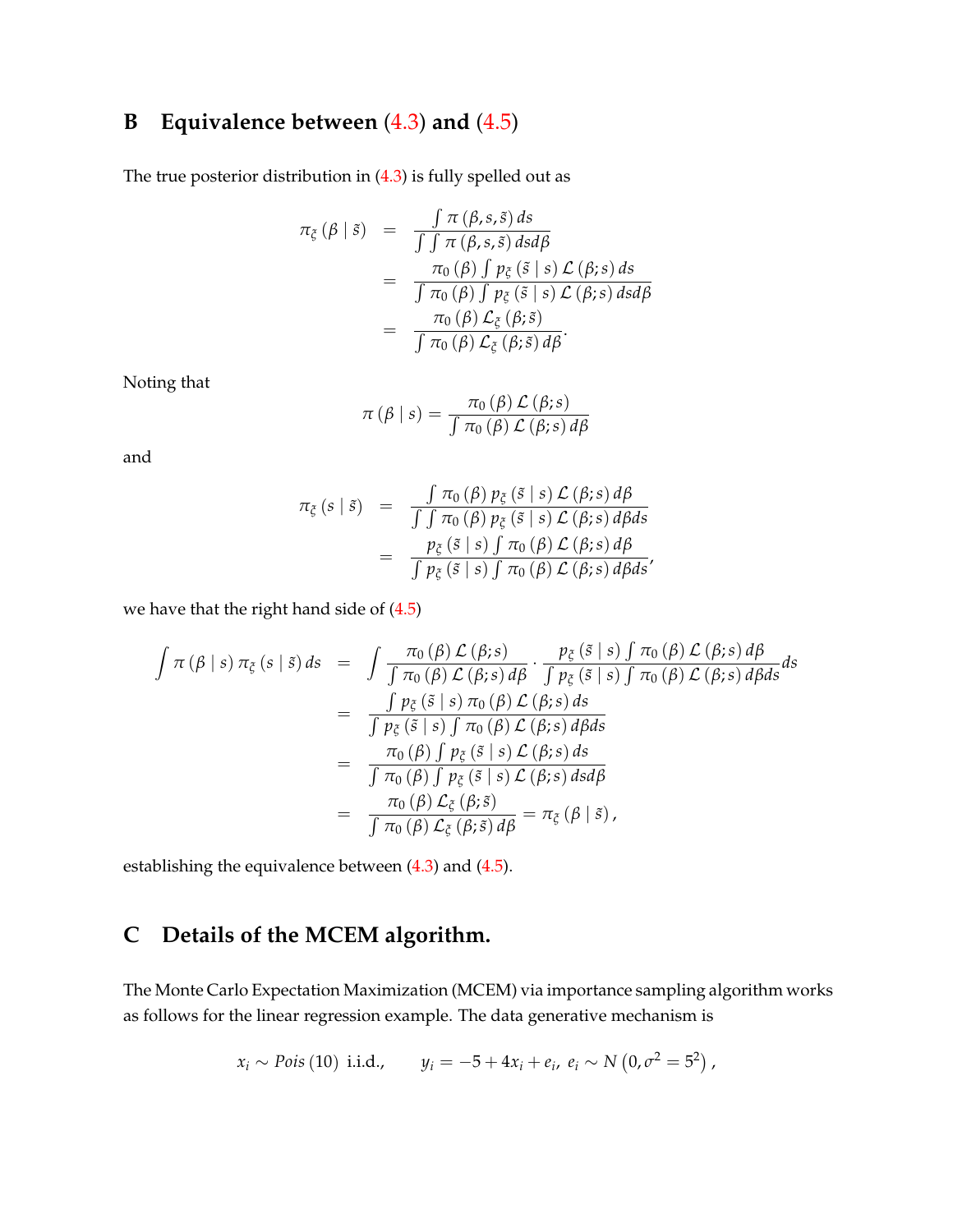followed by additive privatization

$$
\tilde{x}_i = x_i + u_i, \qquad \tilde{y}_i = y_i + v_i, \ u_i, v_i \sim Lap\left(\epsilon^{-1}\right).
$$

The goal is to estimate the parameter values, here set at  $\beta_0 = -5$ ,  $\beta_1 = 4$ , with maximum likelihood estimation.

At the E-step, approximate the conditional expectation of the complete data likelihood with respect to the observed data and the parameter estimate at the current iteration

$$
Q(\boldsymbol{\beta};\boldsymbol{\beta}^{(t)}) = \mathbb{E}\left(\log \mathcal{L}\left(\boldsymbol{\beta};s,\tilde{s}\right) \mid \tilde{s},\boldsymbol{\beta}^{(t)}\right) = \mathbb{E}\left(\log \mathcal{L}(\boldsymbol{\beta};s) \mid \tilde{s},\boldsymbol{\beta}^{(t)}\right) + \text{const.}
$$

where the log likelihood of the missing data is

$$
\log \mathcal{L}(\beta; s) = -\frac{1}{2\sigma^2} \sum_i (y_i - \beta_0 - \beta_1 x_i)^2,
$$

with score

$$
\mathbf{S}(\boldsymbol{\beta};s) = \frac{\partial}{\partial \boldsymbol{\beta}} \log \mathcal{L}(\boldsymbol{\beta};s) = \frac{1}{\sigma^2} \left( \begin{array}{c} \sum_i y_i - n\beta_0 - \beta_1 \sum_i x_i \\ \sum_i x_i y_i - \beta_0 \sum_i x_i - \beta_1 \sum_i x_i^2 \end{array} \right)
$$

and negative second derivative

$$
i(\boldsymbol{\beta};s) = -\frac{\partial^2}{\partial \boldsymbol{\beta}^2} \log \mathcal{L}(\boldsymbol{\beta};s) = \frac{1}{\sigma^2} \begin{pmatrix} n & \sum_i x_i \\ \sum_i x_i & \sum_i x_i^2 \end{pmatrix}.
$$

The approximation to the *Q* function is constructed with  $k = 1, \ldots, K$  weighted samples of the confidential data likelihood:

$$
\hat{Q}(\boldsymbol{\beta};\boldsymbol{\beta}^{(t)}) = \frac{1}{\sum_{k} \omega_k} \sum_{k} \omega_k \log \mathcal{L}\left(\boldsymbol{\beta}; s_k^{(t)}\right),
$$

where  $s_k^{(t)} \sim \mathcal{L}\left(\pmb{\beta}^{(t)};s\right)$  consists of  $x_{ik}^{(t)} \sim Pois\left(10\right)$  and  $y_{ik}^{(t)} = \beta_0^{(t)} + \beta_1^{(t)}$  $x_{ik}^{(t)} + e_{ik}^{(t)}$ , where  $e^{(t)}_{ik} \sim N\left(0, \sigma^2 = 5^2 \right)$  for  $i = 1, \ldots, 10.$  The weights are calculated as

$$
\omega_k = \prod_i f\left(x_{ik}^{(t)} - \tilde{x}_i; \epsilon^{-1}\right) f\left(y_{ik}^{(t)} - \tilde{y}_i; \epsilon^{-1}\right),
$$

where  $f(\cdot; b)$  is the Laplace density with scale parameter *b*.

The M-step, maximizing  $\hat{Q}(\bm{\beta};\bm{\beta}^{(t)})$ , occurs at  $\bm{\beta}^{(t+1)}$  which is the solution to the approximating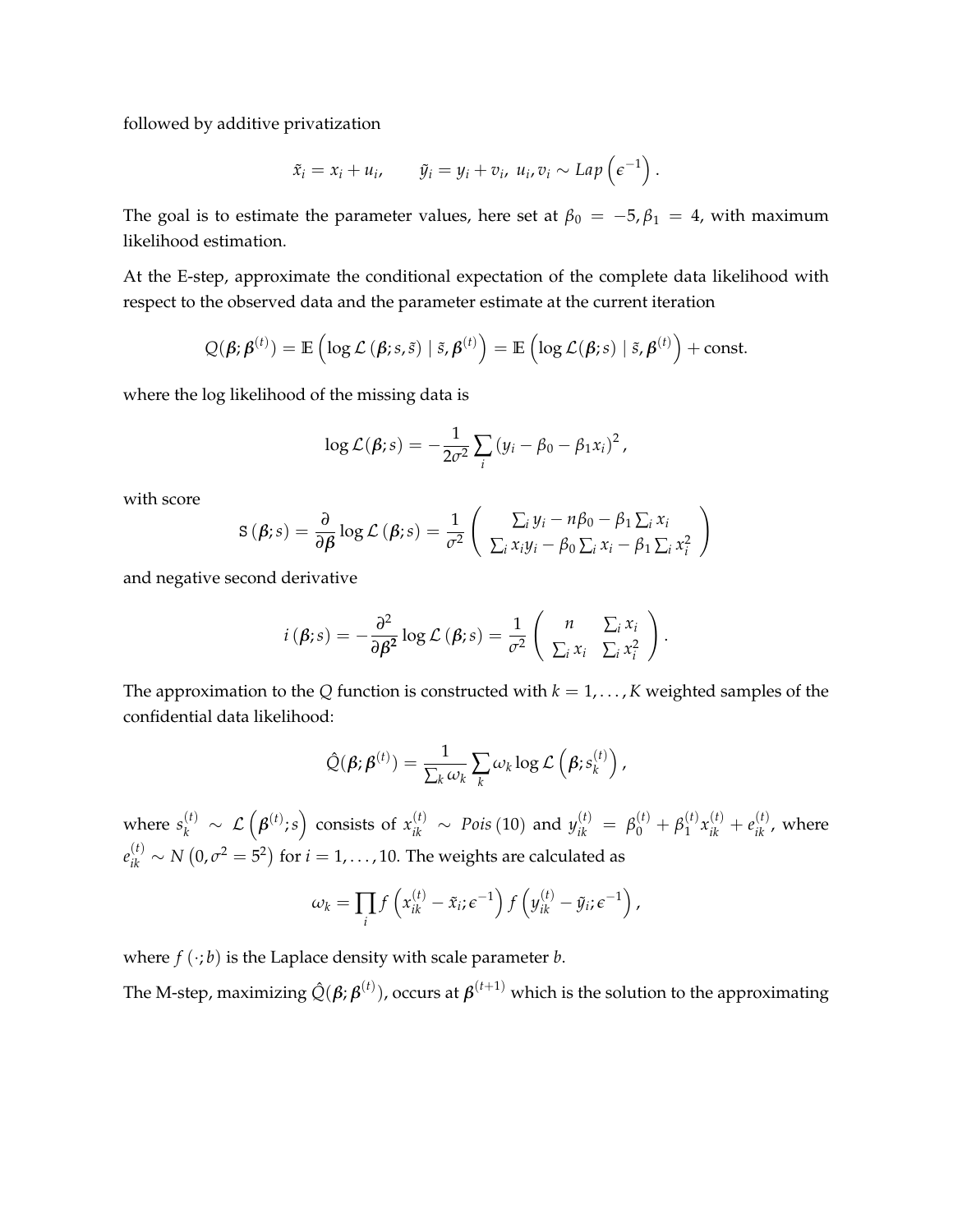score function being zero,

$$
\frac{\partial}{\partial \beta} \hat{Q}(\beta; \beta^{(t)}) = \frac{\sum_{k} \omega_{k} S(\beta; s_{k}^{(t)})}{\sum_{k} \omega_{k}}
$$
\n
$$
= \frac{1}{\sigma^{2} \sum_{k} \omega_{k}} \sum_{k} \omega_{k} (\frac{n \bar{y}_{k}^{(t)} - n \beta_{0} - \beta_{1} n \bar{x}_{k}^{(t)}}{n(\overline{x}y)_{k}^{(t)} - \beta_{0} n \bar{x}_{k}^{(t)} - \beta_{1} n (\overline{x^{2}})_{k}^{(t)}}) = 0,
$$

where  $\bar{y}^{(t)}_k=n^{-1}\sum_i y^{(t)}_{ik}$  ,  $\overline{(xy)}^{(t)}_k=n^{-1}\sum_i x^{(t)}_{ik}y^{(t)}_{ik}$  , and so on. Writing the  $\omega$ -weighted averages as

$$
\bar{y}_{\omega}^{(t)} = \frac{\sum_k \omega_k \bar{y}_k^{(t)}}{\sum_k \omega_k}, \ \bar{x}_{\omega}^{(t)} = \frac{\sum_k \omega_k \bar{x}_k^{(t)}}{\sum_k \omega_k}, \ \overline{(xy)}_{\omega}^{(t)} = \frac{\sum_k \omega_k \overline{(xy)}_k^{(t)}}{\sum_k \omega_k}, \ \overline{(x^2)}_{\omega}^{(t)} = \frac{\sum_k \omega_k \overline{(x^2)}_k^{(t)}}{\sum_k \omega_k},
$$

we have that

<span id="page-32-0"></span>
$$
\beta_1^{(t+1)} = \frac{\overline{(xy)}_{\omega}^{(t)} - \bar{x}_{\omega}^{(t)} \bar{y}_{\omega}^{(t)}}{\overline{(x^2)}_{\omega}^{(t)} - (\bar{x}_{\omega}^{(t)})^2}, \qquad \beta_0^{(t+1)} = \bar{y}_{\omega}^{(t)} - \beta_1^{(t+1)} \bar{x}_{\omega}^{(t)},
$$
\n(C.1)

which may be calculated at iteration *t* to supply the parameter values for the next iteration *t* + 1. Furthermore, the observed Fisher information can be approximated as

<span id="page-32-1"></span>
$$
\frac{\sum \omega_{k}i\left(\beta;s_{k}^{(t)}\right)}{\sum_{k}\omega_{k}} - \frac{\sum \omega_{k}\mathbf{S}\left(\beta;s_{k}^{(t)}\right)\mathbf{S}^{\top}\left(\beta;s_{k}^{(t)}\right)}{\sum_{k}\omega_{k}} + \left(\frac{\sum_{k}\omega_{k}\mathbf{S}\left(\beta;s_{k}^{(t)}\right)}{\sum_{k}\omega_{k}}\right)\left(\frac{\sum_{k}\omega_{k}\mathbf{S}\left(\beta;s_{k}^{(t)}\right)}{\sum_{k}\omega_{k}}\right)^{\top}, \tag{C.2}
$$

where the first term is equal to

$$
\frac{\sum \omega_{k}i\left(\beta;s_{k}^{(t)}\right)}{\sum_{k}\omega_{k}}=\frac{1}{\sigma^{2}}\left(\begin{array}{cc}1 & \bar{x}_{\omega}^{(t)} \\ \bar{x}_{\omega}^{(t)} & \bar{x}_{\omega}^{(t)}\end{array}\right),
$$

the second equal to (".." denotes mirrored hence omitted entry in a symmetric matrix)

$$
-\frac{n^2}{\sigma^4 \sum_k \omega_k} \left( \begin{array}{cc} \sum_k \omega_k \left( \bar{y}_k^{(t)} - \beta_0 - \beta_1 \bar{x}_k^{(t)} \right)^2 & \sum_k \omega_k \left( \bar{y}_k^{(t)} - \beta_0 - \beta_1 \bar{x}_k^{(t)} \right) \left( \overline{(xy)_k^{(t)}} - \beta_0 \bar{x}_k^{(t)} - \beta_1 \overline{(x^2)_k^{(t)}} \right) \\ \vdots & \vdots & \vdots \\ \sum_k \omega_k \left( \overline{(xy)_k^{(t)}} - \beta_0 \bar{x}_k^{(t)} - \beta_1 \overline{(x^2)_k^{(t)}} \right)^2 \end{array} \right),
$$

and the third simply the outer product of the observed score from before.

The right panels of Figures [1](#page-7-0) and [2](#page-15-0) both follow the recipe outlined above to draw maximum likelihood inference for the regression demostration, using  $\epsilon = 0.25$  and  $\epsilon = 1$  respectively as the privacy loss budget. The 95% confidence ellipses (green) are derived using a largesample normal approximation to the likelihood at the maximum likelihood estimate (MLE),